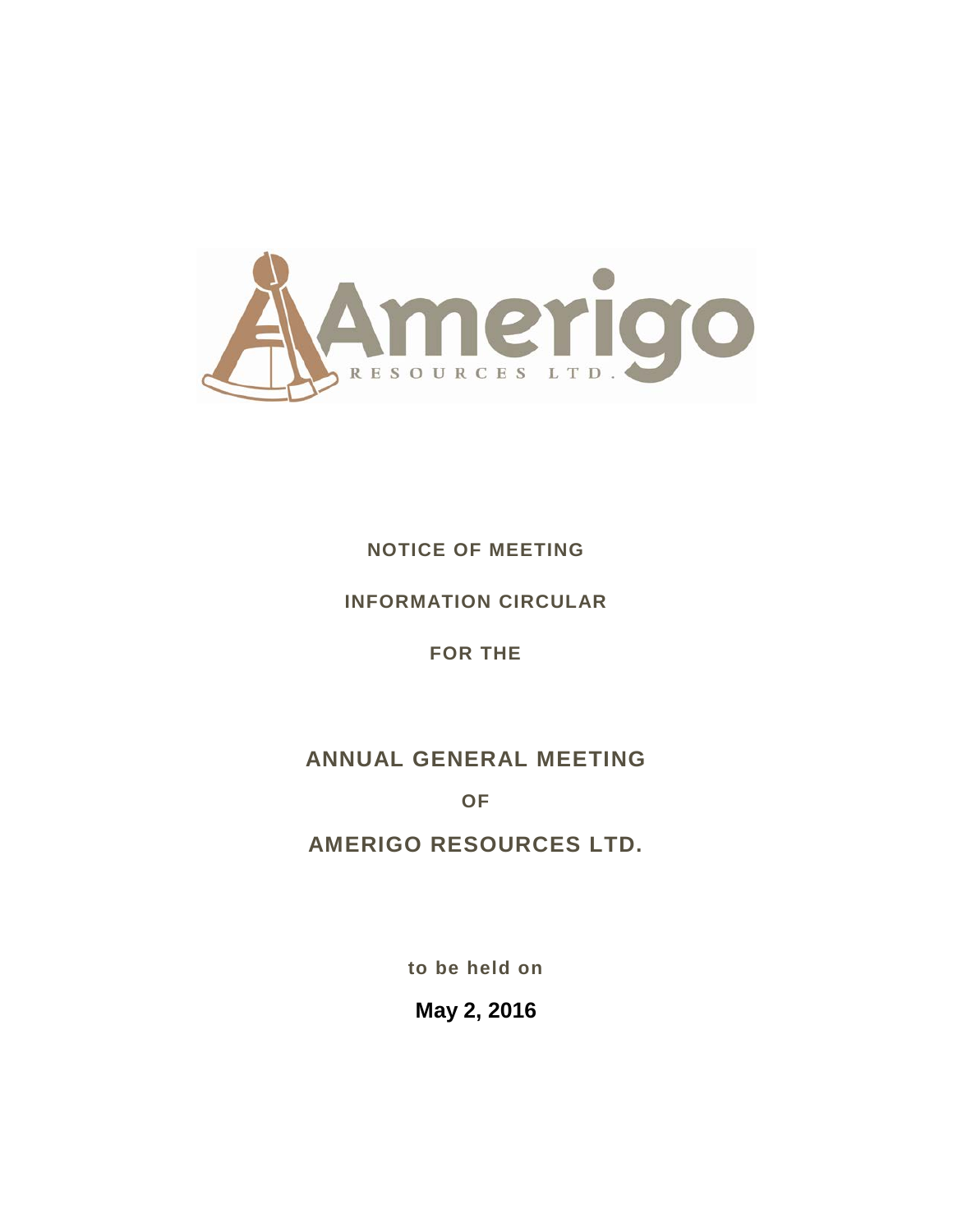

## **NOTICE OF ANNUAL GENERAL MEETING OF SHAREHOLDERS**

TAKE NOTICE that the 2016 Annual General Meeting (the "Meeting") of the shareholders of **AMERIGO RESOURCES LTD.** (the "Company") will be held at Suite 1950 – 400 Burrard Street, Vancouver, British Columbia, on Monday, May 2, 2016 at 11:00 in the morning (Vancouver time) for the following purposes:

- 1. to receive the audited consolidated financial statements of the Company for the fiscal year ended December 31, 2015, together with the report of the auditors thereon;
- 2. to appoint PricewaterhouseCoopers LLP as auditors of the Company for the ensuing year, and to authorize the directors to fix their remuneration;
- 3. to determine the number of directors at five (5) and to elect the directors of the Company;
- 4. to consider and, if thought fit, to pass, with or without variation, an ordinary resolution to approve an alteration to the Company's Articles to include provisions requiring advance notice of director nominees from shareholders, as more particularly described in the accompanying Information Circular; and
- 5. to transact any other business that may properly come before the Meeting and any adjournment thereof.

Accompanying this Notice are an Information Circular, a form of Proxy or Voting Instruction Form (VIF) and a Financial Statement Request Form. The accompanying Information Circular provides information relating to the matters to be addressed at the meeting and is incorporated into this Notice.

A shareholder entitled to attend and vote at the Meeting is entitled to appoint a proxyholder to attend and vote in his stead. If you are unable to attend the Meeting or any adjournment thereof in person, please read the Notes accompanying the form of Proxy enclosed herewith and then complete and return the Proxy within the time set out in the Notes. The enclosed form of Proxy is solicited by Management but, as set out in the Notes, you may amend it if you so desire by striking out the names listed therein and inserting in the space provided the name of the person you wish to represent you at the Meeting. Please advise the Company of any change in your address.

DATED at Vancouver, British Columbia, this 28<sup>th</sup> day of March, 2016.

## **BY ORDER OF THE BOARD OF DIRECTORS**

Klaus Zeitler Executive Chairman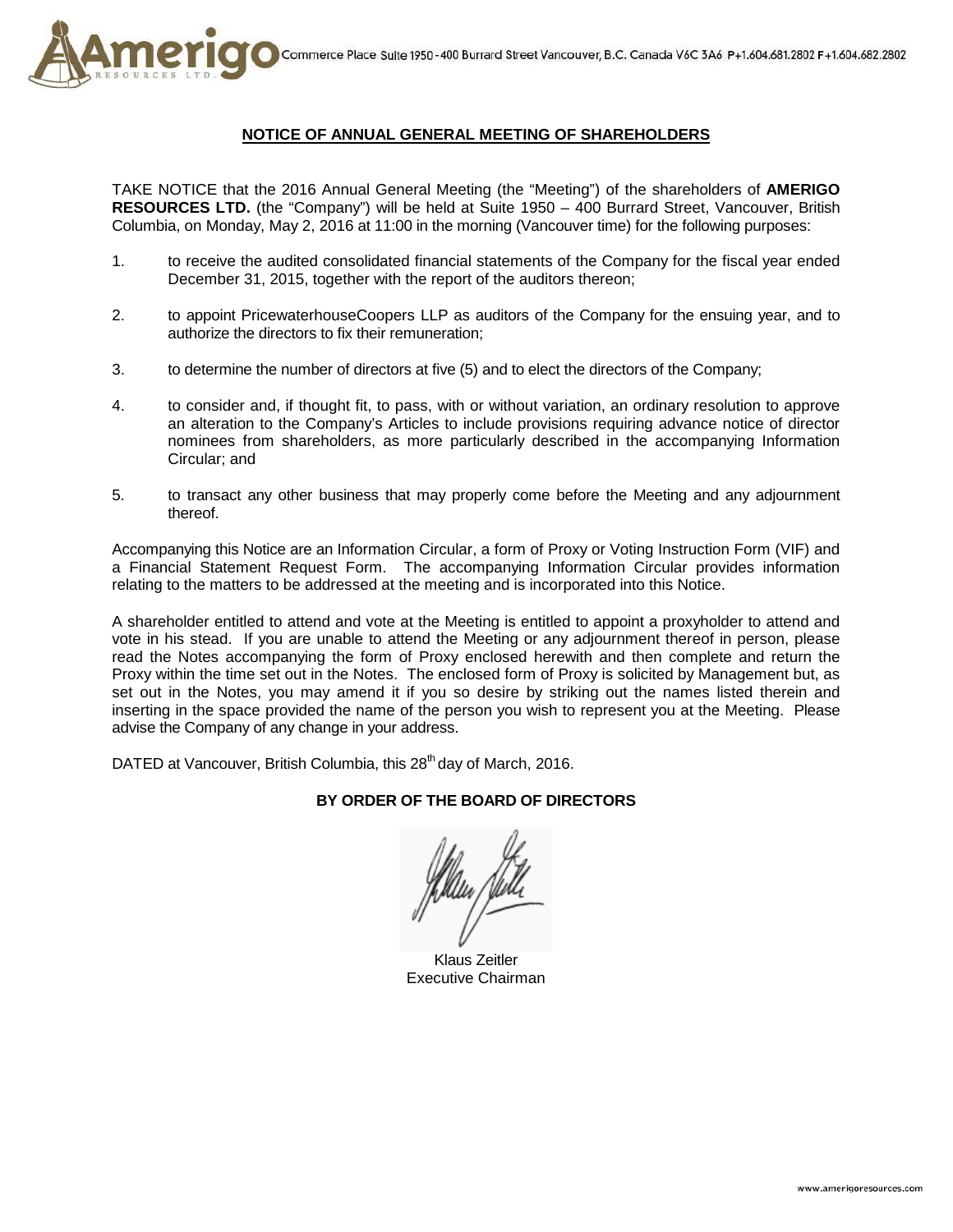

Commerce Place Suite 1950 - 400 Burrard Street Vancouver, B.C. Canada V6C 3A6 P+1.604.681.2802 F+1.604.682.2802

## **INFORMATION CIRCULAR FOR**

## **ANNUAL GENERAL MEETING**

(As at March 28, 2016, except as indicated)

#### **GENERAL PROXY INFORMATION**

#### **SOLICITATION OF PROXIES**

Amerigo Resources Ltd. (the "*Company*") is providing this Information Circular and a form of proxy in connection with management's solicitation of proxies (a "*Proxy*" or "*Proxies*") for use at the Annual General Meeting (the "*Meeting*") of the Company to be held on May 2, 2016, and at any adjournments thereof. Unless the context otherwise requires, when we refer in this Information Circular to the Company, also included are all companies in which the Company holds direct and indirect interests.

The solicitation of Proxies will be primarily by mail, but Proxies may be solicited personally or by telephone by directors, officers and regular employees of the Company at nominal cost. In accordance with National Instrument 54-101 of the Canadian Securities Administrators *("NI 54-101"),* arrangements have been made with brokerage houses and other intermediaries, clearing agencies, custodians, nominees and fiduciaries to forward solicitation materials to the beneficial owners of the common shares without par value in the capital of the Company (the *"Shares")* held of record by such persons, and the Company may reimburse such persons for reasonable fees and disbursements incurred by them in so doing. All costs of this solicitation will be borne by the Company.

## **APPOINTMENT OF PROXYHOLDERS**

A shareholder entitled to vote at the Meeting may by means of a Proxy appoint a proxyholder or one or more alternate proxyholders, who need not be shareholders, to attend and act at the Meeting for the shareholder on the shareholder's behalf. The only methods by which a shareholder may appoint a person as proxyholder are by submitting a Proxy by mail, fax, hand delivery, phone or by way of the Internet, as set out in the accompanying form of Proxy.

The individuals named in the accompanying form of Proxy are directors and/or officers of the Company. **A shareholder wishing to appoint some other person (who need not be a shareholder) to represent him or her at the Meeting has the right to do so, either by striking out the names of those persons named in the accompanying form of Proxy and inserting such person's name in the blank space provided in the form of Proxy or by completing another form of Proxy.** Such a shareholder should notify the nominee of his or her appointment, obtain his or her consent to act as proxy and instruct him or her on how the shareholder's Shares are to be voted. In any case, the form of Proxy should be dated and executed by the shareholder or his/her attorney authorized in writing, or if the shareholder is a corporation, under its corporate seal, or by an officer or attorney thereof duly authorized.

## **PROXY INSTRUCTIONS**

Only shareholders whose names appear on the records of the Company as the registered holders of Shares or duly appointed proxyholders are permitted to vote at the Meeting. Registered shareholders may wish to vote by Proxy whether or not they are able to attend the Meeting in person. Registered shareholders may vote by Proxy. Registered Shareholders who wish to vote by Proxy must complete, date and sign the form of Proxy and return it by mail, fax, hand delivery, phone or by way of the Internet to Computershare Investor Services Inc. (the "Transfer Agent"), Proxy Department, 100 University Avenue, 8<sup>th</sup> Floor, Toronto, Ontario, M5J 2Y1 Fax: Within North America: 1-866-249-7775 Outside North America: (416) 263-9524; Phone: 1-866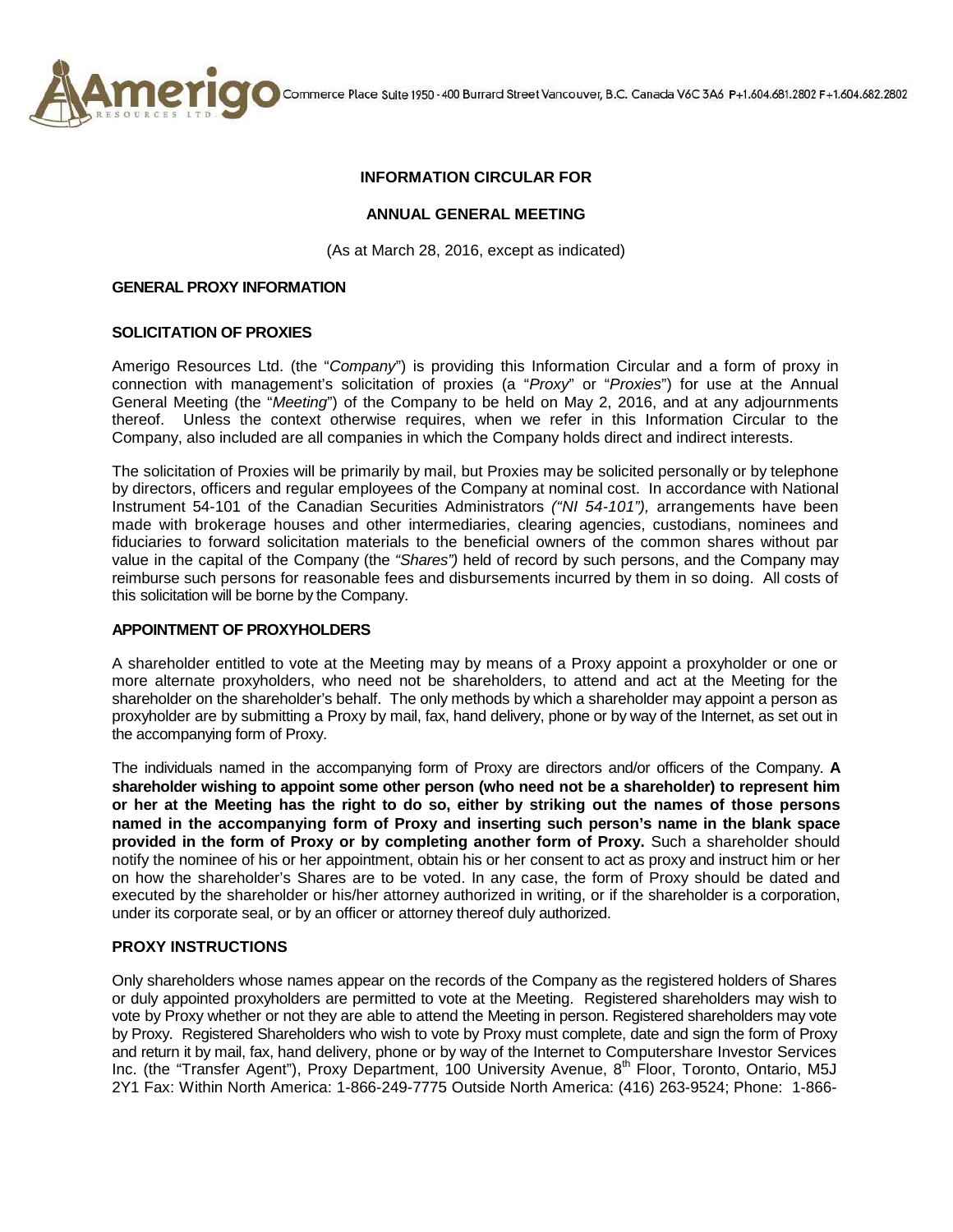732-8683; Internet: www.investorvote.com, not later than 48 hours (excluding Saturdays, Sundays and holidays) before the time for holding the Meeting or any adjournment thereof at which the Proxy is to be used.

## **REVOCABILITY OF PROXIES**

In addition to revocation in any other manner permitted by law, a shareholder who has given a Proxy may revoke it by either executing a Proxy bearing a later date or by executing a valid notice of revocation, either of the foregoing to be executed by the shareholder or the shareholder's authorized attorney in writing or, if the shareholder is a company, under its corporate seal by an officer or attorney duly authorized; and by depositing (a) the Proxy bearing a later date with Computershare Investor Services Inc., Proxy Department, 100 University Avenue,  $8^{th}$  Floor, Toronto, Ontario, M5J 2Y1, not later than 48 hours (excluding Saturdays, Sundays and holidays) before the time for holding the Meeting or any adjournment thereof at which the Proxy is to be used; or (b) the notice of revocation at the registered office of the Company, Suite 2300, 550 Burrard Street, Vancouver, British Columbia, V6C 2B5, at any time up to and including the last business day that precedes the day of the Meeting or, if the Meeting is adjourned, that precedes any reconvening thereof, or to the chair of the Meeting on the day of the Meeting or any reconvening thereof, or in any other manner provided by law. In addition, a Proxy may be revoked by the shareholder personally attending the Meeting and voting the shareholder's shares. A revocation of a Proxy will not affect a matter on which a vote is taken before the revocation.

## **EXERCISE OF DISCRETION**

On a poll, the nominees named in the accompanying form of Proxy will vote or withhold from voting the Shares represented thereby in accordance with the instructions of the shareholder on any ballot that may be called for and, if the security holder specifies a choice with respect to any matter to be acted upon, the Shares will be voted accordingly. **The Proxy will confer discretionary authority on the nominees named therein with respect to each matter or group of matters identified therein for which a choice is not specified other than the appointment of an auditor and the election of directors, any amendment to or variation of any matter identified therein and any other matter that properly comes before the Meeting.** 

**In respect of a matter for which a choice is not specified in the Proxy, the nominees named in the accompanying form of Proxy will vote Shares represented by the Proxy in favor of the matters specified in the Notice of Meeting and in favor of all other matters proposed by management at the Meeting.**

As of the date of this Information Circular management of the Company knows of no amendment, variation or other matter that may come before the Meeting but, if any amendment, variation or other matter properly comes before the Meeting, each nominee in the accompanying form of Proxy intends to vote thereon in accordance with the nominee's best judgment.

#### **BENEFICIAL (NON-REGISTERED) SHAREHOLDERS**

The information set forth in this section is of significant importance to many shareholders of the Company, as a substantial number of shareholders do not hold Shares in their own name. Shareholders who do not hold their Shares in their own name (referred to in this Information Circular, collectively, as *"Beneficial Shareholders")*  should note that only Proxies deposited by shareholders whose names appear on the records of the Company as the registered holders of Shares can be recognized and acted upon at the Meeting. If Shares are listed in an account statement provided to a shareholder by a broker, then in almost all cases those Shares will not be registered in the shareholder's name on the records of the Company. Such Shares will more likely be registered under the names of the shareholder's broker or an agent of that broker. In the United States the vast majority of such shares are registered under the name of Cede & Co. as nominee for The Depository Trust Company (which acts as depository for many U.S. brokerage firms and custodian banks), and in Canada under the name of CDS Inc. (the registration name for CDS Clearing and Depository Services Inc., which acts as nominee for many Canadian brokerage firms). **Beneficial Shareholders should ensure that instructions respecting the voting of their Shares are communicated to the appropriate person.**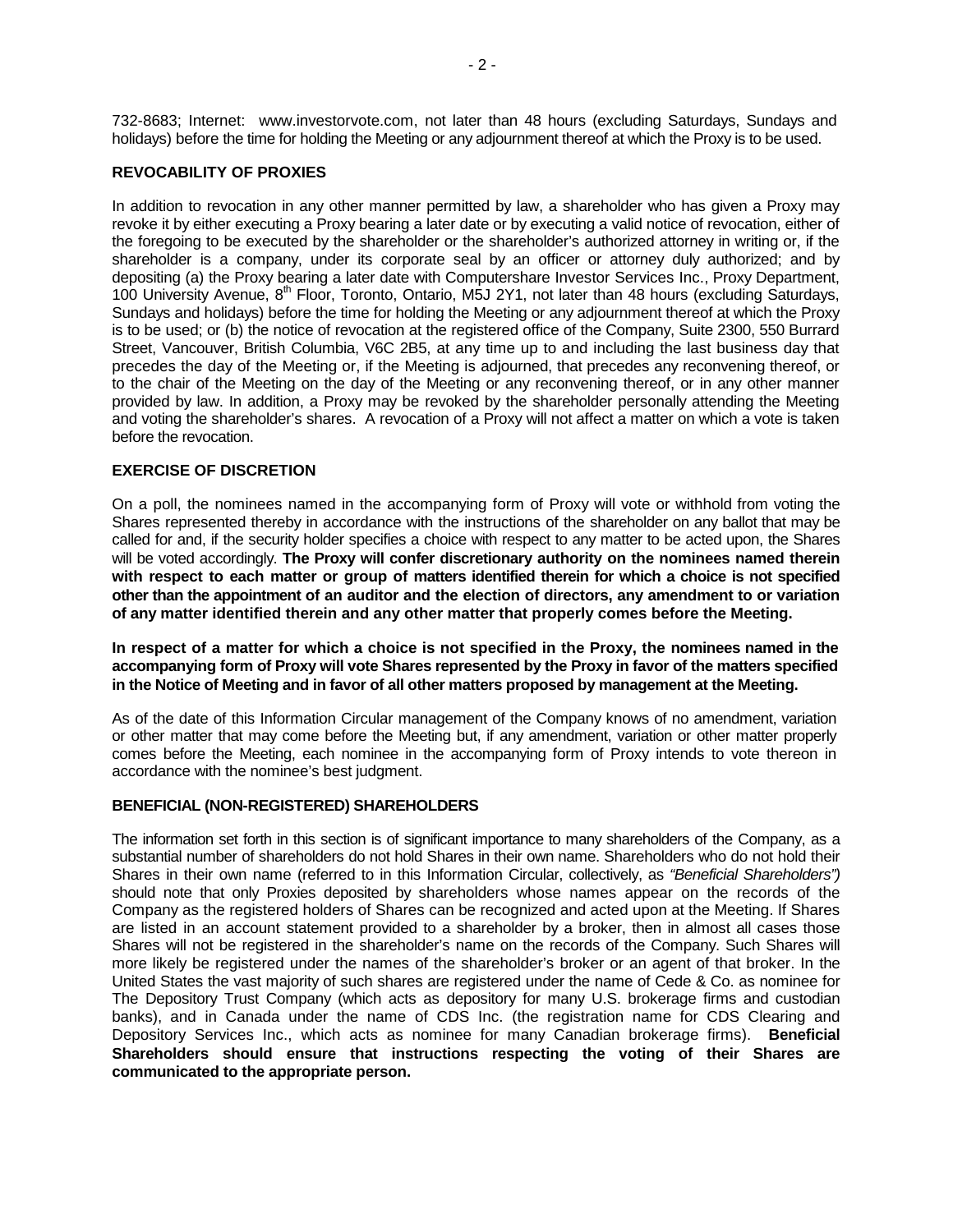Applicable regulatory policy requires intermediaries/brokers to seek voting instructions from Beneficial Shareholders in advance of shareholders' meetings. Every intermediary/broker has its own mailing procedures and provides its own return instructions to clients, which should be carefully followed by Beneficial Shareholders in order to ensure that their Shares are voted at the Meeting. The form of Proxy supplied to a Beneficial Shareholder by its broker (or the agent of the broker) is similar to the form of Proxy provided to registered shareholders by the Company. However, its purpose is limited to instructing the registered shareholder (the broker or agent of the broker) how to vote on behalf of the Beneficial Shareholder. The majority of brokers now delegate responsibility for obtaining instructions from clients to Broadridge Financial Solutions, Inc. ("*Broadridge*") in the United States and in Canada. Broadridge typically prepares its own voting instruction forms, mails those forms to the Beneficial Shareholders and requests the Beneficial Shareholders return the voting instruction forms to Broadridge. Broadridge then tabulates the results of all instructions received and provides appropriate instructions respecting the voting of Shares to be represented at the Meeting. **A Beneficial Shareholder receiving a Broadridge voting instruction form cannot use that form to vote Shares directly at the Meeting. Such voting instruction form must be returned to Broadridge well in advance of the Meeting in order to have the Shares voted at the Meeting.**

This Information Circular and accompanying materials are being sent to both registered shareholders and Beneficial Shareholders. Beneficial Shareholders fall into two categories – those who object to their identity being known to the issuers of securities which they own ("Objecting Beneficial Owners", or "OBOs") and those who do not object to their identity being made known to the issuers of the securities they own ("Non-Objecting Beneficial Owners", or "NOBOs"). Subject to the provision of NI 54-101 issuers may request and obtain a list of their NOBOs from intermediaries via their transfer agents. Pursuant to NI 54-101, issuers may obtain and use the NOBO list for distribution of proxy-related materials directly (not via Broadridge) to such NOBOs. If you are a Beneficial Shareholder, and the Company or its agent has sent these materials directly to you, your name, address and information about your holdings of common shares have been obtained in accordance with applicable securities regulatory requirements from the intermediary holding the common shares on your behalf.

The Company has decided to take advantage of the provisions of NI 54-101 that permit it to deliver proxy related materials directly to its NOBOs. By choosing to send these materials to you directly, the Company (and not the intermediary holding shares on your behalf) has assumed responsibility for (i) delivering these materials to you, and (ii) executing your proper voting instructions. As a result if you are a NOBO of the Company, you can expect to receive a scannable Voting Instruction Form (a "NOBO VIF") from the Transfer Agent. Please complete and return such NOBO VIF to the Transfer Agent in the envelope provided or by facsimile. The Transfer Agent will tabulate the results of the NOBO VIFs received from the Company's NOBOs and will provide appropriate instructions at the Meeting with respect to the Shares represented by the NOBO VIFs they receive.

In addition, the Company has agreed to pay to distribute the proxy-related materials to OBOs.

The Company is not sending its proxy-related materials to the registered shareholders or Beneficial Shareholders using "notice and access", as defined in NI 54-101.

Although a Beneficial Shareholder may not be recognized directly at the Meeting for the purposes of voting Shares registered in the name of his or her broker (or agent of the broker), a Beneficial Shareholder may attend the Meeting as proxyholder for the registered shareholder and vote the Shares in that capacity. **Beneficial Shareholders who wish to attend the Meeting and indirectly vote their Shares as proxyholder for the registered shareholder should enter their own names in the blank space on the instrument of voting instruction form provided to them and return the same to their broker (or the broker's agent) in accordance with the instructions provided by such broker (or agent), well in advance of the Meeting.** Alternatively, a Beneficial Shareholder may request in writing that his or her broker send to the Beneficial Shareholder a legal Proxy which would enable the Beneficial Shareholder to attend the Meeting and vote his or her Shares.

All references to "shareholders" in this Information Circular and the accompanying form of proxy and Notice of Meeting are to shareholders of record unless specifically stated otherwise.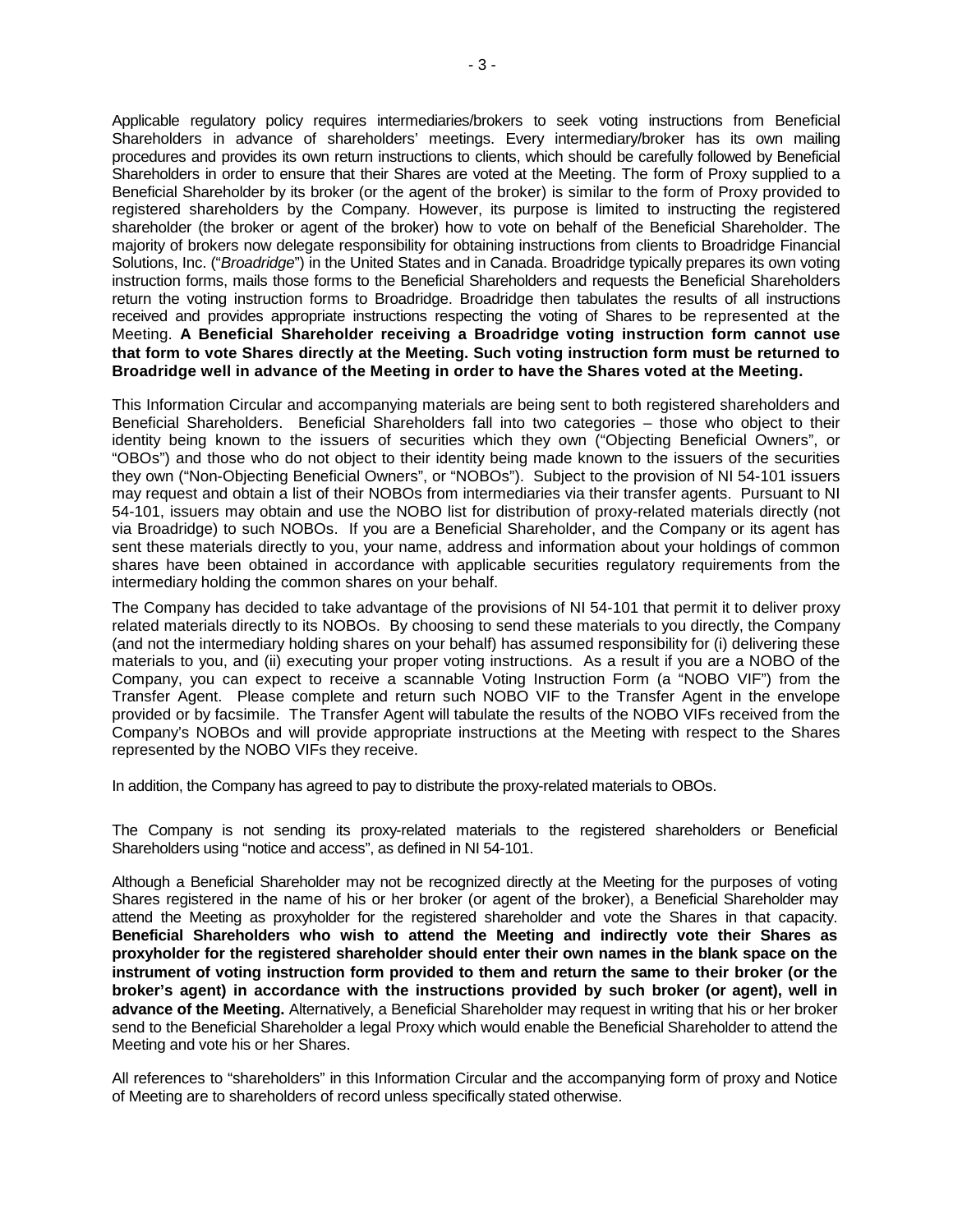## **RECORD DATE AND VOTING SECURITIES**

The Company has set the close of business on March 28, 2016 as the record date (the *"Record Date")* for determination of persons entitled to receive notice of the Meeting. Only the registered holders of Shares, and those beneficial holders entitled to receive notice pursuant to NI 54-101 through their intermediaries, as at that date, are entitled to receive notice of and to vote at the Meeting, unless after that date a shareholder of record transfers his or her Shares and the transferee, upon producing properly endorsed certificates evidencing such Shares or otherwise establishing that he or she owns such Shares, requests by contacting Computershare Investor Services Inc., Proxy Department, 100 University Avenue, 8<sup>th</sup> Floor, Toronto, Ontario, M5J 2Y1, at least 10 calendar days prior to the Meeting, that the transferee's name be included in the list of shareholders entitled to vote, in which case such transferee will be entitled to vote such Shares at the Meeting.

On a show of hands, every individual who is present and is entitled to vote as a shareholder or as a representative of one or more corporate shareholders will have one vote, and on a poll every shareholder present in person or represented by a proxy and every person who is a representative of one or more corporate shareholders, will have one vote for each common share registered in that shareholder's name on the list of shareholders as at the Record Date, which is available for inspection during normal business hours at Computershare Investor Services Inc., and will be available at the Meeting. **Shareholders represented by proxy holders are not entitled to vote on a show of hands.**

## **VOTING SHARES AND PRINCIPAL HOLDERS THEREOF**

The Company is authorized to issue an unlimited number of Shares, of which 174,682,058 Shares are issued and outstanding as at the Record Date and the date hereof. The Company has only one class of shares.

To the knowledge of the Directors and executive officers of the Company, only the following persons or companies beneficially own, control or direct, directly or indirectly, Shares carrying 10% or more of the voting rights attached to any class of voting securities of the Company:

| <b>Name</b>                                   | <b>Number of Shares Beneficially Owned,</b><br><b>Controlled or Directed, Directly or Indirectly</b> | Percentage of<br><b>Outstanding Shares</b> |
|-----------------------------------------------|------------------------------------------------------------------------------------------------------|--------------------------------------------|
| Ross J. Beaty                                 | $27,093,500^{(1)}$                                                                                   | 15.51%                                     |
| Geologic Resource Partners LLC <sup>(2)</sup> | $21,916,500^{(2)}$                                                                                   | $12.55\%^{(2)}$                            |
| The Rule Family Trust                         | 18,167,800                                                                                           | 10.40%                                     |

(1) Of these shares, 27,043,500 are held through Mr. Beaty's wholly-owned company, Kestrel Holdings Ltd.

(2) The Shares held by Geologic Resource Partners LLC are under the control and direction of Mr. George Ireland, a director of the Company. Mr. Ireland also beneficially owns 228,000 Shares.

## **ELECTION OF DIRECTORS**

The Board of Directors presently consists of five directors and it is intended to determine the number of directors at five (5) and to elect five (5) directors for the ensuing year.

The term of office of each of the present directors expires at the Meeting. The persons named below will be presented for election at the Meeting as management's nominees and the persons proposed by management as proxyholders in the accompanying form of proxy intend to vote for the election of these nominees. Management does not contemplate that any of these nominees will be unable to serve as a director. Each director elected will hold office until the next annual general meeting of the Company or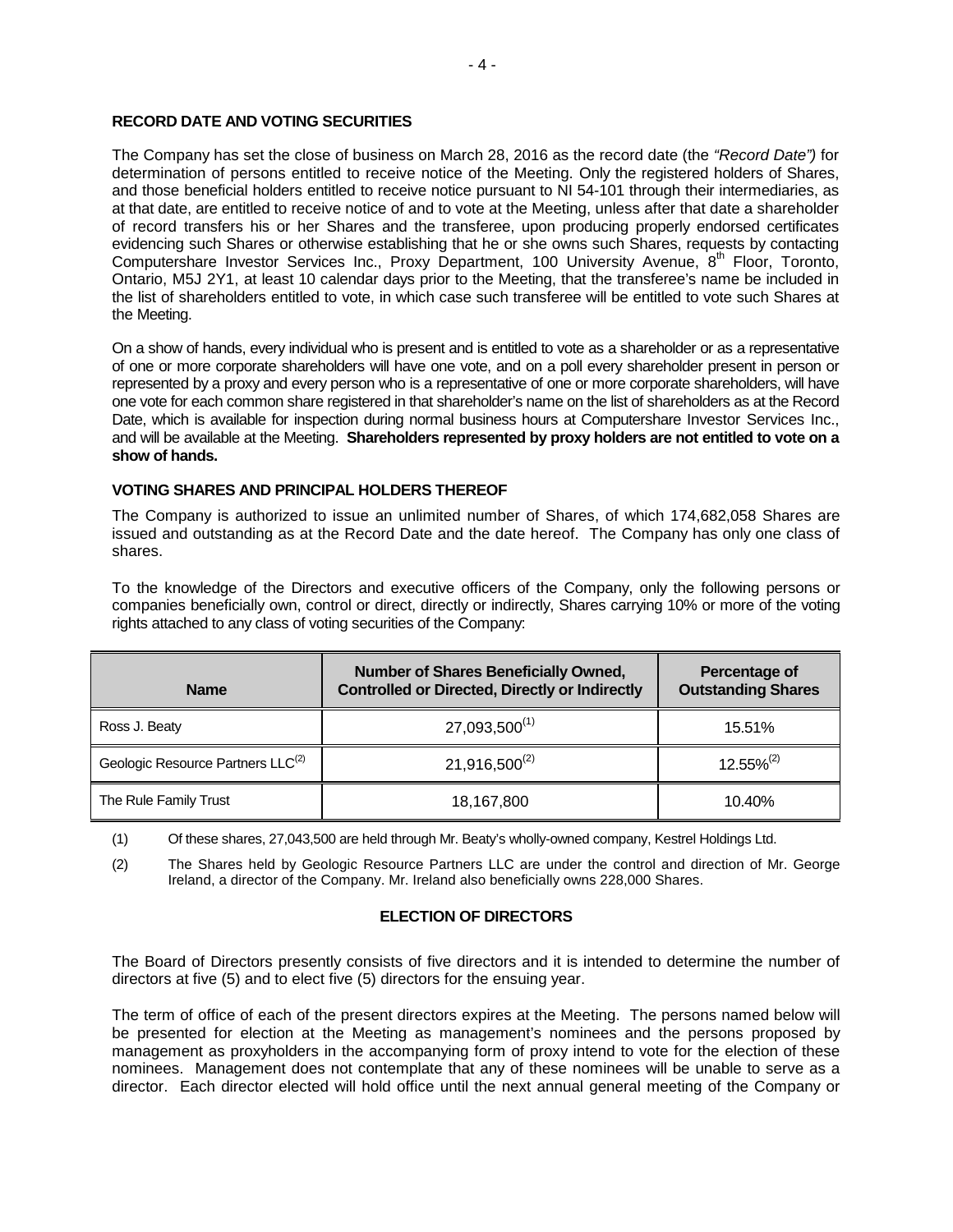until his successor is elected or appointed, unless his office is earlier vacated in accordance with the Articles of the Company or the provisions of the *Business Corporations Act* (British Columbia).

On March 28, 2016, the Board adopted a majority voting policy (the "Policy"). The Policy requires that any nominee for director who receives a greater number of votes "withheld" than votes "for" his or her election will be required to tender an offer to resign (a "Resignation Offer"). The Policy applies only to uncontested elections, which are elections of directors where the number of nominees for election as director is equal to the number of directors to be elected at such meeting. Following a tender of a Resignation Offer, the Corporate Governance, Nominating and Compensation Committee will consider the Resignation Offer and will recommend to the Board whether or not to accept or reject the Resignation Offer or to propose alternative actions. The Corporate Governance, Nominating and Compensation Committee will be expected to recommend accepting the Resignation Offer, except in situations where extraordinary circumstances would warrant the applicable director to continue to serve on the Board. Within 90 days following the applicable annual general meeting, the Board will make a determination of the action to take with respect to the Resignation Offer and will promptly disclose by news release, a copy of which shall be provided to the Toronto Stock Exchange, its decision to accept or reject the director's Resignation Offer or to propose alternative actions as referenced in the Policy. If the Board has decided to reject the Resignation Offer or to pursue any alternative action other than accepting the Resignation Offer, then the Board will disclose in the news release its reasons for doing so. The applicable director will not participate in either the Corporate Governance, Nominating and Compensation Committee or Board deliberations on his or her Resignation Offer. The full text of the Policy is available on the Company's website at **[www.amerigoresources.com](http://www.amerigoresources.com/)**.

The following table sets out the names of management's nominees for election as a director (a "proposed director"), the province or state, as applicable, and country of residence, their principal occupations, the date each first became a director of the Company, and the number of common shares of the Company beneficially owned by each, directly or indirectly, or over which control or direction is exercised, as at the date hereof. The table also sets out the members of the Company's Audit Committee; and Corporate Governance, Nominating and Compensation Committee. All directors are members of the Disclosure Committee. Management does not contemplate that any of these nominees will be unable to serve as a director.

| Name, Province or State<br>and Country of<br><b>Residence and</b><br>Position <sup>(1)</sup>   | <b>Principal occupation or</b><br>employment and, if not a<br>previously elected director,<br>occupation during the past 5<br>years <sup>(1)</sup> | Date of<br>appointment/election<br>as a Director | <b>Number of Common</b><br>Shares beneficially owned,<br>directly or indirectly, or<br>controlled<br>or directed <sup>(2)</sup> |
|------------------------------------------------------------------------------------------------|----------------------------------------------------------------------------------------------------------------------------------------------------|--------------------------------------------------|---------------------------------------------------------------------------------------------------------------------------------|
| Klaus Zeitler <sup>(3)</sup><br>British Columbia, Canada<br>Executive Chairman and<br>Director | Executive Chairman of the<br>Company; former President and<br>Chief Executive Officer of the<br>Company                                            | April 1, 2003                                    | 4,640,894 $^{(4)}$ common shares,<br>or 2.66%                                                                                   |
| Robert Gayton <sup>(5),(6)</sup><br>British Columbia, Canada<br>Director                       | <b>Chartered Professional</b><br>Accountant (CPA) and financial<br>consultant                                                                      | August 15, 2004                                  | 79,500 common shares, or<br>0.05%                                                                                               |
| Sidney Robinson <sup>(5),(6)</sup><br>Ontario, Canada<br>Director                              | Corporate director; until<br>January 1, 2004, Senior Partner<br>of Torys LLP, Toronto                                                              | May 8, 2003                                      | 753,000 common shares, or<br>0.43%                                                                                              |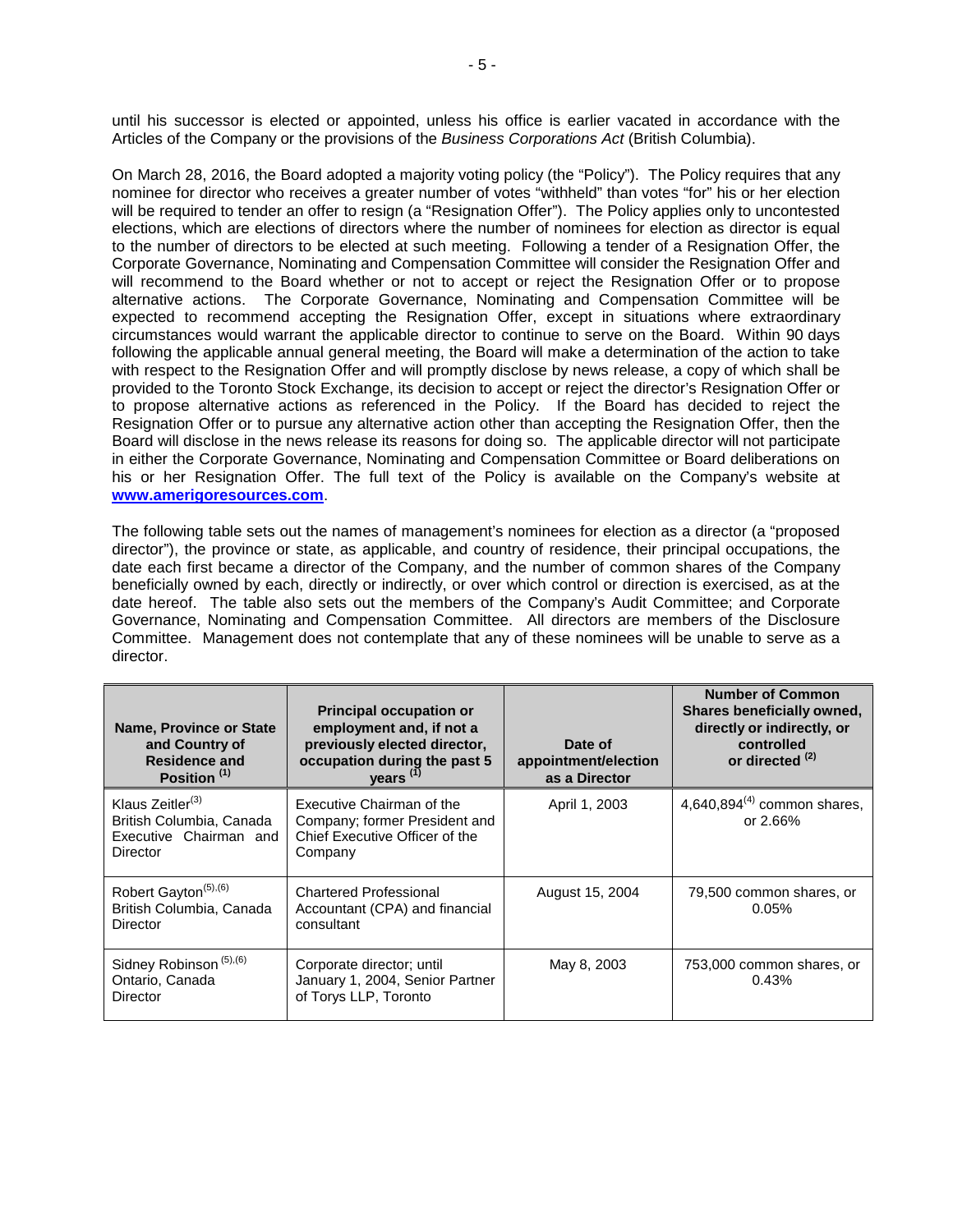| Name, Province or State<br>and Country of<br><b>Residence and</b><br>Position <sup>(1)</sup> | <b>Principal occupation or</b><br>employment and, if not a<br>previously elected director,<br>occupation during the past 5<br>years <sup>(1)</sup>                                                                                                                             | Date of<br>appointment/election<br>as a Director | <b>Number of Common</b><br>Shares beneficially owned,<br>directly or indirectly, or<br>controlled<br>or directed <sup>(2)</sup> |
|----------------------------------------------------------------------------------------------|--------------------------------------------------------------------------------------------------------------------------------------------------------------------------------------------------------------------------------------------------------------------------------|--------------------------------------------------|---------------------------------------------------------------------------------------------------------------------------------|
| Alberto Salas <sup>(6)(7)</sup><br>Santiago, Chile<br><b>Director</b>                        | Mining entrepreneur, university<br>professor, consultant, manager<br>and senior executive or director<br>of several mining companies;<br>President of the Chilean<br>Confederation of Production<br>and Commerce and President<br>of the Chilean Society of Mining<br>(Sonami) | May 9, 2011                                      | Nil                                                                                                                             |
| George Ireland <sup>(5)</sup><br>Massachusetts, USA<br>Director                              | Founder and portfolio manager<br>of Geologic Resource Partners<br>LLC, an investment<br>management firm                                                                                                                                                                        | June 4, 2012                                     | 22,144,500 $^{(7)}$ common<br>shares, or 12.68%                                                                                 |

(1) The information as to country and province or state of residence, and principal occupation, not being within the knowledge of the Company, has been furnished by the nominee.

<sup>(2)</sup> Shares beneficially owned, directly or indirectly, or over which control or direction is exercised, as at March 28, 2016, based upon information furnished to the Company by the individual director. Unless otherwise indicated, such Shares

are held directly.<br>
Dr. Zeitler was CEO of the Company from December 8, 2010 to October 1, 2015, Chairman from October 1, 2013 to<br>
October 1, 2015 and was appointed Executive Chairman on October 1, 2015.

(4)<br>
Of this amount, 2,275,001 Shares are beneficially owned indirectly.<br>
Member of the Audit Committee. Robert Gayton is Chair of the Audit Committee.<br>
Member of the Corporate Governance, Nominating and Compensation Commi committee.

 $(7)$  Of this amount, 21,916,500 Shares are held by Geologic Resource Partners LLC and are under the control and direction of Mr. Ireland.

To the knowledge of the Company no director or proposed director (or any of their personal holding companies):

- (a) is, as at the date of this Information Circular, or has been, within 10 years before the date of this Information Circular, a director, chief executive officer ("*CEO*") or chief financial officer ("*CFO*") of any company (including the Company) that:
	- (i) was the subject, while the proposed director was in the capacity as director, CEO or CFO of such company, of a cease trade or similar order or an order that denied the relevant company access to any exemption under securities legislation, that was in effect for a period of more than 30 consecutive days; or
	- (ii) was subject to a cease trade or similar order or an order that denied the relevant company access to any exemption under securities legislation, that was in effect for a period of more than 30 consecutive days, that was issued after the proposed director ceased to be a director, CEO or CFO but which resulted from an event that occurred while the proposed director was acting in the capacity as director, CEO or CFO of such company; or
- (b) is, as at the date of this Information Circular, or has been within 10 years before the date of the Information Circular, a director or executive officer of any company (including the Company) that, while that person was acting in that capacity or within a year of that person ceasing to act in that capacity, became bankrupt, made a proposal under any legislation relating to bankruptcy or insolvency or was subject to or instituted any proceedings, arrangement or compromise with creditors or had a receiver, receiver manager or trustee appointed to hold its assets; or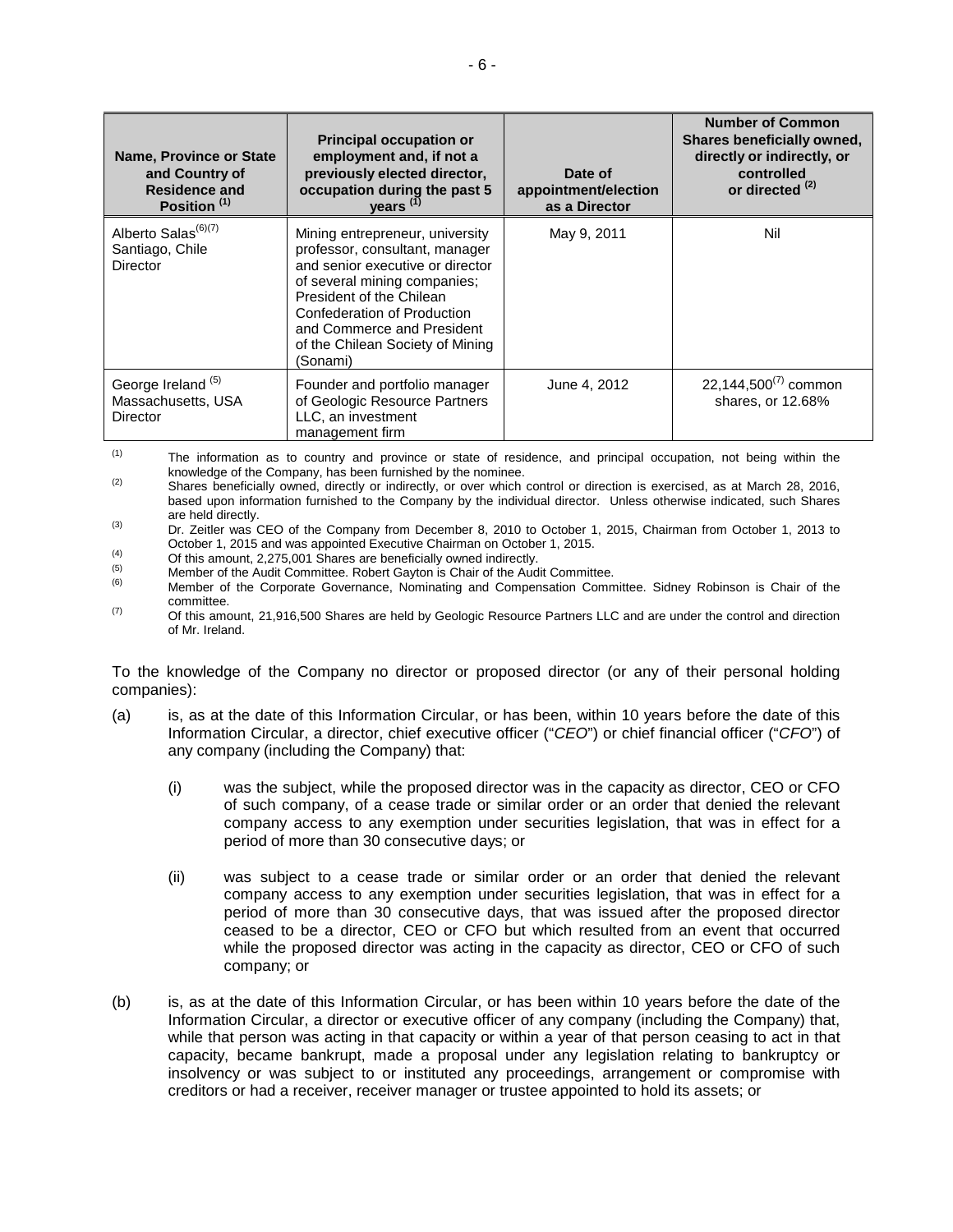- (c) has, within the 10 years before the date of this Information Circular, become bankrupt, made a proposal under any legislation relating to bankruptcy or insolvency, or become subject to or instituted any proceedings, arrangement or compromise with creditors, or had a receiver, receiver manager or trustee appointed to hold the assets of the proposed director; or
- (d) has been subject to any penalties or sanctions imposed by a court relating to securities legislation or by a securities regulatory authority or has entered into a settlement agreement with a securities regulatory authority; or
- (e) has been subject to any other penalties or sanctions imposed by a court or regulatory body that would likely be considered important to a reasonable security-holder in deciding whether to vote for a proposed director.

See Schedule A - Corporate Governance Practices for information in respect of directorships in other reporting issuers held by the directors of the Company.

## **STATEMENT OF EXECUTIVE COMPENSATION**

#### **Corporate Governance, Nominating and Compensation Committee**

In respect of compensation matters, the Corporate Governance, Nominating and Compensation Committee of the Board (the "*CGNC Committee*") has the following responsibilities:

- reviewing and approving the corporate and individual goals and objectives relevant to senior management's compensation, evaluating performance, and setting compensation levels based upon this evaluation;
- reviewing the recommendations of the Executive Chairman with respect to compensation of other management members, and for fixing their compensation, including annual bonuses and the granting of stock options under the Company's stock option plan;
- reviewing executive compensation disclosure before the Company publicly discloses this information; and
- reviewing compensation policies and proposals with reference to industry sectors and markets in which the Company operates.

The CGNC Committee members are independent directors Sidney Robinson (Chairman), Alberto Salas and Dr. Robert Gayton. Meetings of the Committee are documented in the form of meeting minutes. In establishing policies covering compensation, including annual bonuses and stock option grants, the Corporate Governance, Nominating and Compensation Committee takes into consideration the recommendations of the Executive Chairman, advice of independent consultants when retained and industry standards.

The majority of the members of the Corporate Governance, Nominating and Compensation Committee have direct experience which is relevant to their responsibilities in executive compensation as they have been previously, and are currently, involved with compensation matters at other companies, both public and private, which they are directors.

Skills and experience that enable the Corporate Governance, Nominating and Compensation Committee to make decisions on the suitability of the Company's compensation policies and practice include:

Sidney Robinson: Mr. Robinson is a member of the Compensation, Governance and Nominating Committee of Chartwell Retirement Residences and was formerly a member of the Corporate Governance and Compensation Committee of Rio Alto Mining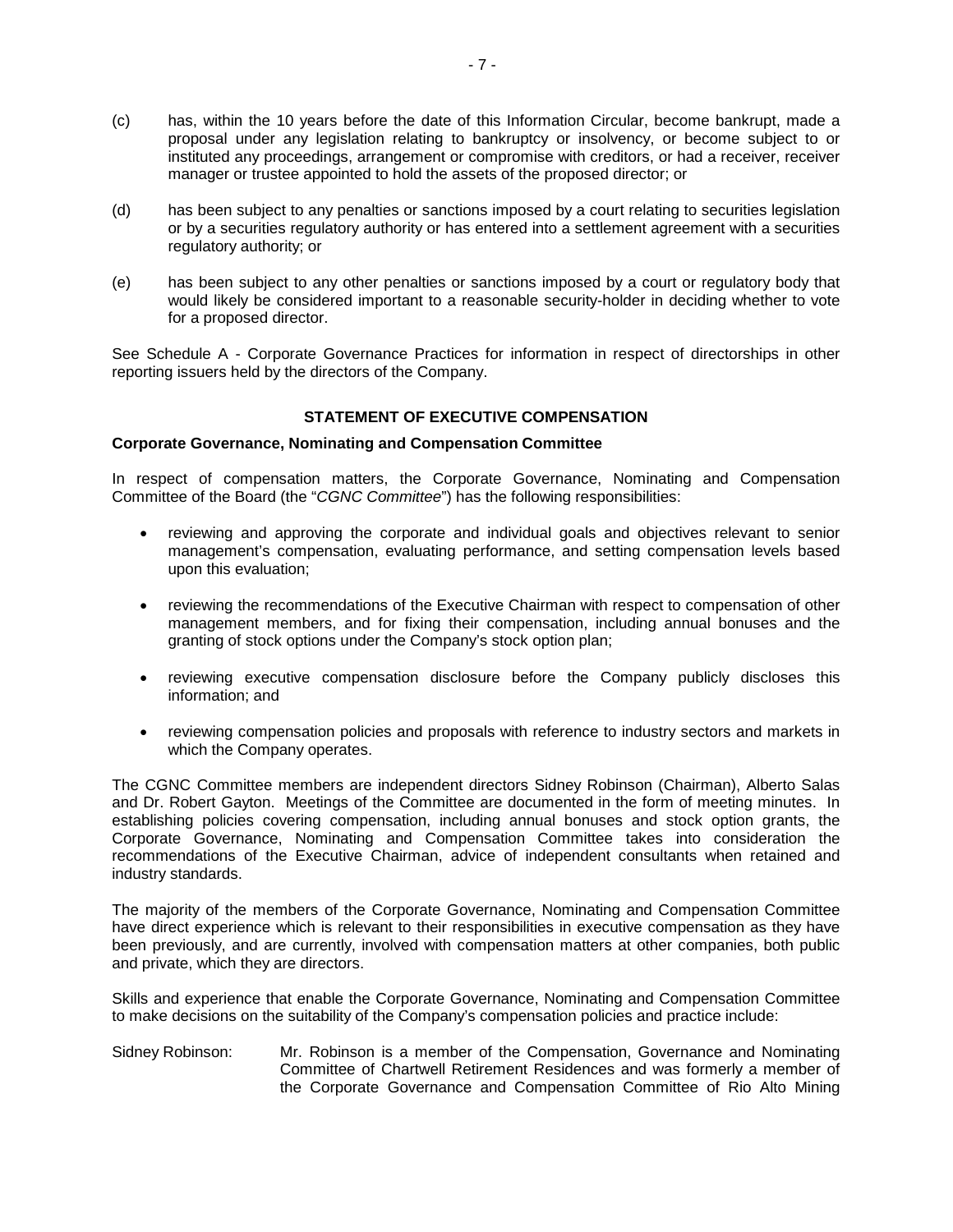Limited. He was a former senior partner of Torys LLP, a law firm, and long-time member of that firm's executive committee.

- Robert Gayton: Mr. Gayton currently serves as an independent director of the Company and is a director of several public and private companies. He is a member of the audit committee and compensation committee of several resource-based public companies and has served in this capacity for over 15 years.
- Alberto Salas: Mr. Salas is the President of the Chilean Confederation of Production and Commerce and the Chilean Society of Mining (Sonami). He has served as a director of the Chilean National Mining Company (Enami).

#### **Objectives of Executive Compensation**

The Corporate Governance, Nominating and Compensation Committee endeavors to ensure that the Company's compensation policies:

- attract and retain highly qualified and experienced executives and managers;
- recognize and reward contribution to the success of the Company as measured by the accomplishment of specific performance objectives; and
- ensure that a significant proportion of compensation is at risk and directly linked to the success of the Company.

Executive compensation is based upon the need to provide a compensation package that will allow the Company to attract and retain qualified and experienced executives, balanced with a pay-for-performance philosophy.

#### **Analysis of Elements**

The principal elements of executive officers' compensation consist of the following: base salary, long-term incentive awards (stock options), and annual performance bonuses. These elements, described below in more detail, are designed to reward corporate and individual performance. Corporate performance is generally measured relative to operational objectives and corporate values. Individual performance is evaluated based on individual expertise, leadership, ethics, and achievement of personal performance goals and commitments. The Corporate Governance, Nominating and Compensation Committee considers management's goals and objectives for each year, particularly with respect to bonus considerations, and believes that accomplishment of such goals is in the best interests of the Company as well as management, as they take into account not only revenues, costs and profitability in the short term, but also long term elements such as capital expenditures and future expansion plans.

## **Benchmarking**

During 2010 the Corporate Governance, Nominating and Compensation Committee retained the services of Coopers Consulting Ltd. ("CCL") to provide the Committee with up to date data concerning termination payments on change in control and for reasons other than for cause. During 2011 management provided to the Corporate Governance, Nominating and Compensation Committee a memorandum containing an extensive analysis of change in control and termination provisions based on data compiled from in excess of 20 comparable companies in the mining industry, which reached very similar conclusions as that of the October 2010 CCL Opinion. In early 2012 the Committee commissioned an opinion from the Company's solicitors, whose opinion by way of letter dated February 7, 2012 confirmed contemplated changes to the termination provisions in management contracts were in line with industry standards. A CCL survey prepared for the Company in 2008 was updated at this time. The updated survey included the following companies which were considered comparable to the Company in terms of market capitalization, activity and development stage, and contained data available in respect of the 2010 calendar year: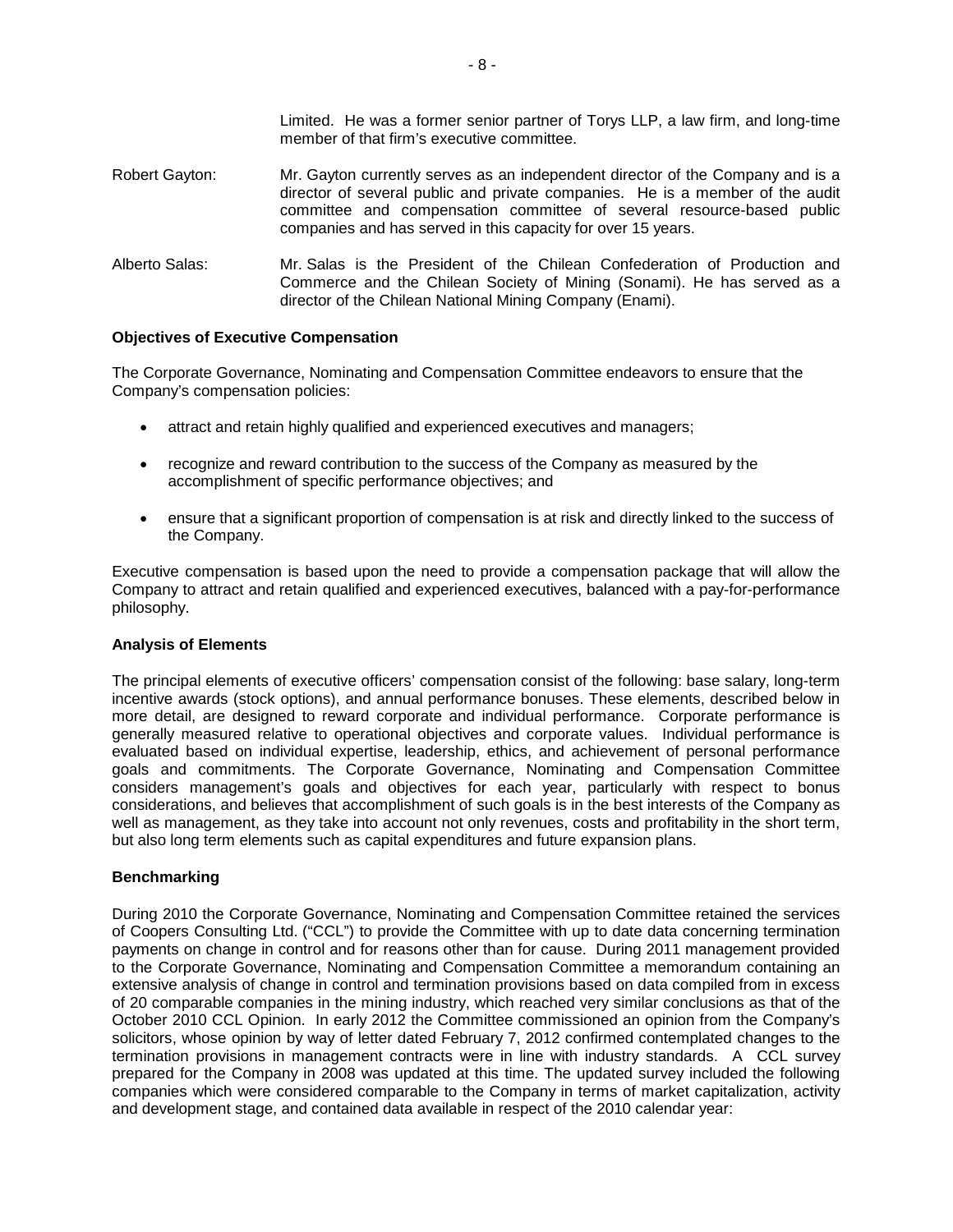| Blackstone Ventures Inc.      |
|-------------------------------|
| Cardero Resource Corp.        |
| Andina Minerals Inc.          |
| Aura Minerals Inc.            |
| Claude Resources Inc.         |
| Crocodile Gold Corp.          |
| Golden Star Resources Ltd.    |
| Eastern Platinum Limited      |
| <b>ECU Silver Mining Inc.</b> |
| <b>Forsys Metals Corp</b>     |
| Gold-Ore Resources Ltd.       |
| Jaguar Mining Inc.            |
| <b>Taseko Mines Limited</b>   |
|                               |

North American Palladium Ltd. Alexis Minerals Corporation Augusta Resource Corporation Carpathian Gold Inc. Copper Mountain Mining Corp Crystallex International Corp. General Moly Inc. Ivernia Inc. Mercator Minerals Ltd. Golden Predator Corp. International Minerals Corp ShoreGold Inc. St Andrew Goldfields Ltd.

During its compensation considerations in 2014, the Corporate Governance, Nominating and Compensation Committee reviewed a report prepared for the Company by Mercer (Canada) Limited ("Mercer") dated February 19, 2014 entitled "Executive Compensation Trends", which contained a high level overview of key executive compensation trends within the mining industry in Canada.

Finally, during its compensation considerations in 2016, the Committee reviewed a report prepared for the Company by Mercer dated February 5, 2016 entitled "Executive Compensation Review", which contained a market review of the Company's President and CEO and Executive Vice-President & CFO roles.

#### **Base Compensation**

Base compensation is normally reviewed in the first quarter of each year and adjustments, if any, are made retroactive to January 1 of that year. The Corporate Governance, Nominating and Compensation Committee determines base compensation adjustments for management taking into account industry compensation surveys, the Company's financial performance, inflation rates and general economic conditions. The Committee also takes into consideration recommendations from the Executive Chairman with respect to compensation for other members of management.

#### **Bonus Consideration**

The Corporate Governance, Nominating and Compensation Committee reviews management performance in light of corporate and individual goals. This review assists in the determination of the payment of bonuses, if any, in respect of each year. The Committee retains discretion over this determination and, depending on its view of other relevant circumstances in each year, may decide to modify any bonus payment whether goals and objectives are met in a particular year. Goals and objectives may include: (1) reaching production targets; (2) keeping operating costs within budget; (3) keeping capital expenditures within budget; and (4) attaining operating cash flow targets, all of which account for an important percentage of the target bonus. Other targets relate specifically to the Company's business and competitive strategy or are in relation to key business partners and other stakeholders, and are therefore not disclosed publicly as management believes to do so could prove prejudicial to the Company's interests.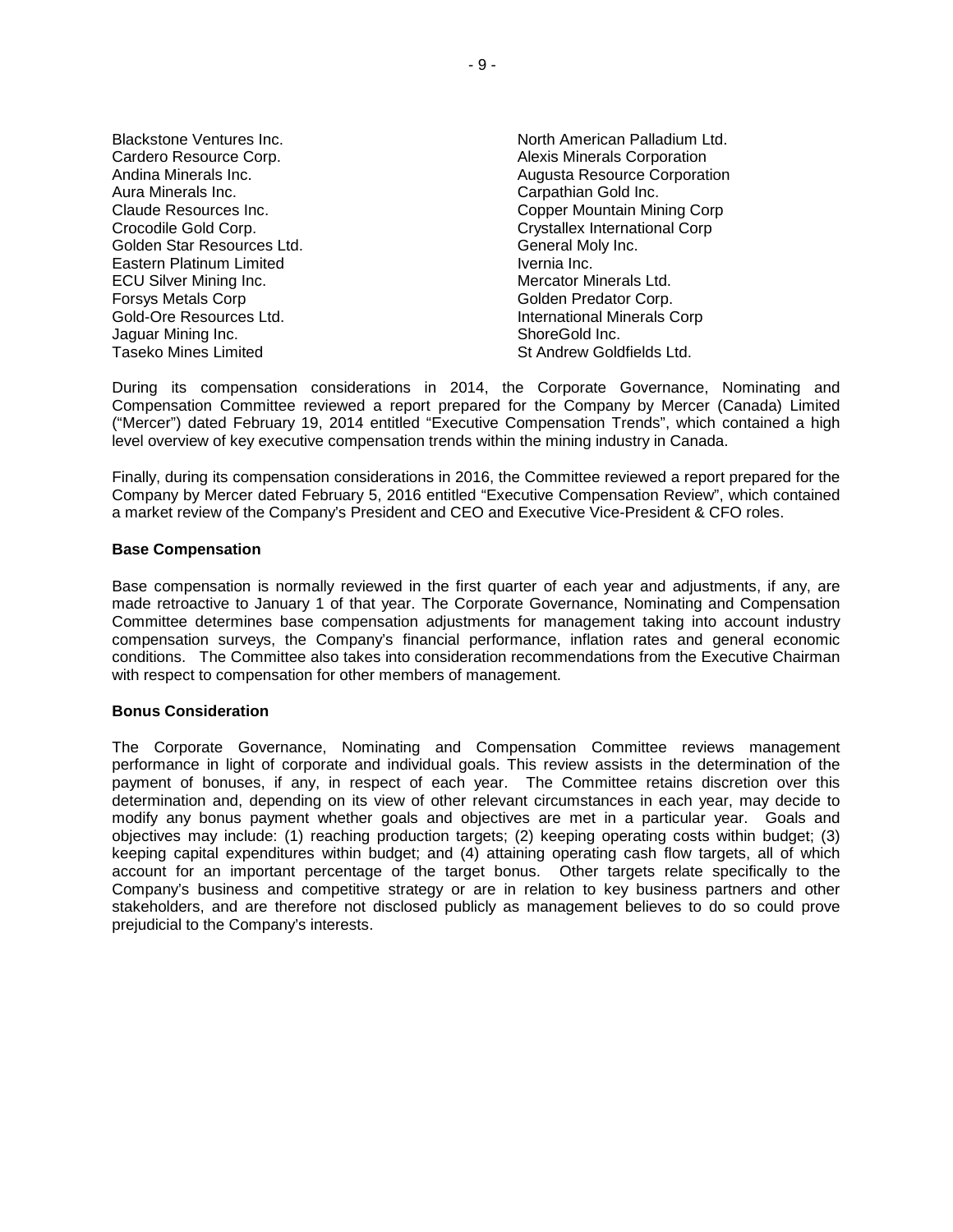#### **Stock Options**

The Company grants share purchase options pursuant to the Plan in consideration of the level of responsibility of the executive as well as his or her impact and/or contribution to the longer-term operating performance of the Company. To date the Plan has been the sole long term component of management compensation, and has helped to ensure that a major part of management's compensation is closely aligned with shareholder interests.

In determining the overall number of options to be granted each year, the Corporate Governance, Nominating and Compensation Committee reviews the number of options outstanding compared to peergroup companies and the total compensation package for management and directors in the year.

## **Compensation Risk**

The CGNC Committee periodically reviews the Company's compensation program to ensure that it is structured to encourage decision making and outcomes that are in the best interest of the Company and its shareholders and to avoid the taking of inappropriate or excessive risks.

The compensation structure for the Company's executives is meant to result in a balance of achieving short-term goals and long-term strategies, and does not encourage sub-optimization or reward actions that could produce short term success at the cost of long term shareholder results. Additionally, the CGNC Committee monitors the risk level of the Company's executive compensation program by ensuring that the compensation framework is structured to align with the Company's short and long term goals, ensuring that a significant portion of executive compensation is at risk and is variable year over year, having option grants that have a life span of five years which would encourage long term sustainable share price appreciation, and taking a review of the Company's compensation program periodically, and if required, obtaining the services of independent outside advisors.

The CGNC Committee and the Board of Directors are satisfied that there were not any identified risks arising from the Company's compensation programs or policies that would have had any material adverse effect on the Company. The Company does not have any policy in place to permit an executive officer or director to purchase financial instruments, including, for greater certainty, prepaid variable forward contracts, equity swaps, collars, or units of exchange funds, that are designed to hedge or offset a decrease in market value of equity securities granted as compensation or held, directly or indirectly, by the executive officer or director.

#### **Summary Compensation Table**

The following table (presented in accordance with National Instrument Form 51-102F6 - *Statement of Executive Compensation* ("*Form 51-102F6*")) sets forth all annual and long term compensation for services in all capacities to the Company for the most recently completed financial year of the Company (to the extent required by Form 51-102F6) in respect of each Named Executive Officer ("NEO"), as defined in Form 51-102F6. For the purposes of Form 51-102F6, NEO means a CEO, a CFO, each of the three most highly compensated executive officers, or the three most highly compensated individuals acting in a similar capacity, other than the CEO and CFO, at the end of the most recently completed financial year whose total compensation was, individually, more than \$150,000, and each individual who would be an NEO but for the fact that the individual was neither an executive officer of the company, nor acting in a similar capacity, at the end of that financial year.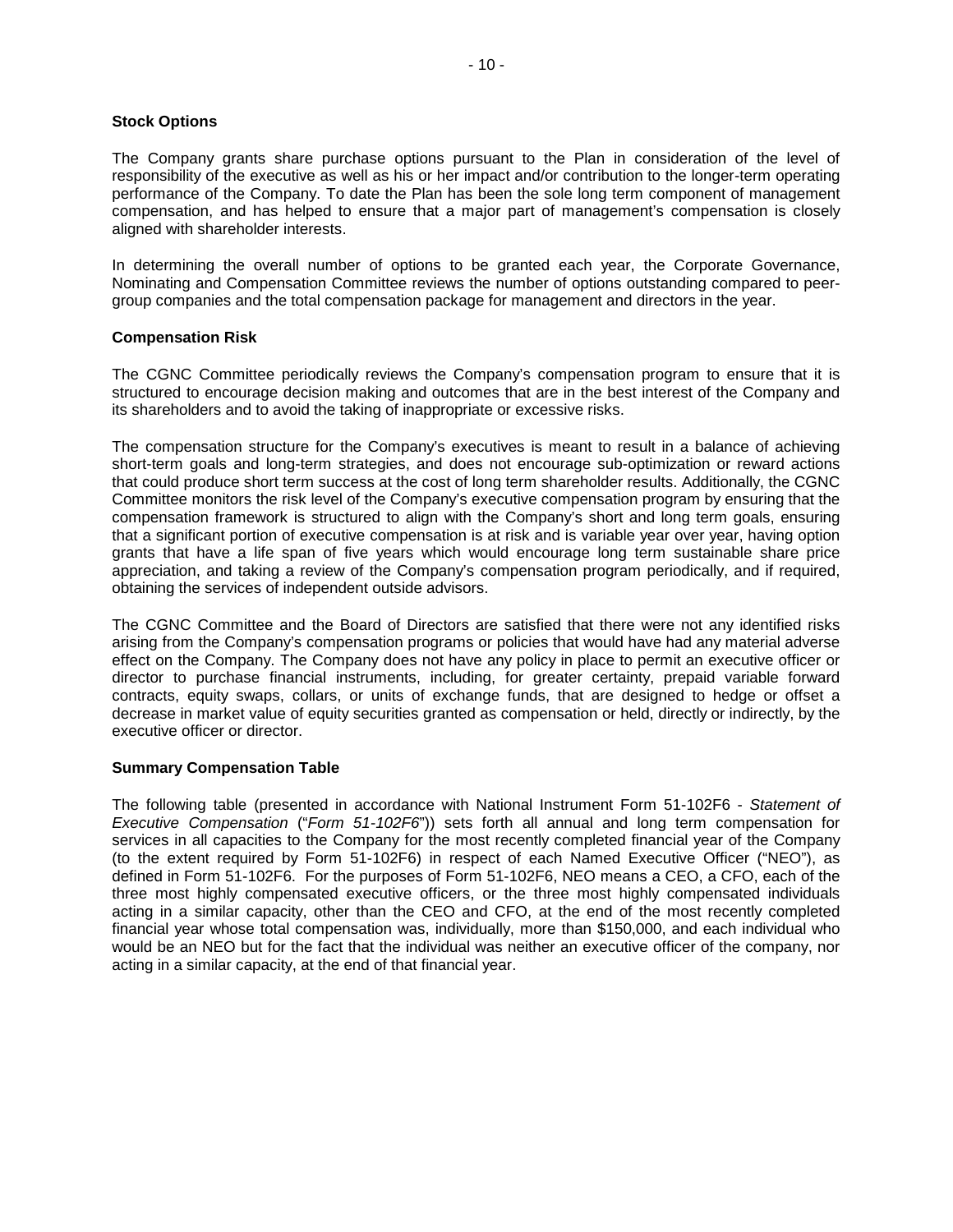|                                                                                                |                      |                               | <b>Non-Equity Incentive</b><br><b>Plan Compensation</b><br>$($ \$) |                                            | All Other Compensation (\$)                       |                                                                    |                                                             |                                              |
|------------------------------------------------------------------------------------------------|----------------------|-------------------------------|--------------------------------------------------------------------|--------------------------------------------|---------------------------------------------------|--------------------------------------------------------------------|-------------------------------------------------------------|----------------------------------------------|
| <b>Name and Principal</b><br><b>Position</b>                                                   | $Year^{(1)}$         | <b>Salary</b><br>$($ \$)      | Option-<br><b>Based</b><br>Awards $^{(2)}$<br>( \$ )               | Annual<br><b>Incentive</b><br><b>Plans</b> | Long-<br>term<br><b>Incentive</b><br><b>Plans</b> | <b>Annual</b><br><b>Fees</b>                                       | Annual<br>Bonus $^{(3)}$                                    | <b>Total</b><br>Compen-<br>sation<br>$($ \$) |
| Klaus M. Zeitler $(4)$<br>Executive Chairman<br>& Director                                     | 2015<br>2014<br>2013 | Nil<br>Nil<br>Nil             | 55,363<br>148,375<br>Nil                                           | Nil<br>Nil<br>Nil                          | Nil<br>Nil<br>Nil                                 | 399,790 <sup>(5)(6)</sup><br>$399,742^{(5)(7)}$<br>$395,000^{(5)}$ | $200,000^{(5)}$<br>$168,000^{(5)(8)}$<br>$200,000^{(5)}$    | 655,153<br>716,117<br>595,000                |
| Robert D.<br>Henderson <sup>(9)</sup><br>President & CEO                                       | 2015<br>2014<br>2013 | 262,500<br>250,000<br>250,000 | 41,522<br>111,281<br>Nil                                           | Nil<br>Nil<br>Nil                          | Nil<br>Nil<br>Nil                                 | $45,929^{(6)}$<br>$39,742^{(7)}$<br>Nil                            | 200,000<br>$156,000^{(10)}$<br>60,000                       | 549,951<br>557,023<br>310,000                |
| Aurora G.<br>Davidson <sup>(11)</sup><br><b>Executive Vice-</b><br>President & CFO             | 2015<br>2014<br>2013 | Nil<br>Nil<br>Nil             | 34,602<br>74,188<br>Nil                                            | Nil<br>Nil<br>Nil                          | Nil<br>Nil<br>Nil                                 | $223,429^{(6)(12)}$<br>$209,742^{(7)(12)}$<br>$166,000^{(12)}$     | $200,000^{(12)}$<br>$103,000^{(12)(13)}$<br>$40,000^{(12)}$ | 458,031<br>386,930<br>206,000                |
| Michael J. Kuta <sup>(14)</sup><br><b>Former General</b><br>Counsel and<br>Corporate Secretary | 2015<br>2014<br>2013 | Nil<br>Nil<br>Nil             | 20,761<br>37,094<br>Nil                                            | Nil<br>Nil<br>Nil                          | Nil<br>Nil<br>Nil                                 | $170,000^{(15)}$<br>$170,000^{(15)}$<br>$166,000^{(15)}$           | $70,000^{(15)}$<br>Nil<br>$20,000^{(15)}$                   | 260,761<br>207,094<br>186,000                |

## **Summary Compensation Table for financial years ending on December 31, 2013, 2014 and 2015**

 $\begin{array}{cc}\n (1) & \text{Fiscal year ending December 31.} \\
 (2) & \text{Value of itself entries created due to the image.}\n \end{array}$ 

Value of stock options granted during the year. Please see Incentive Plan Awards: Value vested or earned during the<br>year, below, for details of stock option grants to NEOs.

Bonuses paid in each year are in respect of performance for the prior financial year.<br>  $P_{\text{C}}$  Dr. Zeitler was CEO of the Company from December 8, 2010 to October 1, 2015, Chairman from October 1, 2013 to<br>
October 1, 20

 $\frac{1}{200}$  Paid to Zeitler Holdings Corp., a company owned by Dr. Zeitler and an associate of Dr. Zeitler, pursuant to agreements made as of January 1, 2012 and October 1, 2015. See the information below this table under "Klaus M. Zeitler."<br>Includes \$45,929 in director fees from MVC.<br>(7) Includes \$29,742 in director fees from MVC.

 $\frac{(7)}{(8)}$  Includes \$39,742 in director fees from MVC.

(8) Paid by the issue of 350,000 Shares valued at \$168,000 and no cash consideration.

Mr. Henderson became the Company's COO on June 4, 2012, President on October 1, 2013 and CEO on October 1, 2015.

- 
- (10) Paid by the issue of 75,000 Shares valued at \$36,000 and cash consideration of \$120,000.<br>(11) Ms. Davidson became the Company's CFO in December 2003 and was appointed Executive Vice-President on October 1, 2015.

(12) Paid to Delphis Financial Strategies Inc. of which Ms. Davidson is the principal, pursuant to agreements made as of<br>January 1, 2012 and October 1, 2015. See the information below this table under "Aurora Davidson."

<sup>(13)</sup> Paid by the issue of 37,500 Shares valued at \$18,000 and cash consideration of \$85,000.<br>
Mr. Kuta was General Counsel and Corporate Secretary from August 29, 2005 to December 31, 2015. Mr. Kuta passed away on January 27, 2016.

(15) Paid to Michael J. Kuta Law Corporation of which Mr. Kuta was the principal, pursuant to an agreement made as of January 1, 2012. See the information below this table under "Michael J. Kuta."

## *Klaus M. Zeitler*

Pursuant to a consulting services agreement (the "MVC Agreement") made as of January 1, 2012 between the Company's subsidiary, Minera Valle Central, S.A. ("MVC"), and Zeitler Holdings Corp. ("ZHC", a company of which Dr. Zeitler is the principal), MVC agreed to pay to ZHC a fee of US\$13,000 per month (the "MVC Monthly Fee") or US\$156,000 per year (the "MVC Fee"), subject to review annually.

Pursuant to a consulting services agreement made as of January 1, 2012 (the "2012 ZHC Agreement") between the Company and ZHC, the Company agreed to pay to ZHC a monthly fee based on an annual rate equal to the difference, in Canadian dollars, between the sum of \$360,000 and US\$36,000 (the "2015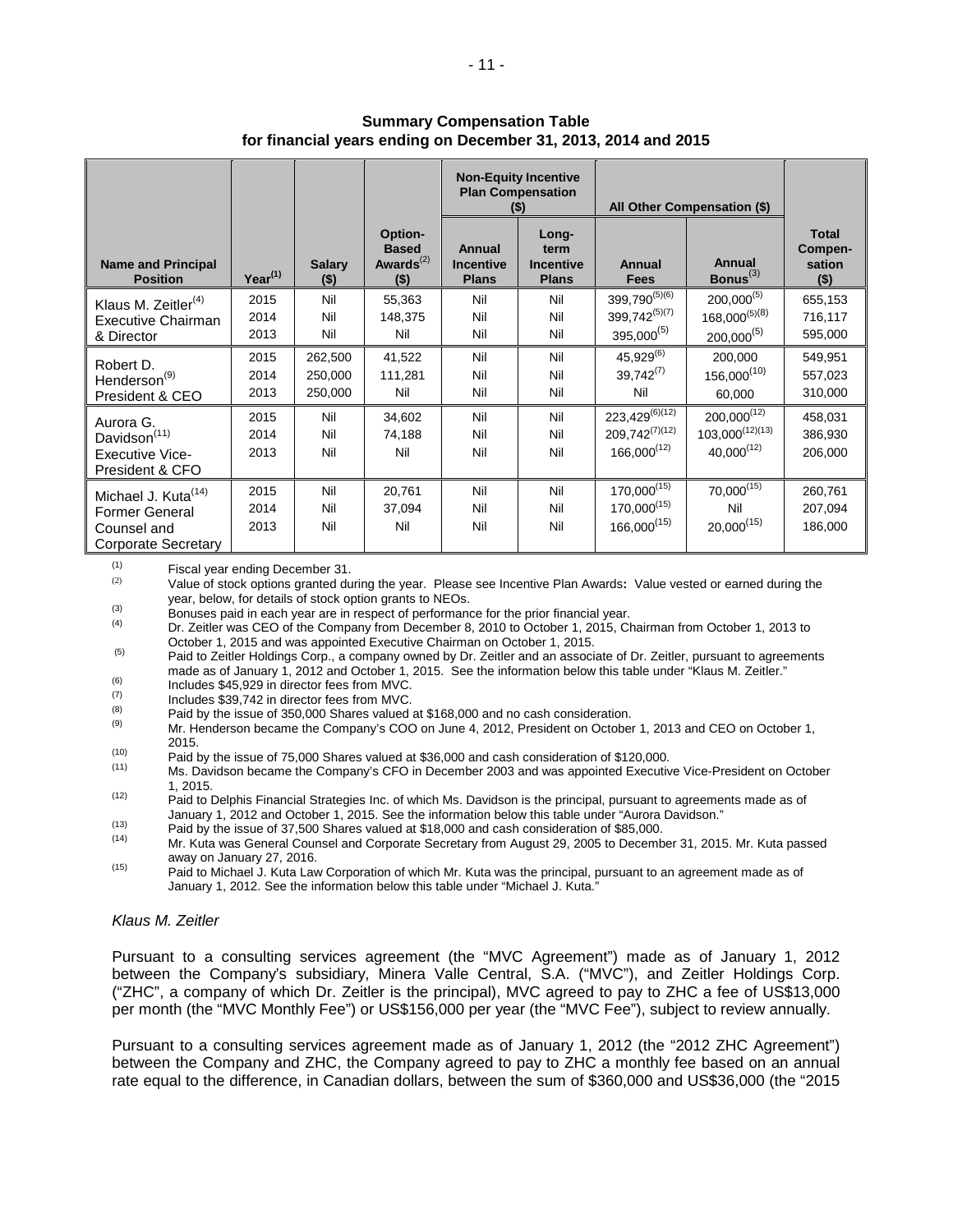Total Fee") and the Canadian dollar equivalent of the total amounts paid by MVC to ZHC during 2015, together with GST or its equivalent.

The parties subsequently entered into a consulting services agreement on October 1, 2015 (the "2015 ZHC Agreement") that superseded the 2012 ZHC Agreement and pursuant to which ZHC is being paid a monthly fee based on an annual rate equal to the sum of US\$50,000 plus an additional amount equal to the annual retainer and meeting fees the Company pays to each of the independent members of its board of the directors, as adjusted from time to time (collectively the "Fee"), subject to review annually. In respect of the fiscal year 2015, ZHC will be eligible for a performance bonus with the amount of such bonus, if any, to be determined by the Company's Corporate Governance, Nominating and Compensation Committee. The target performance bonus for 2015 is 100% of the 2015 Total Fee (the "2015 Target Bonus").

Under the 2015 ZHC Agreement, effective January 1, 2016, ZHC is entitled to be paid a bonus (the "Cauquenes Bonus") equal to 0.8% of EBITDA calculated on MVC's earnings from contracts between MVC and División El Teniente in effect as of October 1, 2015, less all project financing charges paid by MVC, together with GST or its equivalent, during the period from the date MVC commences production from the Cauquenes deposit and up to and including December 31, 2025. The Cauquenes Bonus will be paid to ZHC on a quarterly basis. At any time after December 31, 2019, upon mutual agreement of Amerigo and ZHC, Amerigo or MVC will have the right to eliminate and replace the Cauquenes Bonus with a one-time payment to ZHC in an amount equal to the net present value ("NPV") of the Cauquenes Bonus at that time, together with GST or its equivalent. The NPV will be calculated using an 8% discount rate, MVC's then current operating costs and the copper price projections for the remaining years to 2025 provided by Wood Mackenzie or its successor firm together with such other assumptions as may be required to fairly estimate the NPV.

## *Robert Henderson*

Pursuant to an employment agreement (the "RH Agreement") made as of June 4, 2012, and as amended as of October 1, 2015 between the Company and Rob Henderson, the Company agreed to pay to Mr. Henderson an annual salary of \$300,000 (the "Salary"), subject to review annually, with provision for an annual bonus, if any, to be determined by the Company's Corporate Governance, Nominating and Compensation Committee. The bonus is based upon the Company and Mr. Henderson meeting key criteria each year, as mutually agreed between Mr. Henderson and the Company, and the target bonus in each year is equal to 100% of the Salary (the "Henderson Target Bonus").

## *Aurora Davidson*

Pursuant to the terms of a consulting services agreement (the "Delphis Agreement") made as of January 1, 2012, and updated and amended as of October 1, 2015 between the Company and Delphis Financial Strategies Inc. ("Delphis", a company of which Ms. Davidson is the principal), the Company agreed to pay to Delphis an annual fee of \$200,000 (the "Delphis Fee") subject to review annually, in equal monthly installments with provision for an annual bonus, if any, to be determined by the Company's Corporate Governance, Nominating and Compensation Committee. The bonus is based upon the Company and Delphis meeting key criteria each year, as mutually agreed between Delphis and the Company, and the target bonus in each year is equal to 80% of the Delphis Fee (the "Delphis Target Bonus").

## *Michael Kuta*

Pursuant to a consulting services agreement (the "MJK Agreement") made as of January 1, 2012 between the Company and Michael J. Kuta Law Corporation ("MJK Law", a company of which Mr. Kuta was the principal, the Company agreed to pay to MJK Law an annual fee of \$170,000 (the "MJK Fee"), subject to review annually, in equal monthly installments with provision for an annual bonus, if any, to be determined by the Company's Corporate Governance, Nominating and Compensation Committee. The bonus was based upon the Company and MJK Law meeting key criteria each year, as mutually agreed between MJK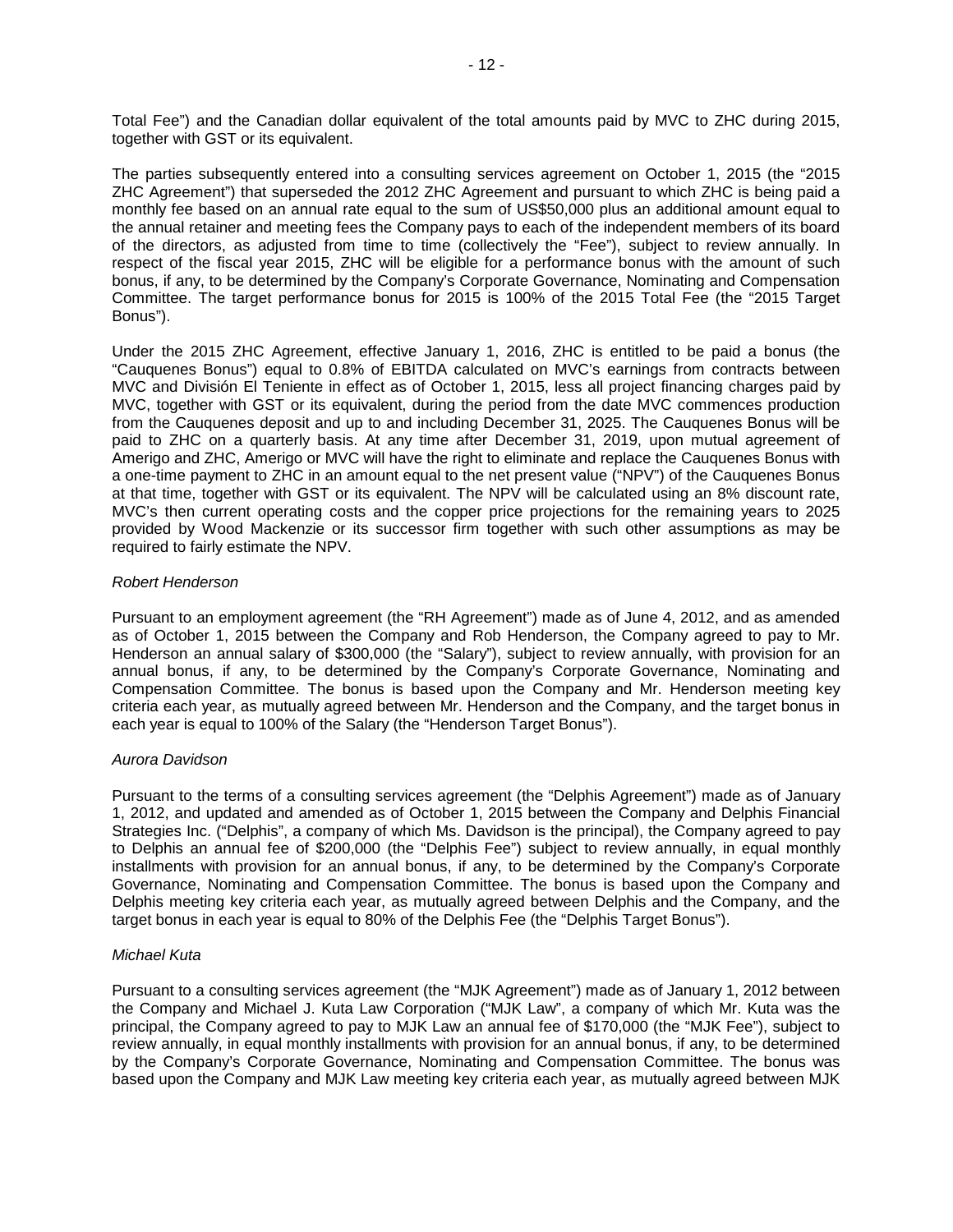Law and the Company, and the target bonus in each year was equal to 100% of the MJK Fee (the " MJK Target Bonus"). Mr. Kuta passed away on January 27, 2016.

## **Incentive Plan Awards: Value vested or earned during the year**

The value vested or earned during the most recently completed financial year of incentive plan awards granted to NEOs are as follows:

| <b>Name</b>                  | <b>Option-Based Awards -</b><br><b>Value Vested</b><br><b>During The Year</b><br>$(5)^{(1)}$ | <b>Share-Based Awards -</b><br><b>Value Vested</b><br><b>During The Year</b><br>(\$) | <b>Non-Equity Incentive Plan</b><br><b>Compensation -</b><br><b>Value Earned</b><br><b>During The Year</b><br>(\$) |
|------------------------------|----------------------------------------------------------------------------------------------|--------------------------------------------------------------------------------------|--------------------------------------------------------------------------------------------------------------------|
| Klaus M. Zeitler             | 55,363                                                                                       | Nil                                                                                  | Nil                                                                                                                |
| Robert D. Henderson          | 41,522                                                                                       | Nil                                                                                  | Nil                                                                                                                |
| Aurora G. Davidson<br>34,602 |                                                                                              | Nil                                                                                  | Nil                                                                                                                |
| Michael J. Kuta              | 20,761                                                                                       | Nil                                                                                  | Nil                                                                                                                |

(1) Value is calculated for options granted during the year using the Black-Scholes Option Pricing Model and the following assumptions: expected dividend yield (0%), expected stock price volatility (46.87%), risk-free interest rate (0.65%) and expected life of options (4.12 years).

## **Incentive Plan Awards: Outstanding Share-Based Awards and Option-Based Awards**

The following table sets forth information concerning all awards outstanding as of December 31, 2015 to each of the NEOs under incentive plans of the Company pursuant to which compensation depends on achieving certain performance goals or similar conditions within a specified period, including awards granted before the most recently completed financial year.

|                          | <b>Option-Based Awards</b>               |                               |                                                                  |                                      |                                       | <b>Share-Based Awards</b>                       |
|--------------------------|------------------------------------------|-------------------------------|------------------------------------------------------------------|--------------------------------------|---------------------------------------|-------------------------------------------------|
|                          | Number of                                |                               |                                                                  |                                      | <b>Number of</b><br><b>Shares Or</b>  | <b>Market or</b><br>Payout Value <sup>(1)</sup> |
|                          | <b>Securities</b><br><b>Underlying</b>   |                               |                                                                  | Value $(1)$ of<br><b>Unexercised</b> | <b>Units Of</b><br><b>Shares That</b> | Of Share-<br><b>Based Awards</b>                |
|                          | <b>Unexercised</b>                       | <b>Option</b>                 |                                                                  | In-The-Money                         | <b>Have Not</b>                       | <b>That Have Not</b>                            |
|                          | <b>Options</b>                           | <b>Exercise Price</b>         | <b>Option</b>                                                    | <b>Options</b>                       | <b>Vested</b>                         | <b>Vested</b>                                   |
| <b>Name</b>              | (#)                                      | $($ \$)                       | <b>Expiration Date</b>                                           | $(\$)$                               | $($ # $)$                             | $($ \$)                                         |
| <b>IKlaus M. Zeitler</b> | 800,000<br>800,000<br>800,000<br>400,000 | 1.32<br>0.77<br>0.435<br>0.37 | March 2, 2016<br>March 7, 2017<br>May 12, 2019<br>March 30, 2020 | Nil<br>Nil<br>Nil<br>Nil             | Nil<br>Nil<br>Nil<br>Nil              | N/A<br>N/A<br>N/A<br>N/A                        |
| Robert D. Henderson      | 700,000<br>600,000<br>300.000            | 0.53<br>0.435<br>0.37         | June 5, 2017<br>May 12, 2019<br>March 30, 2020                   | Nil<br>Nil<br>Nil                    | Nil<br>Nil<br>Nil                     | N/A<br>Nil<br>Nil                               |
| Aurora G. Davidson       | 400,000<br>400,000<br>400,000            | 1.32<br>0.77<br>0.435         | March 2, 2016<br>March 7, 2017<br>May 12, 2019                   | Nil<br>Nil<br>Nil                    | Nil<br>Nil<br>Nil                     | N/A<br>N/A<br>N/A                               |
|                          | 250,000                                  | 0.37                          | March 30, 2020                                                   | Nil                                  | Nil                                   | N/A                                             |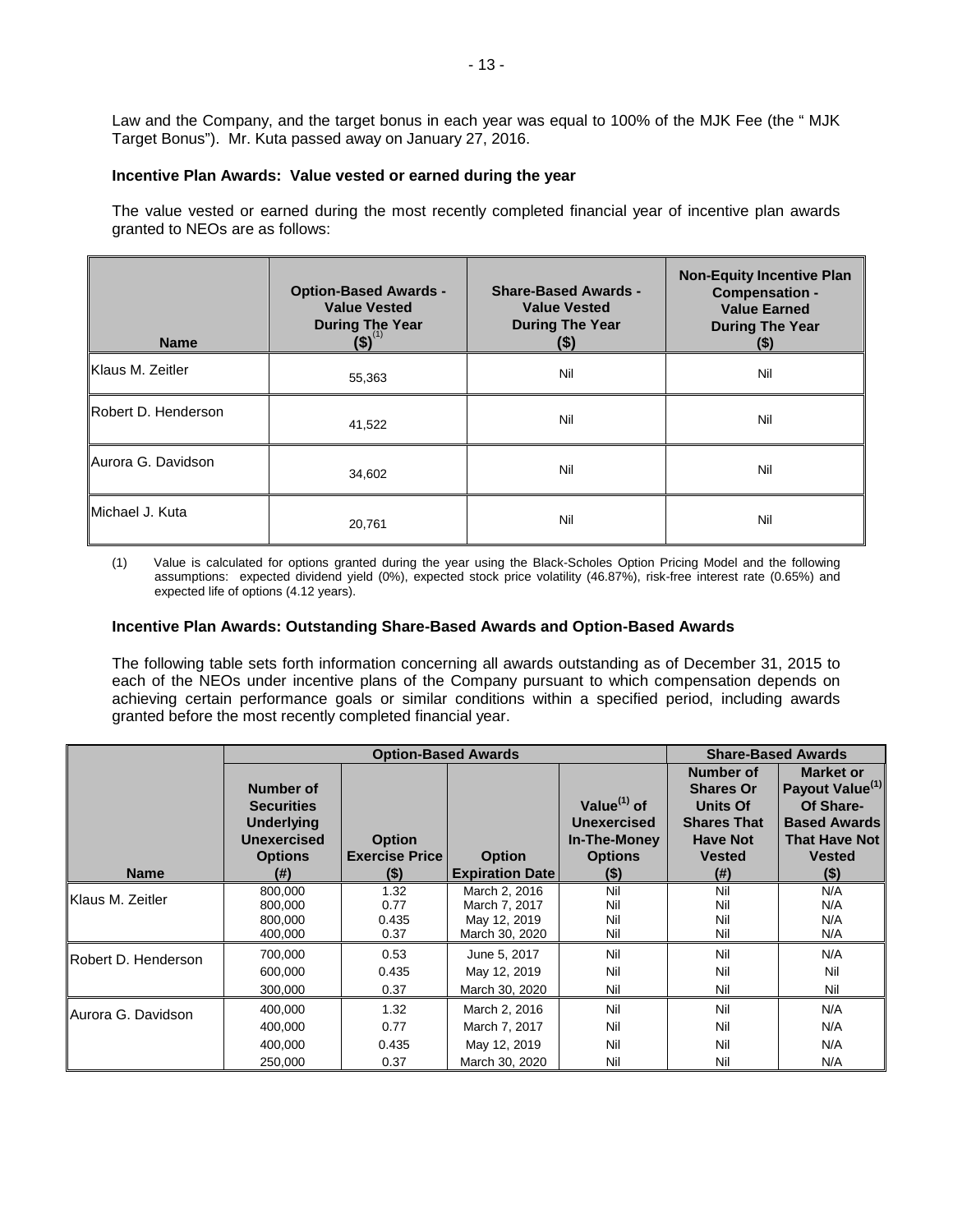|                  | <b>Option-Based Awards</b>                                                                         |                                                |                                         |                                                                                  | <b>Share-Based Awards</b>                                                                                          |                                                                                                                                  |  |
|------------------|----------------------------------------------------------------------------------------------------|------------------------------------------------|-----------------------------------------|----------------------------------------------------------------------------------|--------------------------------------------------------------------------------------------------------------------|----------------------------------------------------------------------------------------------------------------------------------|--|
| <b>Name</b>      | Number of<br><b>Securities</b><br><b>Underlying</b><br><b>Unexercised</b><br><b>Options</b><br>(#) | <b>Option</b><br><b>Exercise Price</b><br>(\$) | <b>Option</b><br><b>Expiration Date</b> | Value $(1)$ of<br><b>Unexercised</b><br>In-The-Money<br><b>Options</b><br>$(\$)$ | Number of<br><b>Shares Or</b><br><b>Units Of</b><br><b>Shares That</b><br><b>Have Not</b><br><b>Vested</b><br>(# ) | <b>Market or</b><br>Payout Value <sup>(1)</sup><br>Of Share-<br><b>Based Awards</b><br>That Have Not<br><b>Vested</b><br>$($ \$) |  |
|                  | 400,000                                                                                            | 1.32                                           | March 2, 2016                           | Nil                                                                              | Nil                                                                                                                | N/A                                                                                                                              |  |
| IMichael J. Kuta | 400.000                                                                                            | 0.77                                           | March 7, 2017                           | Nil                                                                              | Nil                                                                                                                | N/A                                                                                                                              |  |
|                  | 200.000                                                                                            | 0.435                                          | May 12, 2019                            | Nil                                                                              | Nil                                                                                                                | N/A                                                                                                                              |  |
|                  | 150,000                                                                                            | 0.37                                           | March 30, 2020                          | Nil                                                                              | Nil                                                                                                                | N/A                                                                                                                              |  |

(1) Value is calculated by multiplying the number of securities which may be acquired on exercise of the option by the difference, if any, between the market value of the securities underlying the options at financial year-end and the exercise price of the options. The closing price for the Company's shares on December 31, 2015 was \$0.21.

#### **Pension Plan Benefits**

The Company does not have a pension plan that provides for payments or benefits to the NEOs at, following, or in connection with retirement. The Company does not have a deferred compensation plan.

#### **Termination and Change of Control Benefits**

The Company does not have employment contracts with any NEOs, and does not have any contract, agreement, plan or arrangement that provides for payments to its NEOs at, following or in connection with any termination (whether voluntary, involuntary or constructive), resignation, a change in control of the Company or a change in the NEOs' responsibilities, except as set out below.

#### *Klaus M. Zeitler*

If MVC terminates the MVC Agreement other than for cause, or if ZHC terminates the MVC Agreement within 12 months following a "change of control" of the Company (as defined in the MVC Agreement), MVC is required to pay to ZHC the total of (i) two times the MVC Fee then in effect; and (ii) the amount obtained when the MVC Monthly Fee is multiplied by the number of fully completed years of service ZHC has provided to MVC, up to a maximum of 12 times the MVC Monthly Fee.

If, prior to September 30, 2017, the Company terminates the 2015 ZHC Agreement other than for cause, or if ZHC terminates the 2015 ZHC Agreement for "good reason" within 12 months following a "change of control" of the Company (both as defined in the 2015 ZHC Agreement), the Company is required to pay to ZHC an amount equal to the total of (i) three times the 2015 Total Fee; and (ii) an amount equal to two times the 2015 Target Bonus. After October 1, 2017, the Company will not have any severance obligations to ZHC.

#### *Robert Henderson*

If the Company terminates the RH Agreement within the 12 month period following a "change of control" of the Company (as defined in the RH Agreement), the Company is required to pay to Mr. Henderson the total of: (i) all amounts owing in respect of salary and bonus pursuant to the RH Agreement to the termination date; (ii) two times the Salary then in effect; and (iii) two times the Henderson Target Bonus then in effect.

#### *Aurora Davidson*

If the Company terminates the Delphis Agreement other than for cause, or if Delphis terminates the Delphis Agreement for "good reason" within 12 months following a "change of control" of the Company (both as defined in the Delphis Agreement), the Company is required to pay to Delphis an amount equal to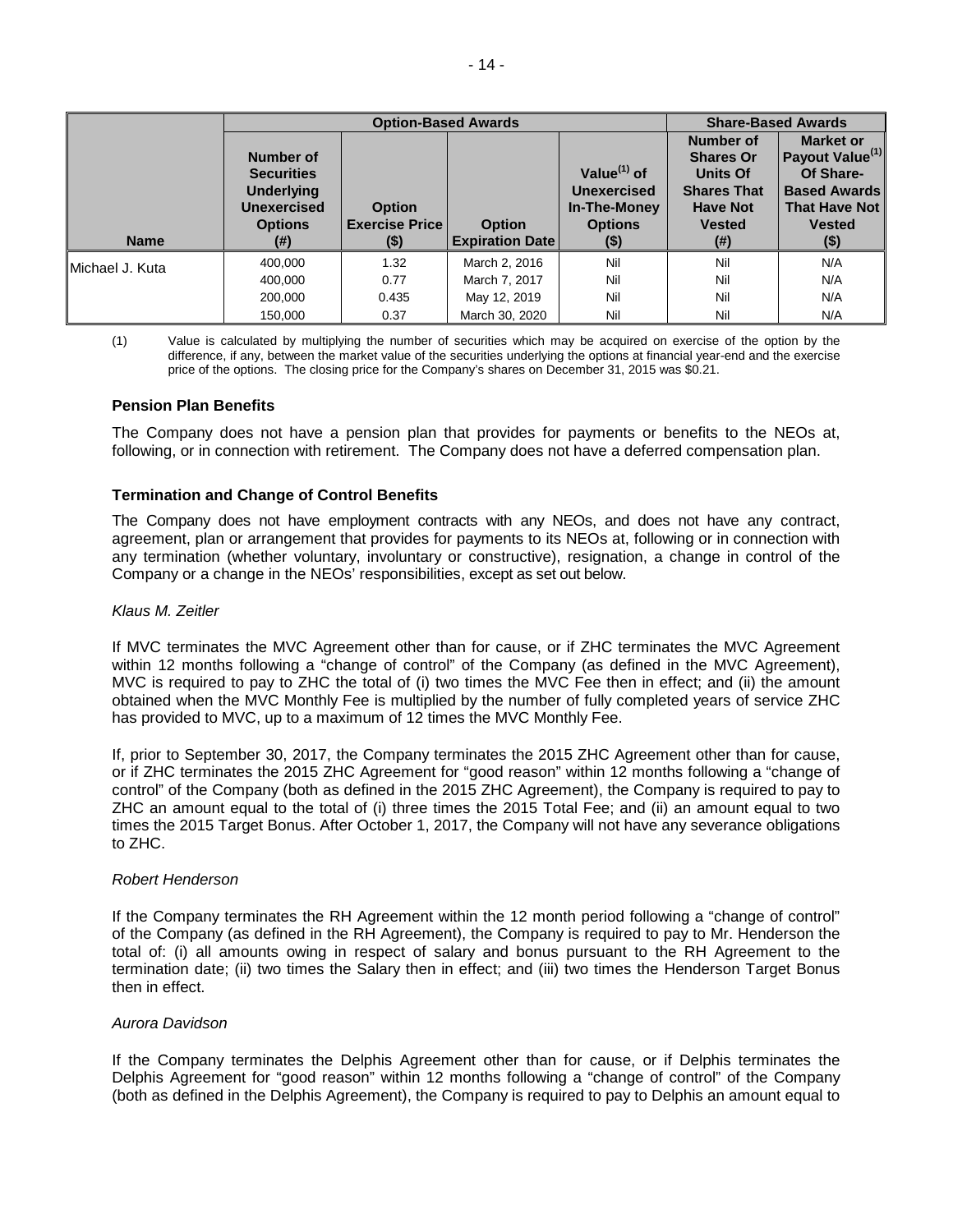the total of: (i) two times the Delphis Fee then in effect; and (ii) an amount equal to two times the Delphis Target Bonus then in effect.

#### *Michael Kuta*

If the Company had terminated the MJK Agreement other than for cause, or if MJK Law had terminated the MJK Agreement for "good reason" within 12 months following a "change of control" of the Company (both as defined in the MJK Agreement), the Company would have been required to pay to MJK Law the total of: (i) 1.5 times the MJK Fee then in effect; (ii) the amount obtained when one-twelfth of the MJK Fee was multiplied by the number of fully completed years of service MJK Law had provided to the Company, up to a maximum of six times the Monthly Fee; and (iii) two times the MJK Target Bonus then in effect.

All amounts referred to above are exclusive of applicable taxes.

For the purposes of the agreements referred to above, a "change of control" will be evidenced by any of the following: the removal, by extraordinary resolution of the shareholders of the Company, of more than 50% of the then incumbent directors of the Company, or the election of a majority of new directors of the Company; the acquisition by any person or group of persons acting jointly or in concert, of common shares of the Company which, when added to all other common shares of the Company at the time held by such person or persons acting jointly or in concert, totals for the first time fifty (50%) percent or more of the outstanding common shares of the Company; the consummation of a sale of all or substantially all of the assets of the Company, or the consummation of a reorganization, merger or other transaction which has substantially the same effect; or a merger, consolidation, plan of arrangement or reorganization of the Company that results in the beneficial, direct or indirect transfer of 50% or more of the total voting power of the resulting entity's outstanding securities to a person, or group of persons acting jointly and in concert.

## *Estimated Incremental Payments on Change of Control*

If, effective December 31, 2015, MVC terminated the MVC Agreement without cause or if ZHC terminated the MVC Agreement within 12 months following a change of control of the Company, ZHC would have been entitled to receive US\$468,000 from MVC, the estimated incremental payment upon termination.

If, effective December 31, 2015, the Company terminated the 2015 ZHC Agreement without cause or if ZHC terminated the 2015 ZHC Agreement within 12 months following a change of control of the Company, ZHC would have been entitled to receive \$2,029,645 from the Company, the estimated incremental payment upon termination.

If, effective December 31, 2015, the Company terminated the RH Agreement within 12 months following a change of control of the Company, Mr. Henderson would have been entitled to receive a total of \$1,200,000 from the Company, such amounts representing the estimated incremental payments upon termination. All amounts payable to Mr. Henderson would be subject to all applicable deductions for income tax and other statutory deductions.

If, effective December 31, 2015, the Company terminated the Delphis Agreement without cause or Delphis terminated the Delphis Agreement within 12 months following a change of control of the Company, Delphis would have been entitled to receive \$720,000 from the Company, the estimated incremental payment upon termination.

If, effective December 31, 2015, the Company had terminated the MJK Agreement without cause or MJK Law terminated the MJK Agreement within 12 months following a change of control of the Company, MJK Law would have been entitled to receive \$680,000 from the Company, the estimated incremental payment upon termination.

All amounts referred to above in respect of estimated incremental payments on change of control to ZHC, Delphis and MJK are exclusive of applicable taxes.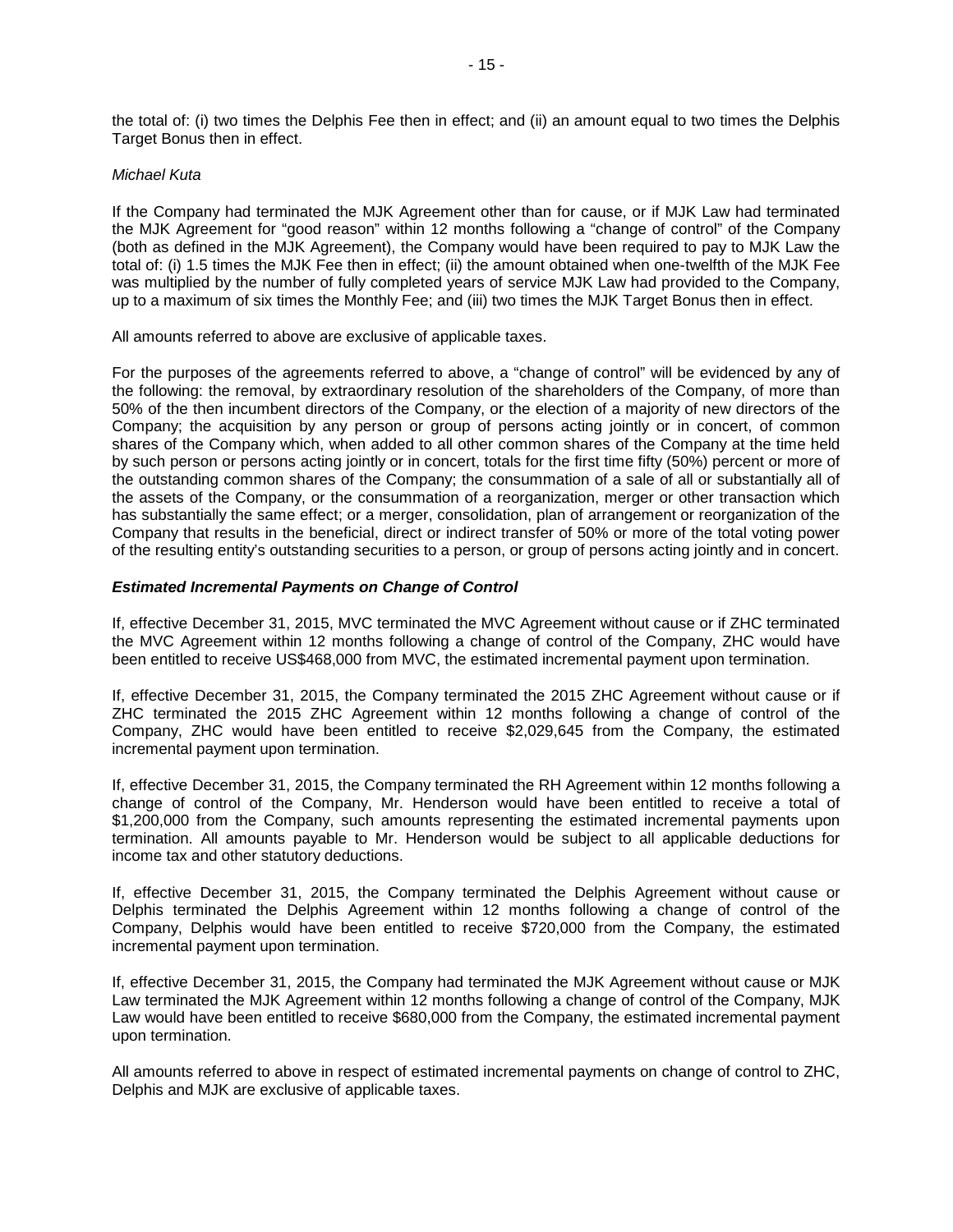Mr. Henderson is not entitled to termination payments in the event of resignation or retirement, and none of the companies referred to above is entitled to termination payments in the event any of such companies terminates its respective agreement or agreements. All such agreements may be terminated in writing for cause as set out in each of the agreements.

## **Performance Graph**

The following performance graph illustrates the Company's five year (to December 31, 2015) cumulative total shareholder return (assuming reinvestment of dividends, if any, on each dividend payment date) on a \$100 investment on January 1, 2011 in the Company's Shares compared to the return on a comparable investment on the S&P/TSX Composite Index. The share trading data is as reported by the TSX.

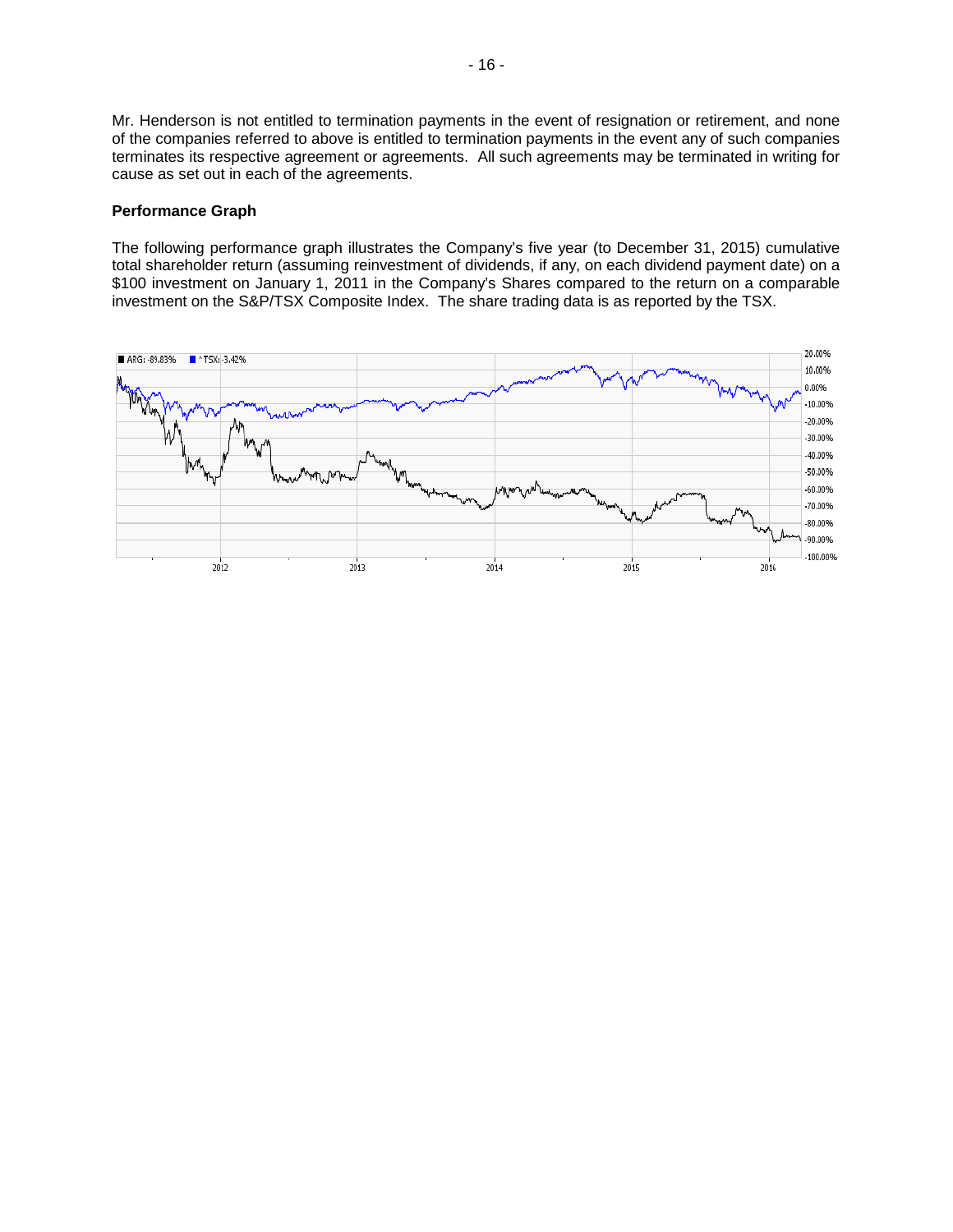The percentage return set out above in respect of Amerigo shares includes a total of \$0.08 in dividends paid during 2011 and 2012.

Management bonuses paid in 2011 in respect of the 2010 year reflected the improved performance of the Company and the contributions of management in achieving goals and objectives for that year. The Company's share performance in the graph improved as compared against the TSX return during this period. Bonuses at the lower end of target were paid in 2012 in respect of the 2011 year. Although the Nominating, Compensation and Corporate Governance Committee decided that management did not fully meet the majority of their goals and objectives during 2011, the Committee took into the account the fact that there were a number of mitigating factors which were beyond management's control and that adversely affected production and the Company's operating costs, including a strike by contractors working for El Teniente, continuing high power costs in Chile due to ongoing drought conditions, and rising steel and maintenance costs which were mostly the result of inflation. Bonuses were paid in 2013 in respect of the Company's 2012 financial year at the lower end of target for each member of management, and to three members of management in 2014 in respect of the Company's 2013 financial year, also at the lower end of target. All or a portion of each of the bonuses paid in 2014 included Shares, as more particularly described in the Summary Compensation Table above. Bonuses paid in 2015 in respect of 2014 performance were higher than in prior years to reflect the contributions of management in respect of the extension of the Master Agreement with Division El Teniente and in securing debt financing for the Cauquenes expansion.

Although the Company's financial results did not meet target levels for the years 2012 and 2013, the Committee took into the account the fact that there were several mitigating factors, including the one-time payment by MVC in 2012 of \$4.6 million in bonuses on the signing of a four- year union agreement, higher extraction costs and lower metal recoveries in the Colihues tailings pond due to extremely difficult mining conditions encountered during both of 2012 and 2013, and declining metal prices during each year. From early 2011 to the end of 2015 the Company's share performance deteriorated as compared to the performance of the TSX, but the Committee took into account the fact that the vast majority of mining industry issuers were in the same position during this period and that declines in share price have an adverse effect on the in-the-money value of outstanding stock options, which form an important part of management's compensation. The Committee also took into consideration the milestones achieved in 2014 in respect of securing the Master Agreement with Division El Teniente and advancing the financing of the Cauquenes expansion which was finally closed in March 2015.

## **Director Compensation**

The following table sets forth all amounts of compensation provided to directors who are not NEOs for the Company's most recently completed financial year.

| <b>Name</b>                  | Fees Earned (\$) | <b>Option-Based Awards (\$)</b> | Total (\$)     |
|------------------------------|------------------|---------------------------------|----------------|
| <b>Robert Gayton</b>         | 73,617           | 13.841                          | 87,458         |
| Sidney Robinson              | 67,584           | 13.841                          | 81,425         |
| Alberto Salas                | 57.913           | 13.841                          | 71,754         |
| George Ireland               | 59,262           | 13.841                          | 73,103         |
| Ruston Goepel <sup>(1)</sup> | 50,361           | $13,841^{(1)}$                  | $64,202^{(1)}$ |
| Miguel Grau <sup>(1)</sup>   | 42,042           | $13,841^{(1)}$                  | $55,883^{(1)}$ |
| Geoff Castle <sup>(1)</sup>  | 47,440           | $13,841^{(1)}$                  | $61,281^{(1)}$ |

 $(1)$  Ceased to be a director effective October 1, 2015. On such resignation, the options held by each of Messrs. Goepel, Grau and Castle remain in full force and effect, and are exercisable at any time during the remaining term of the stock options.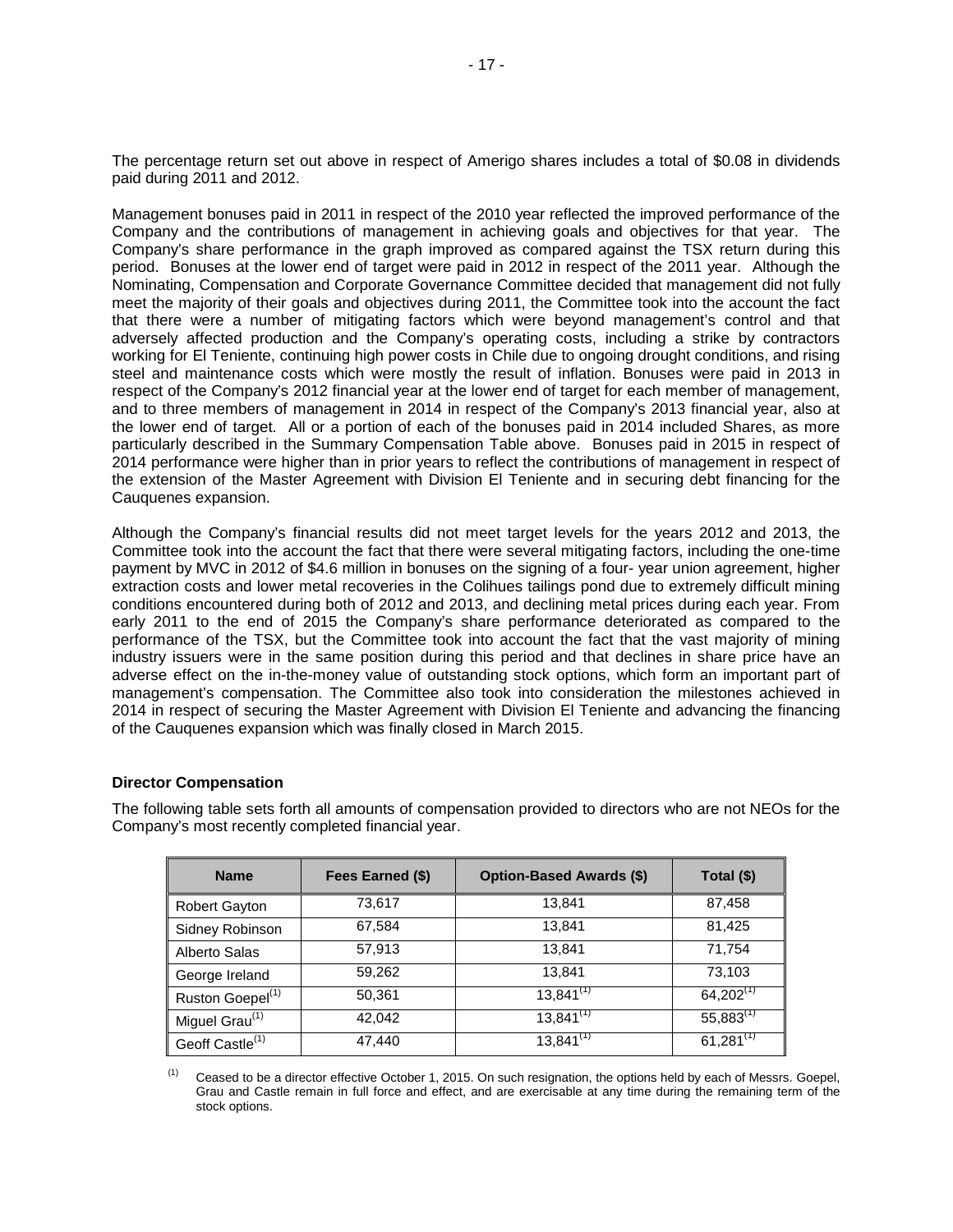The compensation set out in the preceding table was paid to the Directors for acting in their capacity as Directors and committee members, and for meeting and committee participation. Effective October 1, 2015, fees earned include a US\$27,000 annual retainer, a US\$4,500 annual retainer for the Lead Director and the Chairman of each committee and a US\$1,500 fee for each board and committee meeting.

### **Incentive Plan Awards - Value Vested or earned during the year**

The Company grants options to its Directors pursuant to the Company's stock option plan in order to assist the Company in attracting, retaining and motivating the Directors of the Company and to more closely align their personal interests with those of the Company's shareholders.

The values of incentive plan awards vested or earned during the most recently completed financial year that were granted to Directors who are not Named Executive Officers are set out in the following table:

| <b>Director Name</b>         | Option-Based Awards - Value Vested During The Year <sup>(1)</sup> (\$) |
|------------------------------|------------------------------------------------------------------------|
| Robert Gayton                | 13,841                                                                 |
| Sidney Robinson              | 13,841                                                                 |
| Alberto Salas                | 13,841                                                                 |
| George Ireland               | 13,841                                                                 |
| Ruston Goepel <sup>(2)</sup> | $13,841^{(2)}$                                                         |
| Miguel Grau <sup>(2)</sup>   | $13,841^{(2)}$                                                         |
| Geoff Castle <sup>(2)</sup>  | $13,841^{(2)}$                                                         |

 $(1)$  Value is calculated for options granted during the year using the Black-Scholes Option Pricing Model and the following assumptions: expected dividend yield (0%), expected stock price volatility (46.87%), risk-free interest rate (0.65%) and expected life of options (4.12 years).

 $(2)$  Ceased to be a director effective October 1, 2015. On such resignation, the options held by each of Messrs. Goepel, Grau and Castle remain in full force and effect, and are exercisable at any time during the remaining term of the stock options.

## **Incentive Plan Awards - Outstanding Option Based Awards**

The following table sets forth information concerning all awards outstanding at the end of the most recently completed financial year to each of the directors of the Company (who were not Named Executive Officers) under incentive plans of the Company pursuant to which compensation depends on achieving certain performance goals or similar conditions within a specified period.

|                      | <b>Option-Based Awards</b>                                                                         |                                        |                          |                                                                    |  |  |  |
|----------------------|----------------------------------------------------------------------------------------------------|----------------------------------------|--------------------------|--------------------------------------------------------------------|--|--|--|
|                      | <b>Number of</b><br><b>Securities</b><br><b>Underlying</b><br><b>Unexercised</b><br><b>Options</b> | <b>Option Exercise</b><br><b>Price</b> | <b>Option Expiration</b> | <b>Value of Unexercised</b><br>In-The-Money Options <sup>(1)</sup> |  |  |  |
| <b>Director Name</b> | (#)                                                                                                | $(\$)$                                 | <b>Date</b>              | $($ \$)                                                            |  |  |  |
| <b>Robert Gayton</b> | 300,000                                                                                            | 1.32                                   | March 2, 2016            | N/A                                                                |  |  |  |
|                      | 300,000                                                                                            | 0.77                                   | March 7, 2017            | N/A                                                                |  |  |  |
|                      | 200.000                                                                                            | 0.435                                  | May 12, 2019             | N/A                                                                |  |  |  |
|                      | 100.000                                                                                            | 0.37                                   | March 30, 2020           | N/A                                                                |  |  |  |
| Sidney Robinson      | 300,000                                                                                            | 1.32                                   | March 2, 2016            | N/A                                                                |  |  |  |
|                      | 300,000                                                                                            | 0.77                                   | March 7, 2017            | N/A                                                                |  |  |  |
|                      | 200,000                                                                                            | 0.435                                  | May 12, 2019             | N/A                                                                |  |  |  |
|                      | 100.000                                                                                            | 0.37                                   | March 30, 2020           | N/A                                                                |  |  |  |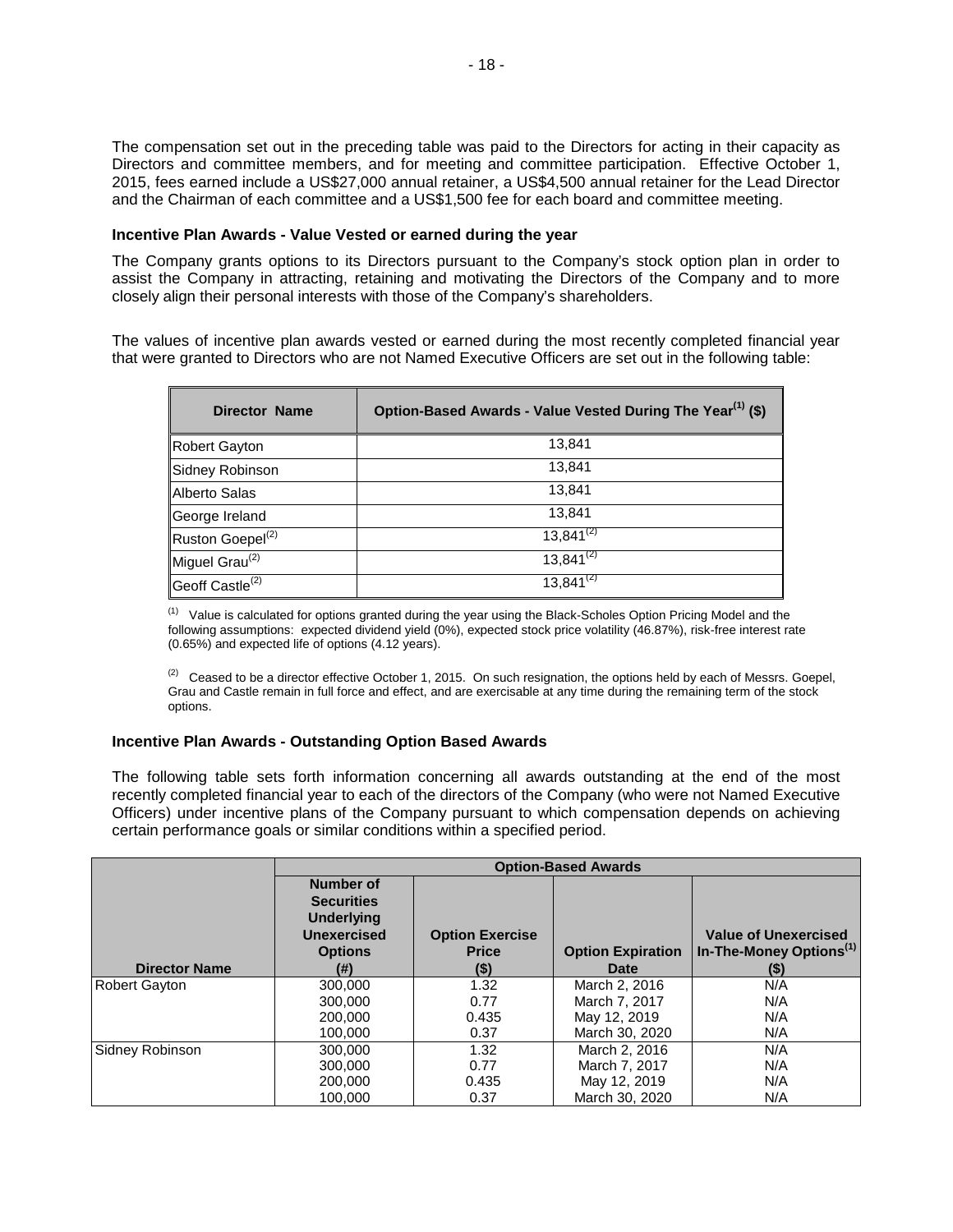|                              | <b>Option-Based Awards</b>                                                                                 |                                                   |                                         |                                                                              |  |  |
|------------------------------|------------------------------------------------------------------------------------------------------------|---------------------------------------------------|-----------------------------------------|------------------------------------------------------------------------------|--|--|
| <b>Director Name</b>         | <b>Number of</b><br><b>Securities</b><br><b>Underlying</b><br><b>Unexercised</b><br><b>Options</b><br>(# ) | <b>Option Exercise</b><br><b>Price</b><br>$($ \$) | <b>Option Expiration</b><br><b>Date</b> | <b>Value of Unexercised</b><br>In-The-Money Options <sup>(1)</sup><br>$(\$)$ |  |  |
| Alberto Salas                | 300,000                                                                                                    | 1.12                                              | May 11, 2016                            | N/A                                                                          |  |  |
|                              | 300,000                                                                                                    | 0.77                                              | March 7, 2017                           | N/A                                                                          |  |  |
|                              | 200,000                                                                                                    | 0.435                                             | May 12, 2019                            | N/A                                                                          |  |  |
|                              | 100,000                                                                                                    | 0.37                                              | March 30, 2020                          | N/A                                                                          |  |  |
| George Ireland               | 200.000                                                                                                    | 0.435                                             | May 12, 2019                            | N/A                                                                          |  |  |
|                              | 100,000                                                                                                    | 0.37                                              | March 30, 2020                          | N/A                                                                          |  |  |
| Ruston Goepel <sup>(2)</sup> | $300,000^{(2)}$                                                                                            | 1.32                                              | March 2, 2016 <sup>(2)</sup>            | N/A                                                                          |  |  |
|                              | $300,000^{(2)}$                                                                                            | 0.77                                              | March 7, 2017 <sup>(2)</sup>            | N/A                                                                          |  |  |
|                              | $200,000^{(2)}$                                                                                            | 0.435                                             | May 12, 2019 <sup>(2)</sup>             | N/A                                                                          |  |  |
|                              | $100,000^{(2)}$                                                                                            | 0.37                                              | March 30, 2020 <sup>(2)</sup>           | N/A                                                                          |  |  |
| Miguel Grau $(2)$            | $300,000^{(2)}$                                                                                            | 1.12                                              | May 11, 2016 <sup>(2)</sup>             | N/A                                                                          |  |  |
|                              | $300,000^{(2)}$                                                                                            | 0.77                                              | March 7, 2017 <sup>(2)</sup>            | N/A                                                                          |  |  |
|                              | $200,000^{(2)}$                                                                                            | 0.435                                             | May 12, 2019 <sup>(2)</sup>             | N/A                                                                          |  |  |
|                              | $100,000^{(2)}$                                                                                            | 0.37                                              | March 30, 2020 <sup>(2)</sup>           | N/A                                                                          |  |  |
| Geoff Castle <sup>(2)</sup>  | $200,000^{(2)}$                                                                                            | 0.435                                             | May 12, 2019 <sup>(2)</sup>             | N/A                                                                          |  |  |
|                              | $100,000^{(2)}$                                                                                            | 0.37                                              | March 30, 2020 <sup>(2)</sup>           | N/A                                                                          |  |  |
| Total:                       | 5,100,000                                                                                                  |                                                   | (2)                                     |                                                                              |  |  |

(1) Value is calculated by multiplying the number of securities which may be acquired on exercise of the option by the difference, if any, between the market value of the securities underlying the options at financial year-end and the exercise price of the options. The closing price for the Company's shares on December 31, 2015 was \$0.21.

(2) Ceased to be a director effective October 1, 2015. On such resignation, the options held by each of Messrs. Goepel, Grau and Castel remain in full force and effect, and are exercisable at any time during the remaining term of the stock options.

## **SECURITIES AUTHORIZED FOR ISSUANCE UNDER EQUITY COMPENSATION PLANS**

## **Equity Compensation Plan Information**

The following table summarizes relevant information as of December 31, 2015 with respect to compensation plans under which equity securities are authorized for issuance. There were a total of 173,610,629 Shares issued and outstanding as of December 31, 2015 and 174,682,058 as of the date of this Information Circular.

|  | <b>Equity Compensation Plan Information</b> |  |  |
|--|---------------------------------------------|--|--|
|--|---------------------------------------------|--|--|

| <b>Plan Category</b>                                                    | <b>Number of securities to</b><br>be issued upon exercise<br>of outstanding options,<br>warrants and rights<br>(a) | <b>Weighted-average</b><br>exercise price (\$)<br>of outstanding options,<br>warrants and rights<br>(b) | <b>Number of securities</b><br>remaining available for<br>future issuance under<br>equity compensation<br>plans (excluding<br>securities reflected in<br>column (a))<br>(c) |
|-------------------------------------------------------------------------|--------------------------------------------------------------------------------------------------------------------|---------------------------------------------------------------------------------------------------------|-----------------------------------------------------------------------------------------------------------------------------------------------------------------------------|
| Equity compensation<br>plans approved by<br>security holders            | 12,450,000                                                                                                         | 0.73                                                                                                    | 4,911,063                                                                                                                                                                   |
| <b>Equity Compensation</b><br>Plans not approved by<br>security holders | Nil                                                                                                                | Nil                                                                                                     | Nil                                                                                                                                                                         |
| Total                                                                   | 12.450.000                                                                                                         | 0.73                                                                                                    | 4,911,063                                                                                                                                                                   |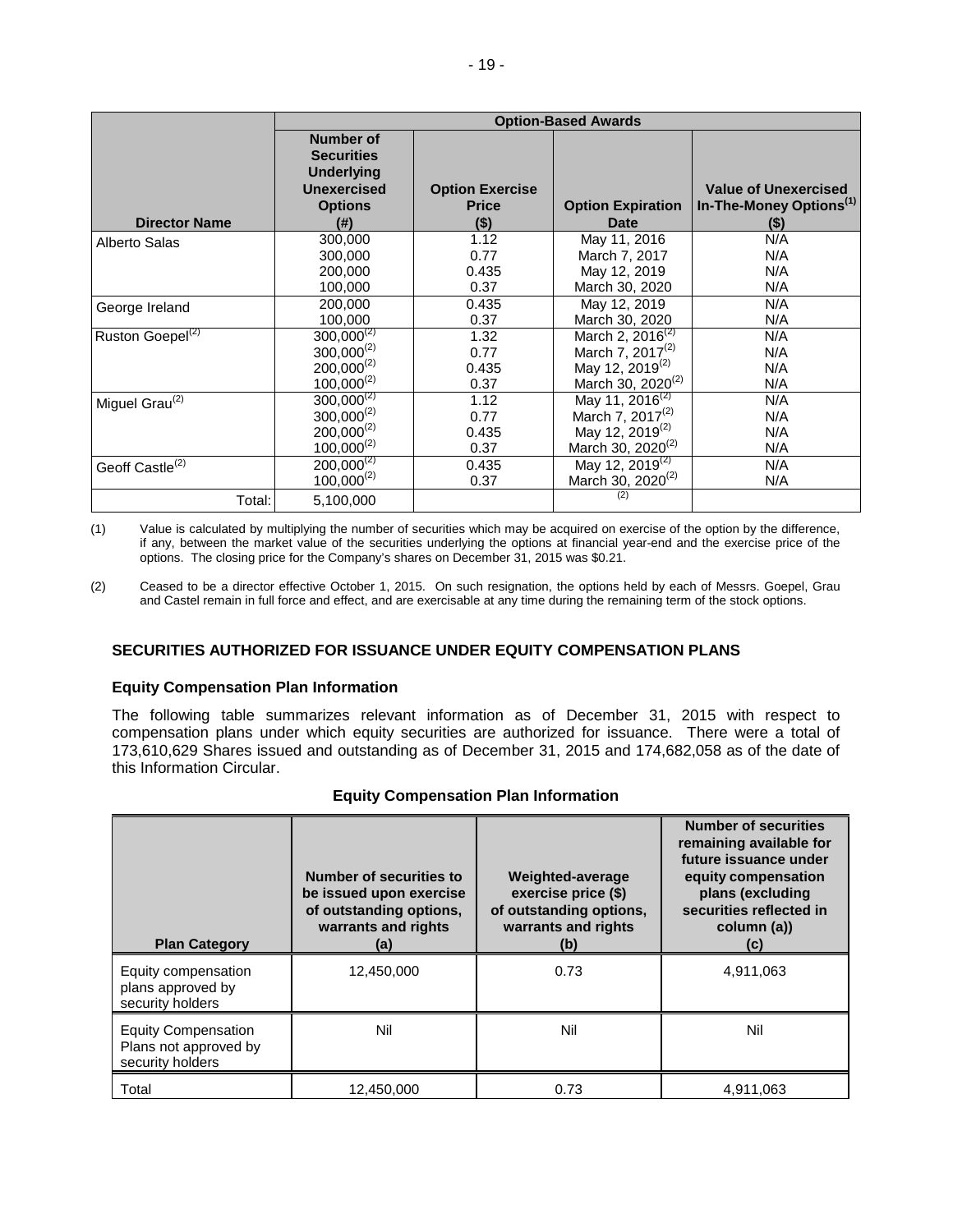The Company's directors have approved the Company's stock option plan (the "Plan") which provides for the issuance of stock options to acquire at any time up to a maximum of 10% of our issued and outstanding Shares, including previously granted stock options. The Plan was last ratified by the Company's shareholders at the annual general meeting held on May 4, 2015.

The following is a summary of the principal terms of the Plan.

#### *Eligible Participants*

The Plan provides that stock options may be granted to Employees, Senior Officers, Directors, Management Company Employees and Consultants of the Company and the Company's subsidiaries (as defined in the Plan).

#### *Shares Available for Issuance*

The Plan provides for the issuance of stock options to acquire at any time up to a maximum of 10% of our issued and outstanding Shares (subject to standard anti-dilution adjustments). The Plan is considered a "rolling" stock option plan as the number of Shares available for issue under the Plan increases with the number of issued and outstanding Shares. The Plan is also considered an "evergreen" stock option plan: when a stock option expires or otherwise terminates for any reason without having been exercised in full, the number of Shares reserved for issuance under that expired or terminated stock option again become available for the purposes of the Plan. Any stock option outstanding when the Plan is terminated will remain in effect until it is exercised or expires.

#### *Plan Administration*

The Plan is administered by our Board of Directors who may designate a committee to administer the Plan on behalf of the Board in accordance with such terms and conditions as the Board may prescribe, and that are consistent with the Plan. The committee will consist of two or more Directors who may be designated from time to time to serve as the committee for the Plan, all of the sitting members of which will be current **Directors** 

#### *Limitations on the Grant of Options*

The Plan provides that it is solely within the discretion of the Board to determine who should receive stock options, in what amounts and for what term, subject to the following conditions:

- a) options may be exercisable for a maximum of ten years from the date of grant. All stock options granted to date have a term of five years;
- b) options to acquire no more than 5% of our issued and outstanding Shares may be granted to any one director, officer, employee or consultant in any 12 month period; and
- c) the number of securities issuable (or, reserved for issuance) to insiders under all share compensation arrangements cannot at any time exceed 10% of our issued and outstanding Shares, and the number of securities issued to insiders under all share compensation arrangements cannot exceed 10% of our issued and outstanding Shares within a one year period.

The Plan provides that other terms and conditions may be attached to a particular stock option, with those terms and conditions to be included in the option agreement.

## *Exercise Price*

The price at which an option holder may purchase a Share upon the exercise of a stock option will be fixed in compliance with the applicable provisions of the Toronto Stock Exchange ("TSX") Company Manual in force at the time of grant and, in any event, will not be less than the closing price of the Shares on the TSX on the trading day immediately preceding the day on which the Option is granted.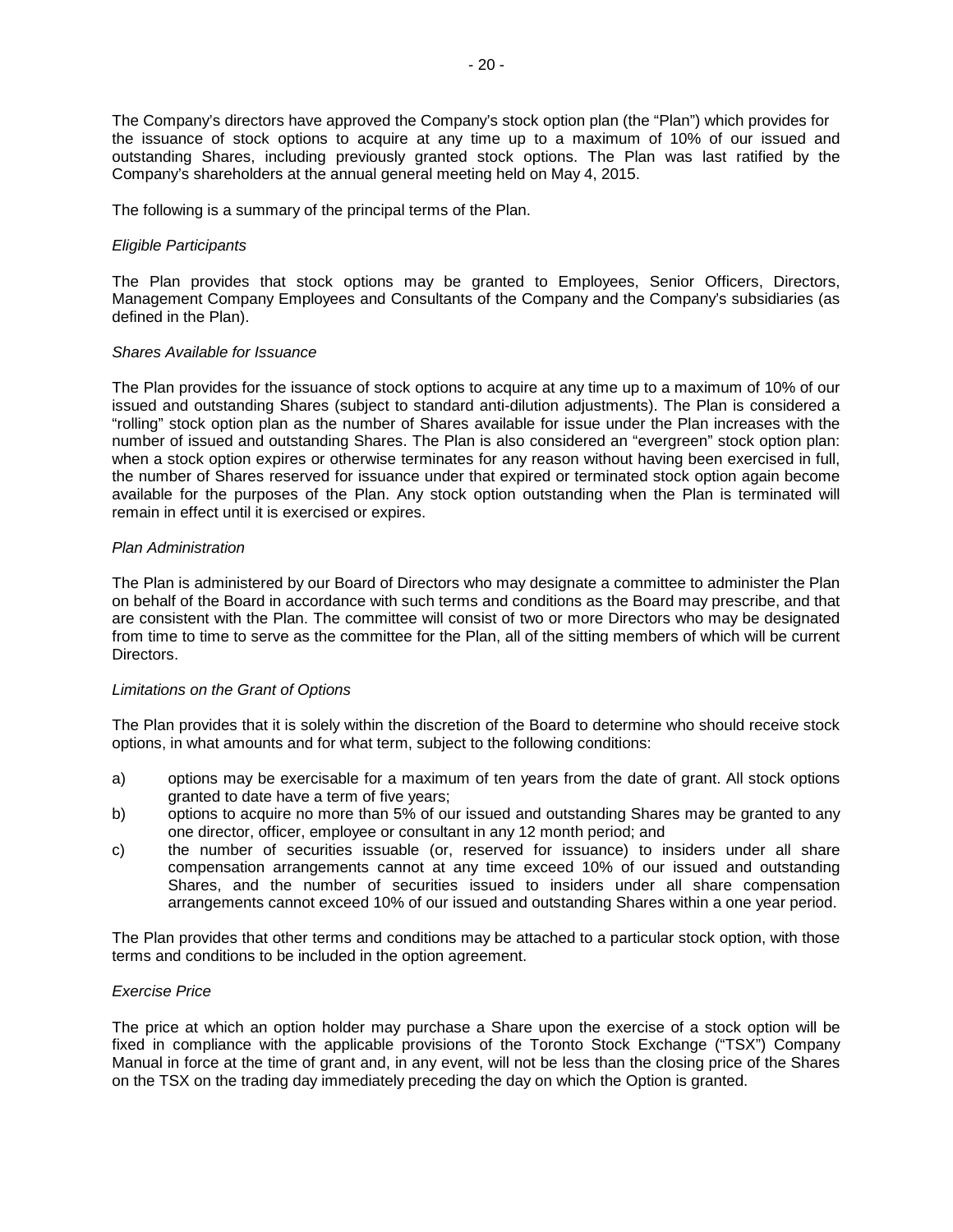## *Option Exercise on takeover bid or tender offer*

If there is a takeover bid or tender offer made for all or any of the issued and outstanding Shares, then the Board may, in its sole and absolute discretion and if permitted by applicable legislation, unilaterally determine that outstanding Options, whether fully vested and exercisable or subject to vesting provisions or other limitations on exercise, will be:

- a) conditionally exercisable in full to enable the Shares subject to such Options to be conditionally issued and tendered to such bid or offer, subject to the condition that if the bid or offer is not duly completed the exercise of such Options and the issue of such Shares will be rescinded and nullified and the Options, including any vesting provisions or other limitations on exercise which were in effect, will be re-instated; or
- b) exercisable by an Optionee by written notice to the Company specifying that the Optionee elects to receive from the Company the amount that is equal to the difference between the market price of the Shares (as determined pursuant to a formula contained in the Plan) as of the date of receipt by the Company of such notice and the exercise price, multiplied by the number of Shares in respect of which the Option would otherwise be exercised.

#### *Expiration or Termination*

Under the Plan, in the event the working relationship of an Optionee with the Company ends, the Board may determine the date at which any Options held by such Optionee will expire. In addition, in no case will a stock option be exercisable at any date that is after the first anniversary of the Optionee's date of death.

If an option expires during a trading blackout or within 10 business days after the date on which the blackout ends, then the expiry date of the option will be extended for a period of 10 business days after the date on which the trading blackout ends.

#### *Vesting*

Stock options granted pursuant to the Plan will vest when granted unless otherwise determined by the Board on a case by case basis. The Board believes this vesting schedule appropriately incentivizes the option holder to perform with the long-term goals of the Company in mind and aligns the option holder's interests with those of the Company's shareholders. In the event of a Change of Control (as defined in the Plan), all options outstanding shall immediately vest and be exercisable.

## *Tax Withholding*

As a condition of and prior to participation in the Plan, each Optionee authorizes the Company to: a) withhold from any amount otherwise payable to him or her any amounts required by any taxing authority to be withheld for taxes of any kind as a consequence of his or her participation in the Plan; or b) require (as a condition of exercise) an Optionee to remit to the Company, the required amount to satisfy any taxes which are required to be withheld with respect to any taxable event arising as a result of the Plan.

#### *Amendments*

Subject to the policies, rules and regulations of any lawful authority having jurisdiction (including the TSX), the Board may, at any time, without further action by its shareholders, amend the Plan or any Option granted hereunder in such respects as it may consider advisable and, without limiting the generality of the foregoing, it may do so to:

a) ensure that the Options granted under the Plan comply with any provisions respecting stock options in the income tax and other laws in force in any country or jurisdiction of which an Optionee may from time to time be resident or a citizen;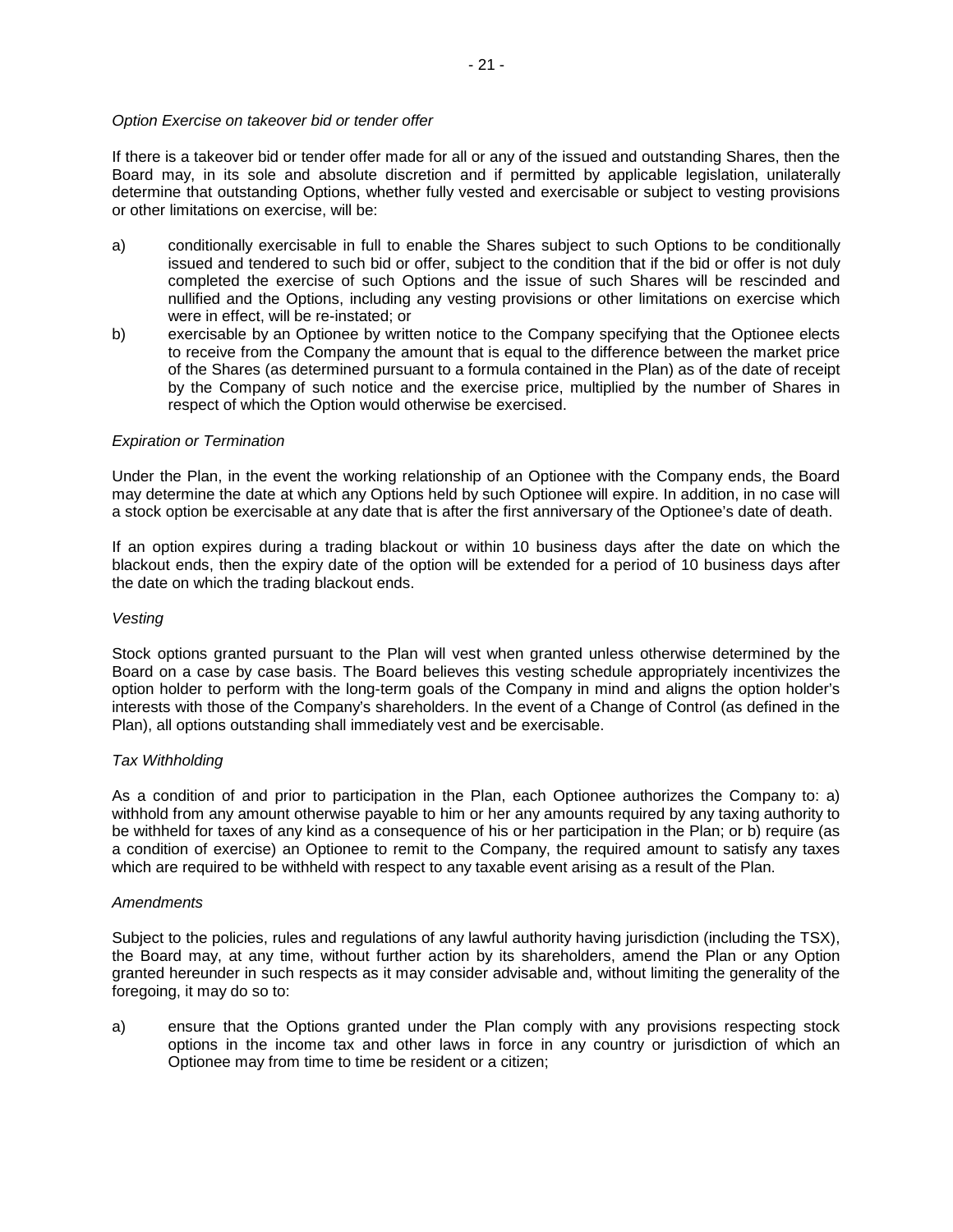- b) make amendments of a "housekeeping" or ministerial nature, including, without limitation, any amendment for the purpose of curing any ambiguity, error or omission in the Plan or to correct or supplement any provision of the Plan that is inconsistent with any other provision of the Plan;
- c) change vesting provisions of an Option or the Plan; d) change termination provisions of an Option provided that the expiry date does not extend beyond the original expiry date; e) reduce the exercise price of an Option for an Optionee who is not an Insider;
- d) make any amendments required to comply with applicable laws or TSX requirements; and
- e) make any other amendments which are approved by the TSX.

#### *Assignment of Options*

Options are not assignable or transferable, other than in the event of an option holder's death. In such event, the option holder's personal representative may exercise any portion of the option holder's outstanding options for a period of one year following the option holder's death.

#### *Financial Assistance*

Common shares will not be issued pursuant to stock options granted under the Plan until they have been paid for in full by the option holder. We will not provide financial assistance to option holders to assist them in exercising their stock options.

As at the date of this Information Circular, the Company has options outstanding under the Plan to purchase a total of 13,200,000 Shares at an average exercise price of \$0.47 per Share and representing approximately 7.56% of the Company's issued and outstanding Shares. Options to purchase an additional 4,268,206 shares (representing 2.44% of the Company's issued and outstanding Shares) remain available for grant under the Plan.

A copy of the Plan is available on the Company's website at **www.amerigoresources.com** and for viewing at the Company's offices at Suite 1950, 400 Burrard Street, Vancouver, British Columbia, V6C 3A6, and will also be available at the Meeting. In addition, a copy of the Plan will be mailed free of charge to any holder of Shares who requests a copy by mail sent to the Company at its head office and addressed to the attention of the Corporate Secretary.

## **INDEBTEDNESS OF DIRECTORS AND EXECUTIVE OFFICERS**

As at the date of this Information Circular, there was no indebtedness owing to the Company, any of its subsidiaries or to another entity from any current or former Director, executive officer or employee of the Company which is the subject of a guarantee, support agreement, letter of credit or other similar arrangement or understanding provided by the Company or any of its subsidiaries, entered into in connection with a purchase of securities or otherwise.

No individual who is, or at any time during the most recently completed financial year was, a Director or executive officer of the Company, no proposed nominee for election as a Director of the Company and no associate of such persons:

- (i) is or at any time since the beginning of the most recently completed financial year has been, indebted to the Company or any of its subsidiaries; or
- (ii) is indebted to another entity and such indebtedness is, or at any time since the beginning of the most recently completed financial year has been, the subject of a guarantee, support agreement, letter of credit or other similar arrangement or understanding provided by the Company or any of its subsidiaries,

in relation to a securities purchase program or other program.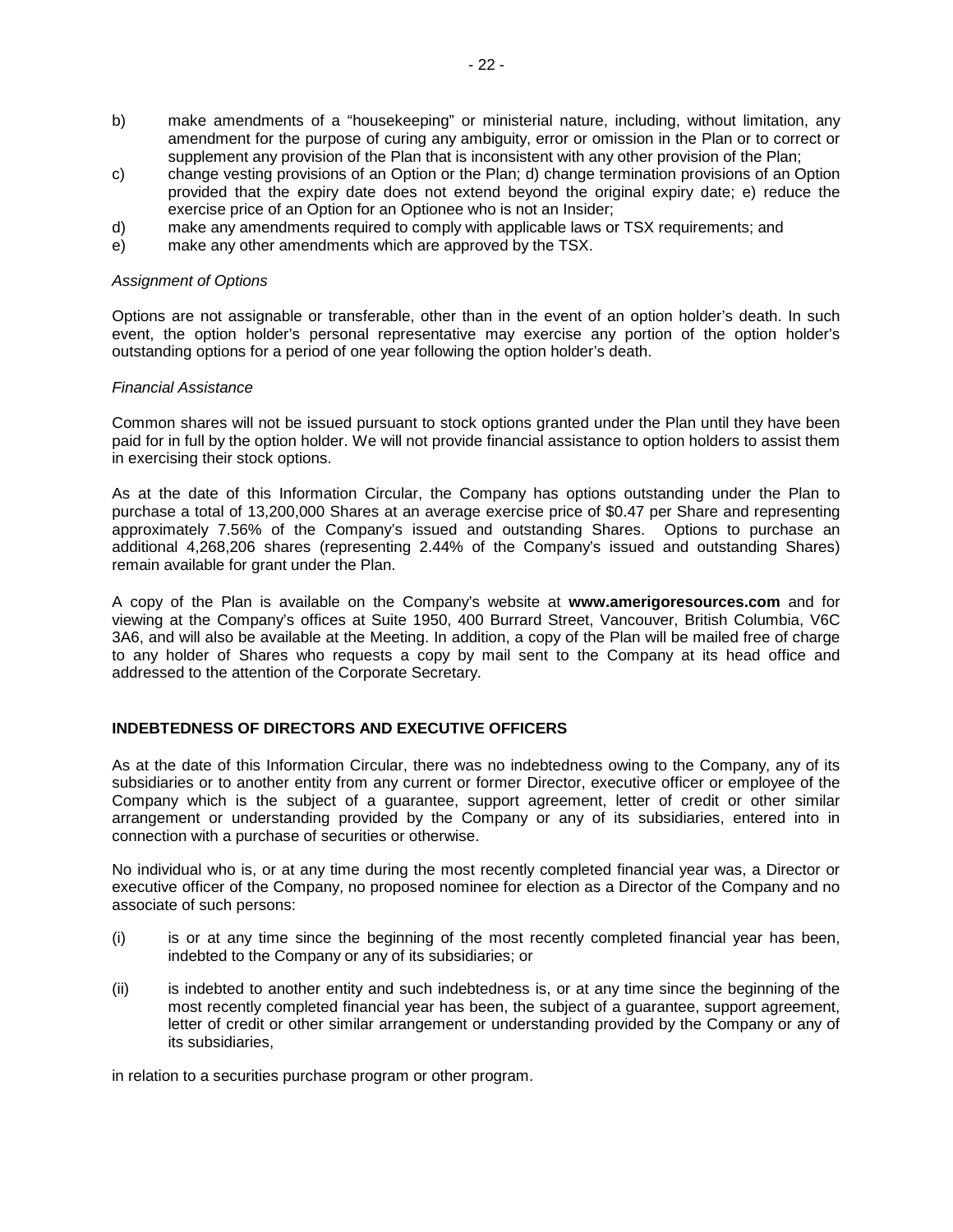## **PARTICULARS OF MATTERS TO BE ACTED UPON AT THE MEETING**

## **APPROVAL OF ADVANCE NOTICE POLICY AND AMENDMENT TO ARTICLES**

#### **Background**

The Board proposes that the Articles of the Company be altered to include provisions requiring advance notice of director nominees from shareholders (the "Advance Notice Provisions"). Under the Articles of the Company and the Act, the alteration of the Articles must be approved by a majority of the votes cast in favour of the Advance Notice Provisions at the Meeting by shareholders present in person or by proxy.

The purpose of the Advance Notice Provisions is to ensure that an orderly nomination process is observed, that shareholders are well-informed about the identity, intentions and credentials of director nominees and that shareholders vote in an informed manner after having been afforded reasonable time for appropriate deliberation. Among other things, the Advance Notice Provisions fix a deadline by which shareholders must provide notice to the Company of nominations for election to the Board. The notice must include all information that would be required to be disclosed, under applicable corporate and securities laws, in a dissident proxy circular in connection with the solicitations of proxies for the election of directors relating to the shareholder making the nominations (as if that shareholder were a dissident soliciting proxies) and each person that the shareholder proposes to nominate for election as a director. In addition, the notice must provide information as to the shareholdings of the shareholder making the nominations, confirmation that the proposed nominees meet the qualifications of directors and residency requirements imposed by corporate law, and confirmation as to whether each proposed nominee is independent for the purposes of National Instrument 52-110 *Audit Committees*. The deadline by which the notice must be delivered to the Company is set out in the table below.

| Meeting Type                                                                | <b>Nomination Deadline</b>                                                                                                                                                                                                                                                                                                                    |
|-----------------------------------------------------------------------------|-----------------------------------------------------------------------------------------------------------------------------------------------------------------------------------------------------------------------------------------------------------------------------------------------------------------------------------------------|
| Annual meeting of<br>shareholders                                           | Either (a) no more than 10 days after the date of the first public filing or<br>announcement of the date of the meeting, if the meeting is called for a<br>date that is fewer than 50 days after the date of that public filing or<br>announcement or (b) no fewer than 30 days and no more than 65 days<br>prior to the date of the meeting. |
| Special meeting of<br>shareholders (which is not also<br>an annual meeting) | No more than 15 days after the date of the first public filing or<br>announcement of the date of the meeting.                                                                                                                                                                                                                                 |

The Advance Notice Provisions do not affect nominations made pursuant to shareholder proposals or the requisition of a meeting of shareholders, in each case made in accordance with the provisions of the Act. The full text of the Advance Notice Provisions is attached as Schedule "B" hereto.

#### **Proposed Resolution and Board's Recommendation**

At the Meeting, shareholders will be asked to consider and, if deemed advisable, to pass the following ordinary resolution approving an alteration of the Company's Articles to include the Advance Notice Provisions (the "Advance Notice Resolution"):

"BE IT RESOLVED as an ordinary resolution that:

- 1. the Articles of the Company be altered by adding the text substantially as set forth in Schedule "B" to the Information Circular as and at Section 14.12 of the Articles; and
- 2. any director or officer of the Company, be and is hereby authorized, for and on behalf of the Company, to execute and deliver such other documents and instruments and take such other actions, including the execution and filing of a Notice of Alteration, as such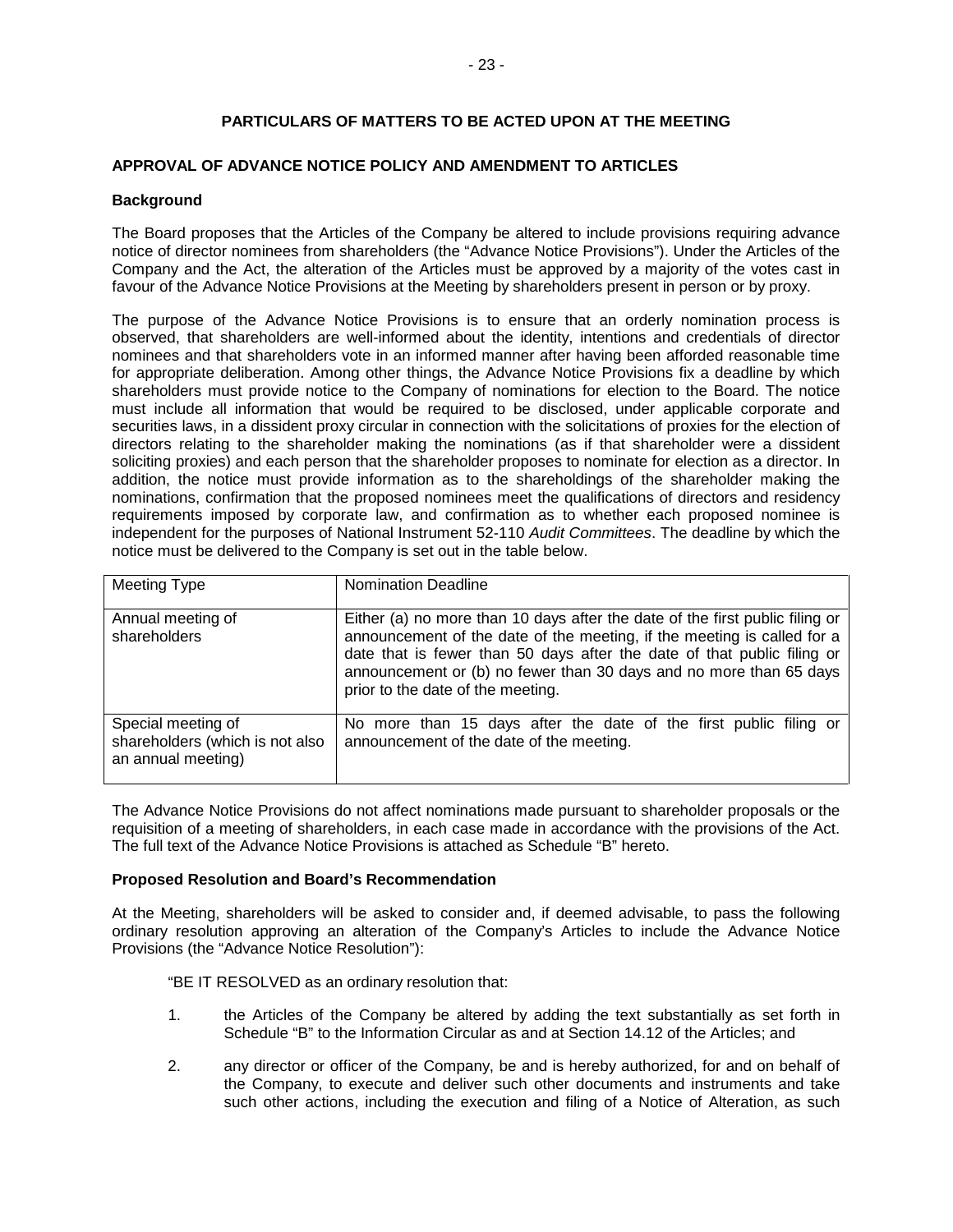director or officer may determine to be necessary or advisable to implement this resolution and the matters authorized hereby, such determination to be conclusively evidenced by the execution and delivery of such documents or instruments and the taking of any such actions."

The approval of the above resolution must be passed by not less than a majority of the votes cast by those shareholders, who being entitled to do so, vote in person or by proxy in respect of the resolution at the Meeting. The Board recommends that shareholders vote in favour of the above resolution. In the absence of contrary instructions, the persons named in the enclosed form of proxy intend to vote FOR the foregoing ordinary resolution at the Meeting.

THE DIRECTORS OF THE COMPANY BELIEVE THAT THE APPROVAL OF THE ADVANCE NOTICE PROVISIONS ARE IN THE BEST INTERESTS OF THE COMPANY AND THE COMPANY'S SHAREHOLDERS AND RECOMMEND THAT THE SHAREHOLDERS VOTE IN FAVOUR OF THE FOREGOING RESOLUTION.

## **INTEREST OF INFORMED PERSONS IN MATERIAL TRANSACTIONS**

Except as set forth below and disclosed herein, and other than transactions carried out in the ordinary course of business of the Company, no informed person of the Company or proposed director of the Company, no associate or affiliate of the foregoing persons, nor any shareholder beneficially owning, directly or indirectly, Shares, or exercising control or direction over Shares, or a combination of both, carrying more than 10% of the voting rights attached to the Company's outstanding Shares nor an associate or affiliate of any of the foregoing persons, has or has had any material interest, direct or indirect, in any transaction since the commencement of the Company's most recently completed financial year or in any proposed transaction which in either case has materially affected or would materially affect the Company or any of its subsidiaries.

Concurrent with obtaining a \$64.4 loan facility (the "Cauquenes Expansion Loan Facility") for the expansion of MVC's operations for the processing of tailings from the Cauquenes deposit in March, 2015, the Company entered into an agreement made effective March 25, 2015, as amended, for a \$13.0 million standby revolving line of credit facility (the "Standby LOC") provided by three Amerigo shareholders – Kestrel Holdings Ltd., Geologic Resource Partners LLC and Zeitler Holdings Corp. - that may be drawn down at Amerigo's option to cover the cost of any shortfall during construction of the expansion of MVC's tailings processing operation after the phased drawdown of funds from the Cauquenes Expansion Loan Facility, MVC's cash flow and funds from a copper price support facility provided by Codelco's El Teniente Division available as of the date of the shortfall. Terms of the Standby LOC include a standby fee of 1% of the undrawn principal amount, with the first year standby fee payable in advance; a fee of 1.5% on all drawdowns; and interest at a rate of 1.5% per month.

The Standby LOC is available for drawdowns until March 25, 2017 and 10% of amounts owing under the Standby LOC are to be repaid on March 25, 2018, with additional tranches of 10% to be repaid every 6 months thereafter.

## **APPOINTMENT OF AUDITORS**

PricewaterhouseCoopers LLP, Chartered Professional Accountants, of Vancouver, British Columbia are the auditors of the Company. Unless otherwise instructed, the proxies given pursuant to this solicitation will be voted for the re-appointment of PricewaterhouseCoopers LLP, Chartered Professional Accountants, as the auditors of the Company to hold office for the ensuing year at remuneration to be fixed by the directors.

## **MANAGEMENT CONTRACTS**

No management functions of the Company are performed to any substantial degree by a person other than the directors or executive officers of the Company or their respective management companies. Please see "Statement of Executive Compensation" above for information with respect to the management contracts of the Company's Named Executive Officers.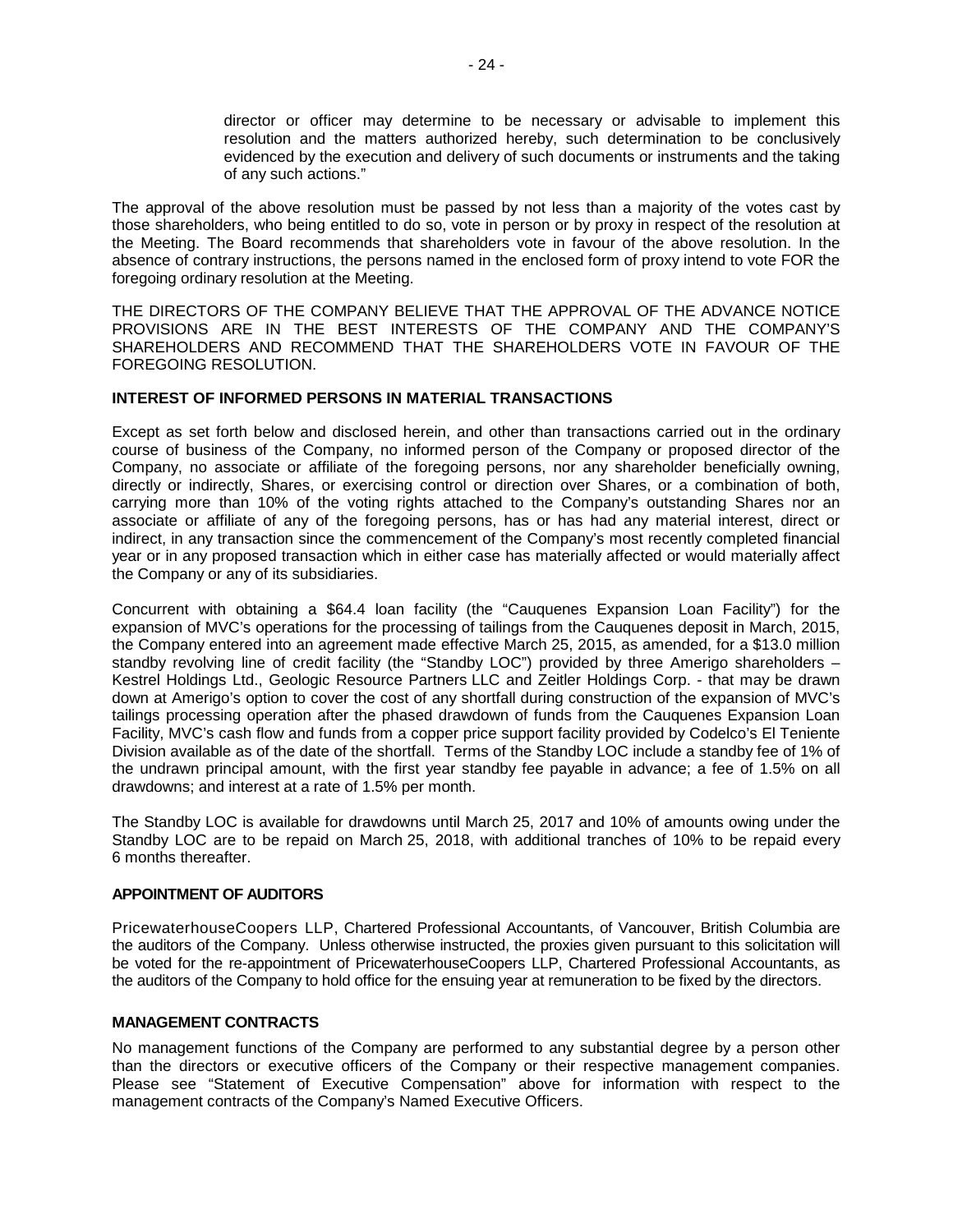Except as set out herein, no person who has been a director or executive officer of the Company at any time since the beginning of the Company's last financial year, no proposed nominee of management of the Company for election as a director of the Company and no associate or affiliate of the foregoing persons has any material interest, direct or indirect, by way of beneficial ownership or otherwise, in matters to be acted upon at the Meeting.

## **STATEMENT OF CORPORATE GOVERNANCE PRACTICES**

National Instrument 58‐101, *Disclosure of Corporate Governance Practices*, requires reporting issuers to annually disclose the corporate governance practices that they have adopted. Our disclosure is responsive to and complies in full with the requirements of National Instrument 58-101 and Form 58- 101F1. The table in Schedule "A" sets out, in summary form, our compliance with these disclosure requirements.

## **AUDIT COMMITTEE INFORMATION**

Information regarding the Company's Audit Committee, together with a copy of the Audit Committee's charter, is contained in the Company's Annual Information Form prepared in respect of the financial year ended December 31, 2015 (the "*AIF*"). A copy of the AIF is available under the Company's profile on SEDAR at **www.sedar.com** and on the Company's website at **[www.amerigoresources.com.](http://www.amerigoresources.com/)** The Company will, upon request from a shareholder, provide a copy of the AIF free of charge.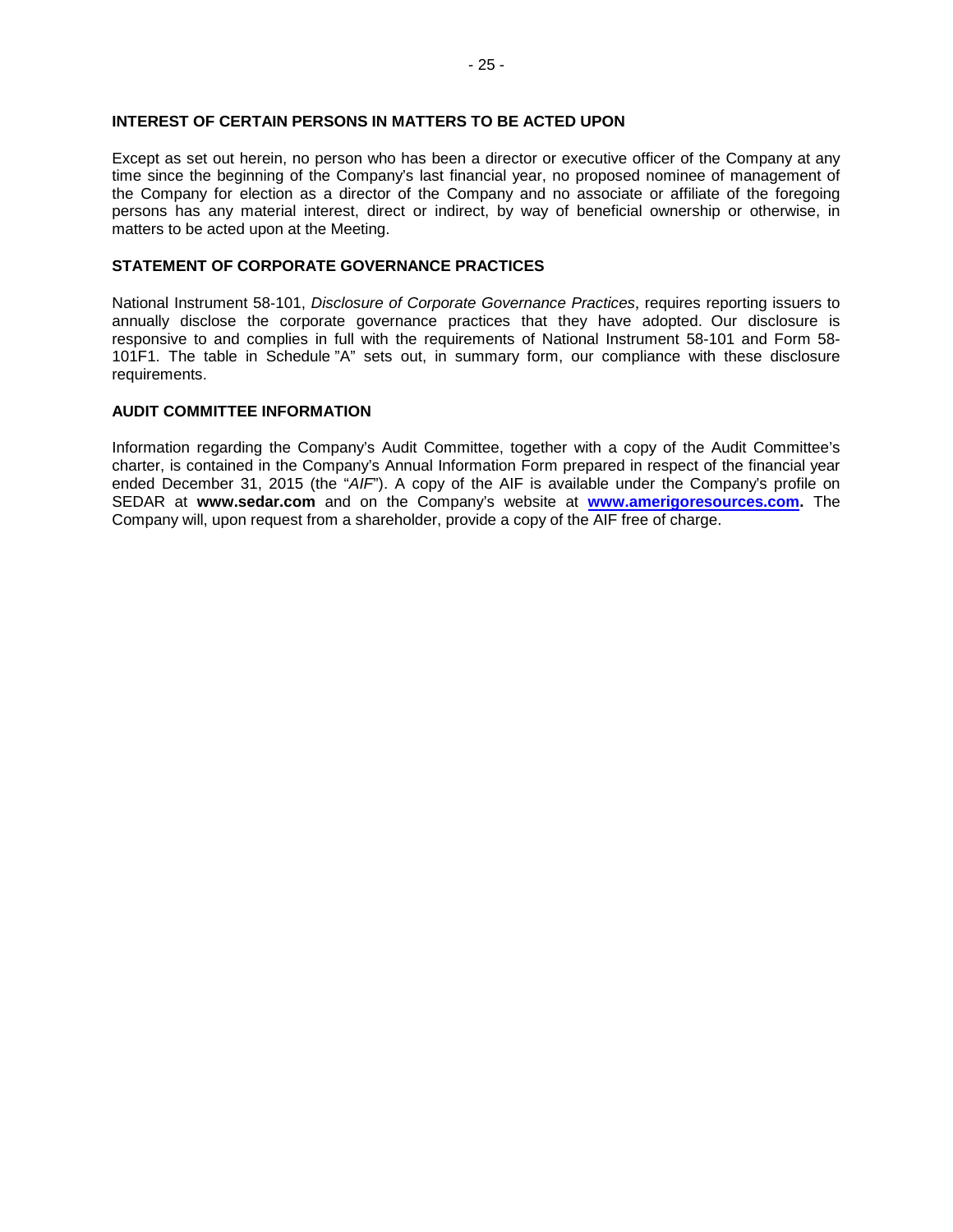## **ADDITIONAL INFORMATION**

Additional information relating to the Company is on SEDAR at **www.sedar.com**. Shareholders may contact the Company at Suite 1950, 400 Burrard Street, Vancouver, BC, V6C 3A6 (Telephone: 604-681- 2802) to request copies of the Company's financial statements and MD&A.

Financial information is provided in the Company's audited financial statements and MD&A for its most recently completed financial year, which financial statements and MD&A are available on SEDAR and on the Company's website.

#### **OTHER MATTERS**

Management of the Company is not aware of any other matter to come before the Meeting other than as set forth in the Notice of Meeting. If any other matter properly comes before the Meeting, it is the intention of the persons named in the enclosed form of proxy to vote the shares represented thereby on such matter in accordance with their best judgment.

DATED this 28<sup>th</sup> day of March, 2016.

## BY ORDER OF THE BOARD OF DIRECTORS

Klaus Zeitler Executive Chairman and Director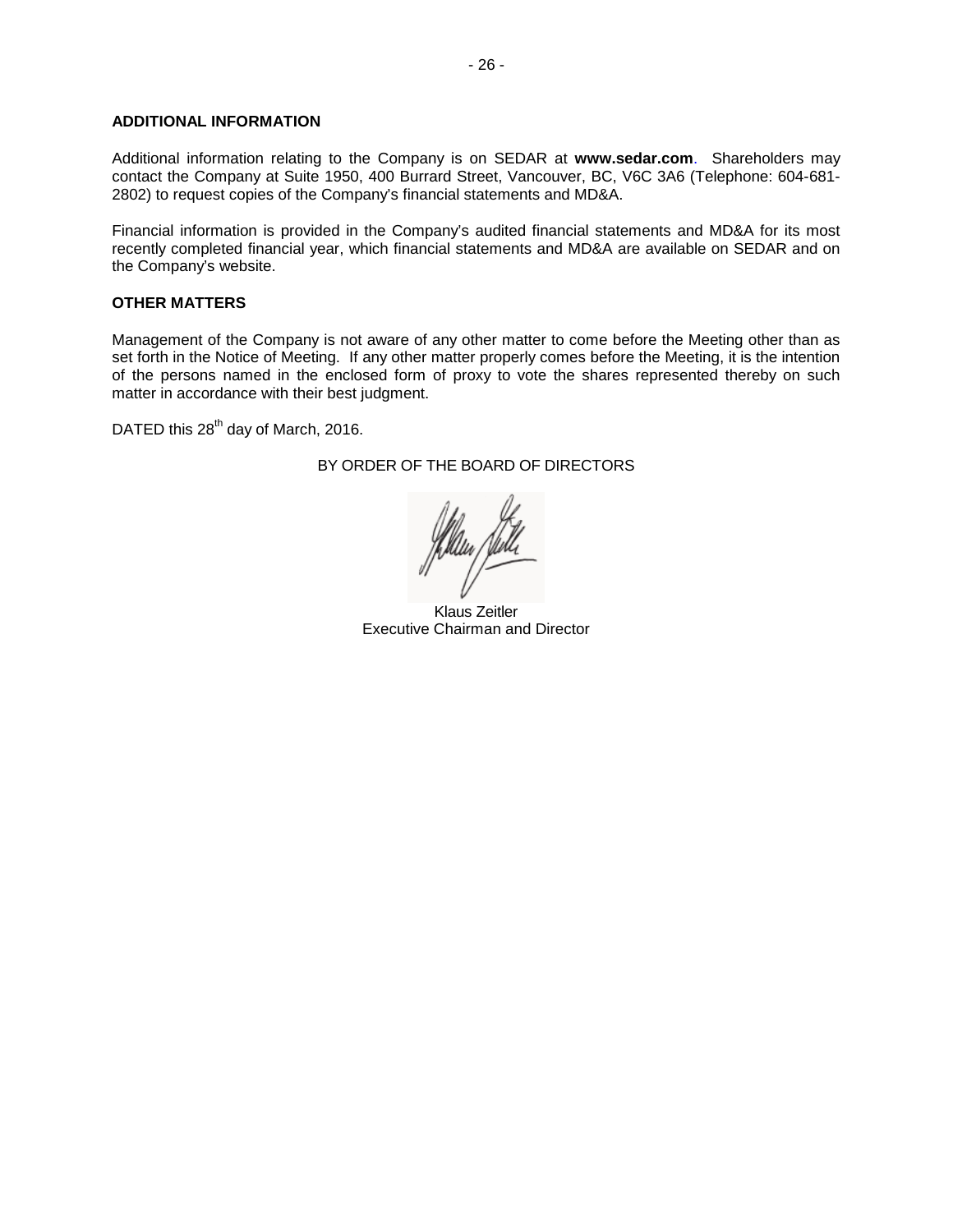## **SCHEDULE "A"**

## **CORPORATE GOVERNANCE PRACTICES**

The following table addresses the disclosure requirements set out in Form 58-101F1 Corporate Governance Disclosure:

| <b>Corporate Governance Disclosure</b><br><b>Requirement</b>                                                                                                                                                                                                                                                                                                                                                                                                                                                                                  | The Company's Approach                                                                                                                                                                                                                                                                                                                                                                                                                                                                                                                                                                               |
|-----------------------------------------------------------------------------------------------------------------------------------------------------------------------------------------------------------------------------------------------------------------------------------------------------------------------------------------------------------------------------------------------------------------------------------------------------------------------------------------------------------------------------------------------|------------------------------------------------------------------------------------------------------------------------------------------------------------------------------------------------------------------------------------------------------------------------------------------------------------------------------------------------------------------------------------------------------------------------------------------------------------------------------------------------------------------------------------------------------------------------------------------------------|
| <b>Board of Directors</b><br>1.<br>(a) Disclose identity of directors who are<br>independent.                                                                                                                                                                                                                                                                                                                                                                                                                                                 | The Company's independent directors are Dr. Robert Gayton,<br>Sidney Robinson, Alberto Salas and George Ireland.                                                                                                                                                                                                                                                                                                                                                                                                                                                                                     |
| (b) Disclose identity of directors who are not<br>independent and describe the basis for that<br>determination.                                                                                                                                                                                                                                                                                                                                                                                                                               | Dr. Klaus Zeitler, the Company's Executive Chairman, is the sole<br>non-independent director. He is an executive officer and part of<br>the Company's management team.                                                                                                                                                                                                                                                                                                                                                                                                                               |
| (c) Disclose whether or not a majority of directors<br>are independent. If a majority of directors are<br>not independent, describe what the board of<br>directors (the board) does to facilitate its<br>exercise of independent judgment in carrying<br>out its responsibilities.                                                                                                                                                                                                                                                            | Four of the Company's five directors are independent.                                                                                                                                                                                                                                                                                                                                                                                                                                                                                                                                                |
| (d) If a director is presently a director of any other<br>issuer that is a reporting issuer (or the<br>equivalent) in a jurisdiction or a foreign<br>jurisdiction, identify both the director and the<br>other issuer.                                                                                                                                                                                                                                                                                                                        | The directors are also directors of the following other reporting<br>issuers as of the date of this Information Circular:<br>• Klaus Zeitler: Western Copper and Gold Corporation,<br>Tahoe Resources Inc. and Los Andes Copper Ltd.<br>• Sidney Robinson: Chartwell Retirement Residences<br>Robert Gayton: B2Gold Corp., Eastern Platinum Limited,<br>Nevsun Resources Ltd. and Western Copper and Gold<br>Corporation.<br><b>Alberto Salas: N/A.</b><br>George Ireland: Rathdowney Resources Ltd., Africo<br>Resources Ltd., Lithium Americas Corporation (formerly<br>Western Lithium USA Corp.) |
| (e) Disclose whether or not the independent<br>directors hold regularly scheduled meetings at<br>which non-independent directors and<br>members of management are not in<br>attendance. If the independent directors hold<br>such meetings, disclose the number of<br>meetings held since the beginning of the<br>issuer's most recently completed financial<br>year. If the independent directors do not hold<br>such meetings, describe what the board does<br>to facilitate open and candid discussion<br>among its independent directors. | The independent directors meet at the conclusion of each Board<br>meeting after members of management have left the meeting.<br>The independent directors have met without management in<br>attendance a total of four times during the period January 1,<br>2015 to December 31, 2015.                                                                                                                                                                                                                                                                                                              |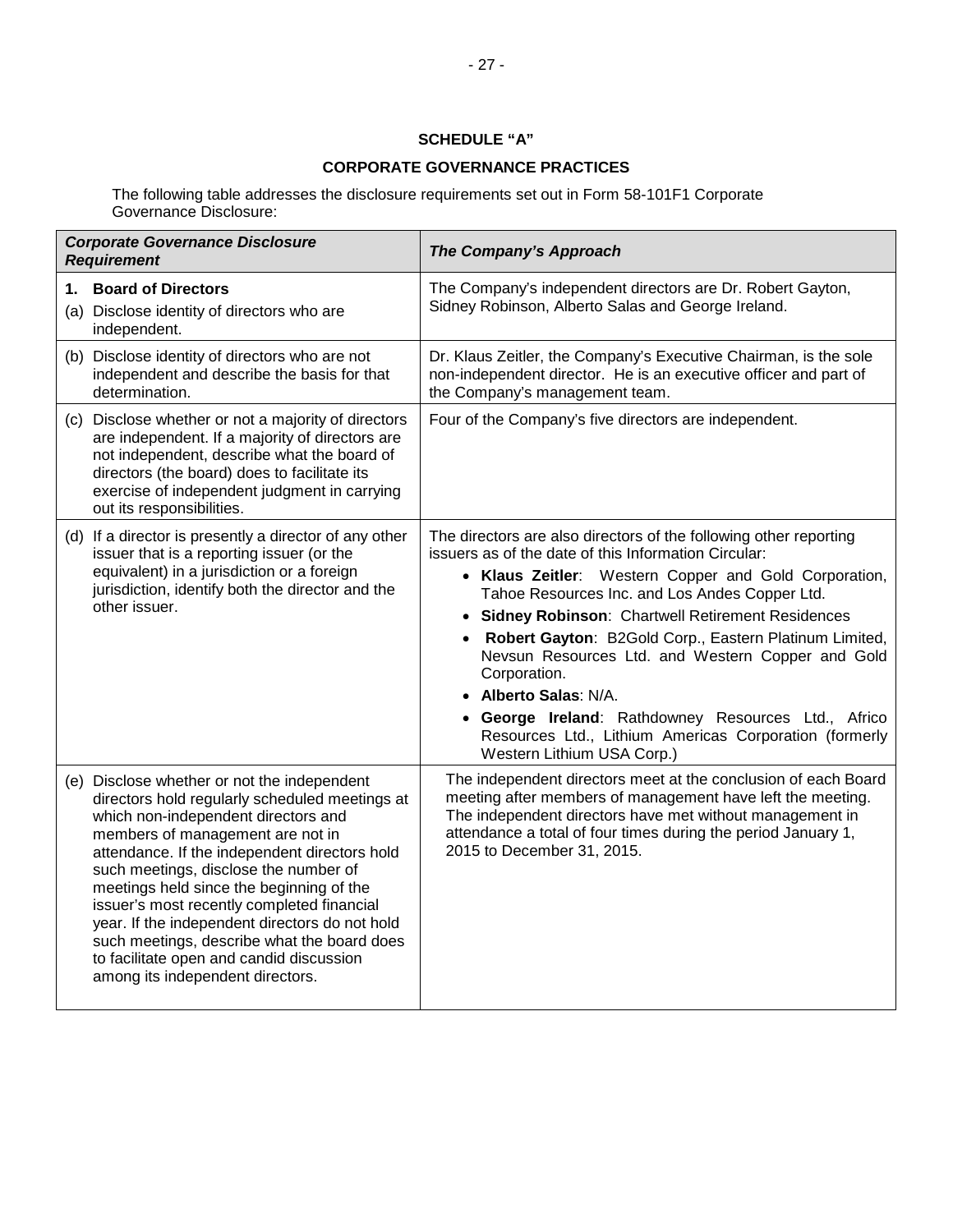| <b>Corporate Governance Disclosure</b><br><b>Requirement</b>                                                                                                                                                                                                                                                                                                                                                                                                                                  | The Company's Approach                                                                                                                                                                                                                                                                                                                                                                                                                                                                                                                                                                                                                                                                                                                                                                                                                                                                                                                                                                                                                                                                                                                                                                                                                                                                                                                                                                      |
|-----------------------------------------------------------------------------------------------------------------------------------------------------------------------------------------------------------------------------------------------------------------------------------------------------------------------------------------------------------------------------------------------------------------------------------------------------------------------------------------------|---------------------------------------------------------------------------------------------------------------------------------------------------------------------------------------------------------------------------------------------------------------------------------------------------------------------------------------------------------------------------------------------------------------------------------------------------------------------------------------------------------------------------------------------------------------------------------------------------------------------------------------------------------------------------------------------------------------------------------------------------------------------------------------------------------------------------------------------------------------------------------------------------------------------------------------------------------------------------------------------------------------------------------------------------------------------------------------------------------------------------------------------------------------------------------------------------------------------------------------------------------------------------------------------------------------------------------------------------------------------------------------------|
| Disclose whether or not the chair of the board<br>(f)<br>is an independent director. If the board has a<br>chair or lead director who is an independent<br>director, disclose the identity of the<br>independent chair or lead director, and<br>describe his or her role and responsibilities. If<br>the board has neither a chair that is<br>independent nor a lead director that is<br>independent, describe what the board does to<br>provide leadership for its independent<br>directors. | Robert Gayton, an independent director, is the Company's lead<br>director. The lead director's role and responsibilities are as<br>follows:<br>• to provide leadership to the independent directors and<br>ensure the Board's agenda enables it to carry out the<br>Board's duties in a fashion that is independent of<br>management;<br>to work with the Executive Chairman to ensure that the<br>Board's committees have adequate resources and function<br>properly;<br>• to chair all of the meetings of the independent directors<br>and to report the results of such meetings to the Executive<br>Chairman;<br>• to provide liaison to ensure the relationships between the<br>Board and management are conducted in a professional<br>and constructive manner;<br>• to work with the Chairman of the Corporate Governance,<br>Nominating and Compensation Committee (the "CGNC<br>Committee"), Executive Chairman and with the CEO in<br>developing criteria for directors, identifying potential board<br>candidates and ensuring that adequate<br>orientation<br>programs are in place for new directors; and<br>• to work with the Chair of the CGNC Committee to ensure<br>that the Board has a process for assessing CEO and<br>executive performance and to ensure that appropriate<br>succession, development and compensation plans are in<br>place for the executive team. |
| Disclose the attendance record of each<br>(g)<br>director for all board meetings held since the<br>beginning of the issuer's most recently<br>completed financial year.                                                                                                                                                                                                                                                                                                                       | The Company has held 6 Board meetings (5 board meetings in<br>2015 and 1 in 2016) since the beginning of its most recently<br>completed financial year. Every director attended all six meetings.                                                                                                                                                                                                                                                                                                                                                                                                                                                                                                                                                                                                                                                                                                                                                                                                                                                                                                                                                                                                                                                                                                                                                                                           |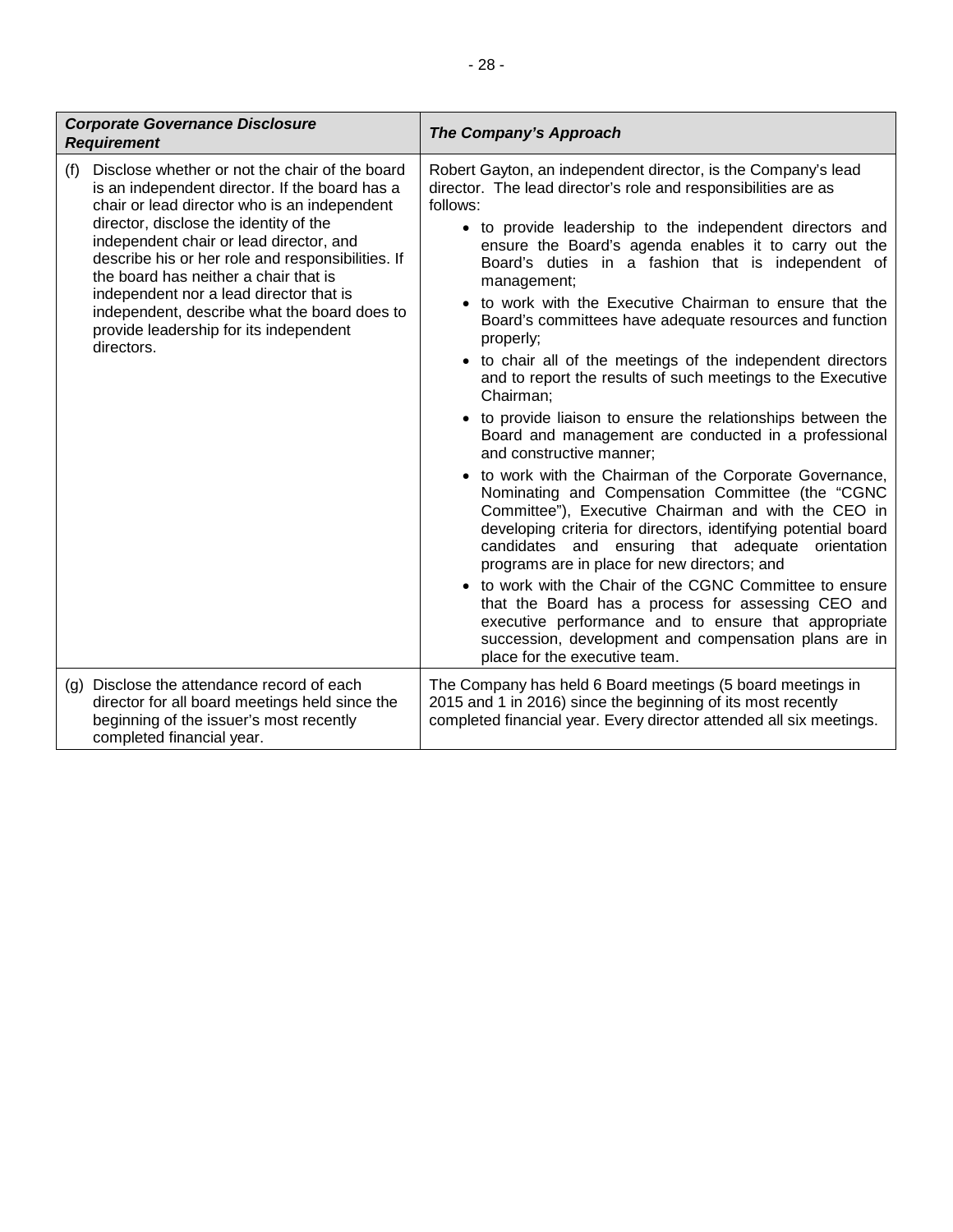| <b>Corporate Governance Disclosure</b><br><b>Requirement</b> |                                                                                                                                                                           | The Company's Approach                                                                                                                                                                                                                                                                                                                                                                                                                                                                                                                                                                                                              |
|--------------------------------------------------------------|---------------------------------------------------------------------------------------------------------------------------------------------------------------------------|-------------------------------------------------------------------------------------------------------------------------------------------------------------------------------------------------------------------------------------------------------------------------------------------------------------------------------------------------------------------------------------------------------------------------------------------------------------------------------------------------------------------------------------------------------------------------------------------------------------------------------------|
|                                                              | 2. Board Mandate                                                                                                                                                          | The Board does not have a written mandate.                                                                                                                                                                                                                                                                                                                                                                                                                                                                                                                                                                                          |
|                                                              | Disclose the text of the board's written<br>mandate. If the board does not have a written<br>mandate, describe how the board delineates<br>its role and responsibilities. | The Board has responsibility for stewardship of the Company,<br>including overseeing the operation of the business, supervising<br>management and setting milestones for the Company. The Board<br>reviewed and approved the Company's corporate governance<br>documents including, but not limited to, the Audit Committee<br>Charter, Corporate Governance Charter, Insider Trading policy,<br>Whistleblower policy and the Code of Ethics for Financial<br>Managers.                                                                                                                                                             |
|                                                              |                                                                                                                                                                           | The Board approves all significant decisions affecting the<br>Company and its subsidiaries and, based on input from<br>management, sets specific annual milestones for management.                                                                                                                                                                                                                                                                                                                                                                                                                                                  |
|                                                              |                                                                                                                                                                           | The Board has delegated responsibility to the Company's senior<br>management for meeting defined corporate objectives,<br>implementing approved strategic and operating plans, carrying on<br>the Company's business in the ordinary course, managing the<br>Company's cash flow, evaluating new business opportunities,<br>recruiting staff and complying with applicable regulatory<br>requirements.                                                                                                                                                                                                                              |
|                                                              |                                                                                                                                                                           | The Board and senior management are responsible for identifying<br>the principal risks of the Company's business, and together have<br>assumed responsibility for ensuring these risks are effectively<br>monitored and mitigated to the extent practicable.                                                                                                                                                                                                                                                                                                                                                                        |
|                                                              |                                                                                                                                                                           | Management is responsible for developing a draft long-term<br>strategic plan and operating plan for the Company. The Board<br>reviews and comments on plans presented by management.<br>Board consideration and approval is required for all material<br>contracts and business transactions, all debt and equity financing<br>proposals and senior executive recruitment.                                                                                                                                                                                                                                                          |
|                                                              |                                                                                                                                                                           | The Board approves all of the Company's major communications,<br>including annual and quarterly reports and press releases.                                                                                                                                                                                                                                                                                                                                                                                                                                                                                                         |
|                                                              |                                                                                                                                                                           | Annual and project budgets are brought before the Board for<br>approval, and the Board's direction with respect to these budgets<br>is communicated back to staff by management.                                                                                                                                                                                                                                                                                                                                                                                                                                                    |
|                                                              |                                                                                                                                                                           | The Board as a whole initially developed the Company's approach<br>to corporate governance.                                                                                                                                                                                                                                                                                                                                                                                                                                                                                                                                         |
|                                                              |                                                                                                                                                                           | The number of scheduled Board meetings varies, but historically a<br>minimum of four meetings have been held annually. Additional<br>meetings are called as necessary. Management circulates an<br>agenda for each meeting, but each director or committee member<br>has the opportunity to raise subjects for inclusion on the agenda or<br>for discussion during the course of any meeting. Meeting materials<br>to be reviewed and/or discussed for action by the Board are<br>distributed to all meeting participants in time for review prior to<br>each meeting.<br>Board members have full and free access to management and |
|                                                              |                                                                                                                                                                           | employees of the Company.                                                                                                                                                                                                                                                                                                                                                                                                                                                                                                                                                                                                           |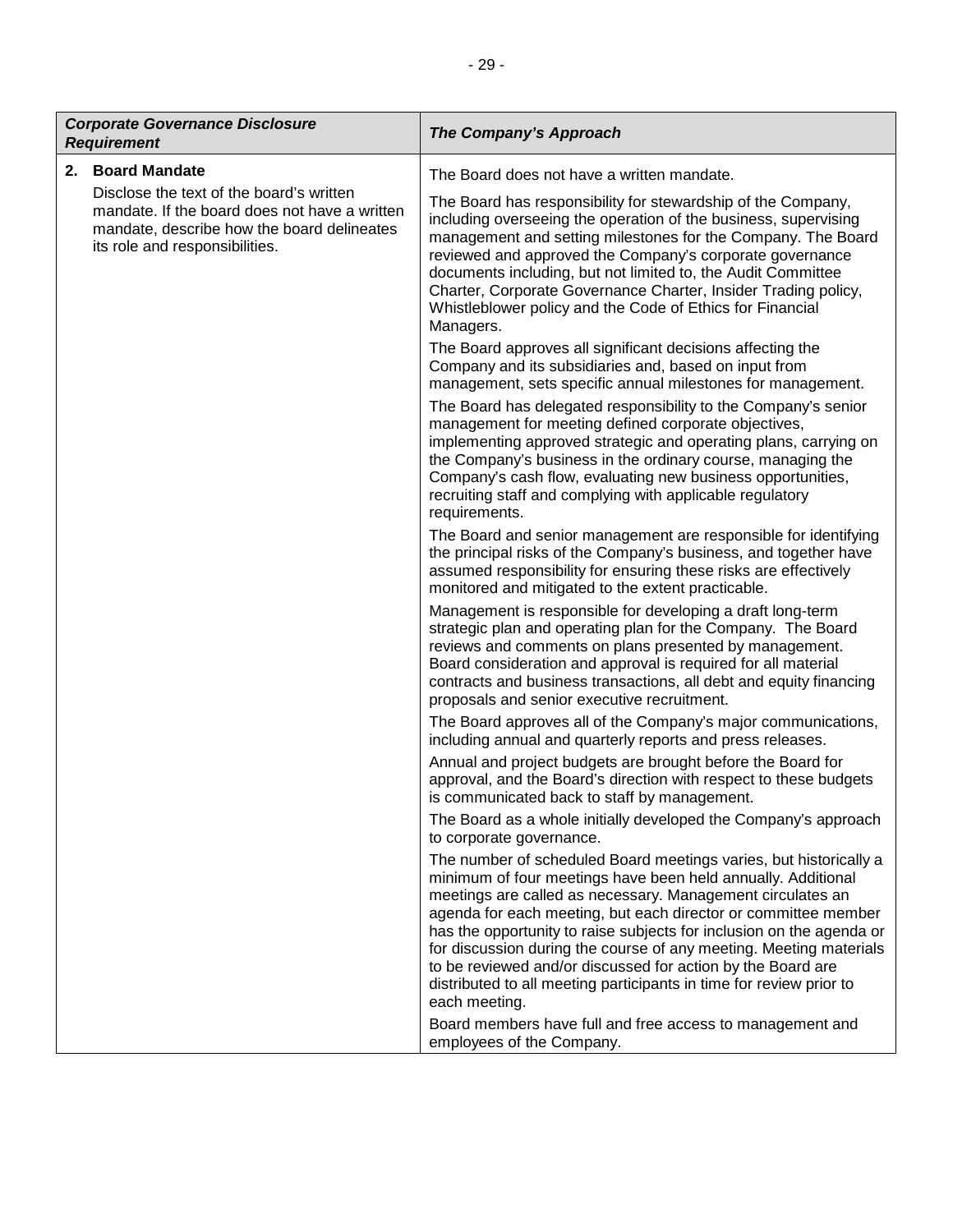| <b>Corporate Governance Disclosure</b><br><b>Requirement</b>                                                                                                                                                                                                                                                                                                                    | The Company's Approach                                                                                                                                                                                                                                                                                                                                                                                                                                                                                                                                                                                                                                                                                                                                                                                                                                                                                                                                                                                                                                                                                                                                                                                                                                                                                                                                                                                                                                                                                                                                                                                                                                                                                                   |
|---------------------------------------------------------------------------------------------------------------------------------------------------------------------------------------------------------------------------------------------------------------------------------------------------------------------------------------------------------------------------------|--------------------------------------------------------------------------------------------------------------------------------------------------------------------------------------------------------------------------------------------------------------------------------------------------------------------------------------------------------------------------------------------------------------------------------------------------------------------------------------------------------------------------------------------------------------------------------------------------------------------------------------------------------------------------------------------------------------------------------------------------------------------------------------------------------------------------------------------------------------------------------------------------------------------------------------------------------------------------------------------------------------------------------------------------------------------------------------------------------------------------------------------------------------------------------------------------------------------------------------------------------------------------------------------------------------------------------------------------------------------------------------------------------------------------------------------------------------------------------------------------------------------------------------------------------------------------------------------------------------------------------------------------------------------------------------------------------------------------|
| <b>Position Description</b><br>3.                                                                                                                                                                                                                                                                                                                                               |                                                                                                                                                                                                                                                                                                                                                                                                                                                                                                                                                                                                                                                                                                                                                                                                                                                                                                                                                                                                                                                                                                                                                                                                                                                                                                                                                                                                                                                                                                                                                                                                                                                                                                                          |
| (a) Disclose whether or not the board has<br>developed written position descriptions for the<br>chair and the chair of each board committee.<br>If the board has not developed written position<br>descriptions for the chair and/or the chair of<br>each board committee, briefly describe how<br>the board delineates the role and<br>responsibilities of each such position. | Effective October, 1, 2015, the Board developed a written position<br>description for the Company's Executive Chairman. The Board has<br>not developed written position descriptions for the chair of each<br>Board committee. The Company's Executive Chairman is<br>responsible for supervising the conduct of each Board meeting<br>and he and the lead director each have the authority to call for<br>meetings of the full board or of the independent directors in the<br>absence of management, including meetings with the Company's<br>auditors. The chair of each committee is responsible for calling<br>the meetings of the respective committees, establishing meeting<br>agendas with input from management, and supervising the<br>conduct of the meetings. The chair of the audit committee has a<br>clear mandate from the Board to ensure that the committee meets<br>its purposes as set out in the Audit Committee Charter. The Audit<br>Committee monitors the integrity of the Company's financial<br>reporting process and systems of internal control, and meets on at<br>least a quarterly basis to review and approve the Company's<br>financial statements, management discussion and analysis and<br>accompanying news release. The Audit Committee also meets<br>with the Company's auditors on a quarterly basis in the absence of<br>management. The CGNC Committee meets in the first quarter of<br>each year to consider annual remuneration adjustments, including<br>salary and fee reviews, bonus allocations and stock option grants,<br>and meets at other times in the year when necessary. The<br>chairman of each committee has full authority to call meetings as<br>required. |
| (b) Disclose whether or not the board and CEO<br>have developed a written position description<br>for the CEO. If the board and CEO have not<br>developed such a position description, briefly<br>describe how the board delineates the role<br>and responsibilities of the CEO.                                                                                                | The Company has in place a formal, documented position<br>description for the CEO, and the duties and responsibilities of the<br>CEO are set out in a management agreement. Additionally, the<br>Board annually approves a set of goals and objectives for the<br>CEO, and a significant portion of the CEO's compensation is<br>based on the attainment of such goals and objectives. The Board<br>also annually approves the operating and capital budgets and<br>strategic plan prepared by management, and the CEO is required<br>to ensure the Company operates within the guidelines contained in<br>such documents. Material departures must be approved by the<br>Board. The Board is of the view that the respective corporate<br>governance roles of the Board and management, as represented<br>by the Company's Chair and CEO, are clear, and that the limits to<br>management's responsibility and authority are well-defined.                                                                                                                                                                                                                                                                                                                                                                                                                                                                                                                                                                                                                                                                                                                                                                              |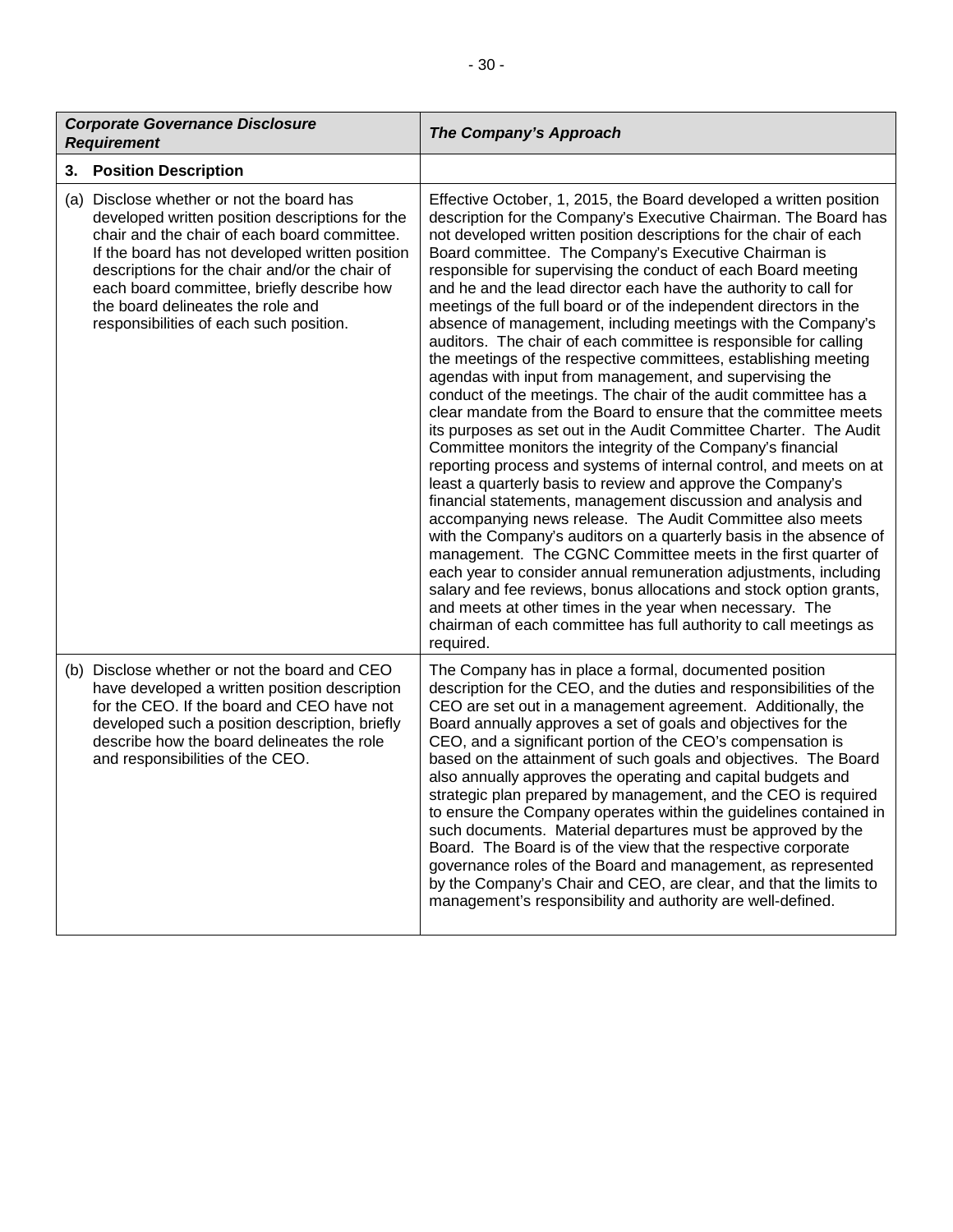| <b>Corporate Governance Disclosure</b><br><b>Requirement</b>                                                                                                                                                                                                                                                              | The Company's Approach                                                                                                                                                                                                                                                                                                                                                                                                                                                                                                                                                                                                                                                                                                                                                                                                                                                                                                                                                                                                                                                                                                                                                                                                                                  |
|---------------------------------------------------------------------------------------------------------------------------------------------------------------------------------------------------------------------------------------------------------------------------------------------------------------------------|---------------------------------------------------------------------------------------------------------------------------------------------------------------------------------------------------------------------------------------------------------------------------------------------------------------------------------------------------------------------------------------------------------------------------------------------------------------------------------------------------------------------------------------------------------------------------------------------------------------------------------------------------------------------------------------------------------------------------------------------------------------------------------------------------------------------------------------------------------------------------------------------------------------------------------------------------------------------------------------------------------------------------------------------------------------------------------------------------------------------------------------------------------------------------------------------------------------------------------------------------------|
| <b>Orientation and Continuing Education</b><br>4.                                                                                                                                                                                                                                                                         |                                                                                                                                                                                                                                                                                                                                                                                                                                                                                                                                                                                                                                                                                                                                                                                                                                                                                                                                                                                                                                                                                                                                                                                                                                                         |
| (a) Briefly describe what measures the board<br>takes to orient new directors regarding<br>i. The role of the board, its committees and<br>its directors, and<br>ii. The nature and operation of the issuer's<br>business.                                                                                                | The Company does not have a formal orientation and education<br>program for new directors. New directors are provided with<br>relevant materials with respect to the Company, and spend a<br>considerable amount of time being oriented on relevant corporate<br>issues by the CEO. Management generally attempts to set up<br>Board visits to the Company's operations in South America at least<br>every other year, in order to meet with local management, view the<br>Company's plant and capital additions and visit the operations.<br>The directors have in the past met with management of the<br>Company's feed material supplier, Codelco-El Teniente, and then<br>commercial partners Enami and Molymet. The majority of the<br>Company's directors and officers visited the Company's operations<br>in December 2013. A visit of the Company's directors to Chile in<br>2015 was cancelled in response to economic conditions.                                                                                                                                                                                                                                                                                                             |
| (b) Briefly describe what measures, if any, the<br>board takes to provide continuing education<br>for its directors. If the board does not provide<br>continuing education, describe how the board<br>ensures that its directors maintain the skill and<br>knowledge necessary to meet their obligations<br>as directors. | When Board members visit the Company's plant and operations,<br>detailed discussions are held with the Company's local managers<br>concerning all matters relating to the business, including technical<br>and operational challenges facing the Company, budgets, capital<br>expenditures, MVC's operations, past performance and future<br>goals and objectives for MVC and staff. The Board is composed of<br>experienced professionals with a wide range of financial, legal,<br>capital and public markets, exploration and mining expertise, and<br>who sit on the boards of other companies in the mining industry<br>and have experience with regulatory authorities and mining<br>commissions and associations. The directors have discussions<br>concerning matters that are important to the Company's business<br>and industry, including events affecting copper and molybdenum<br>markets, merger and acquisition activity, energy markets and other<br>matters that may affect the Company's operations. In addition, the<br>Company has in the past provided opportunities for the directors to<br>hear from experts in specialized fields relating to matters such as<br>the political, power supply and economic situations in Chile. |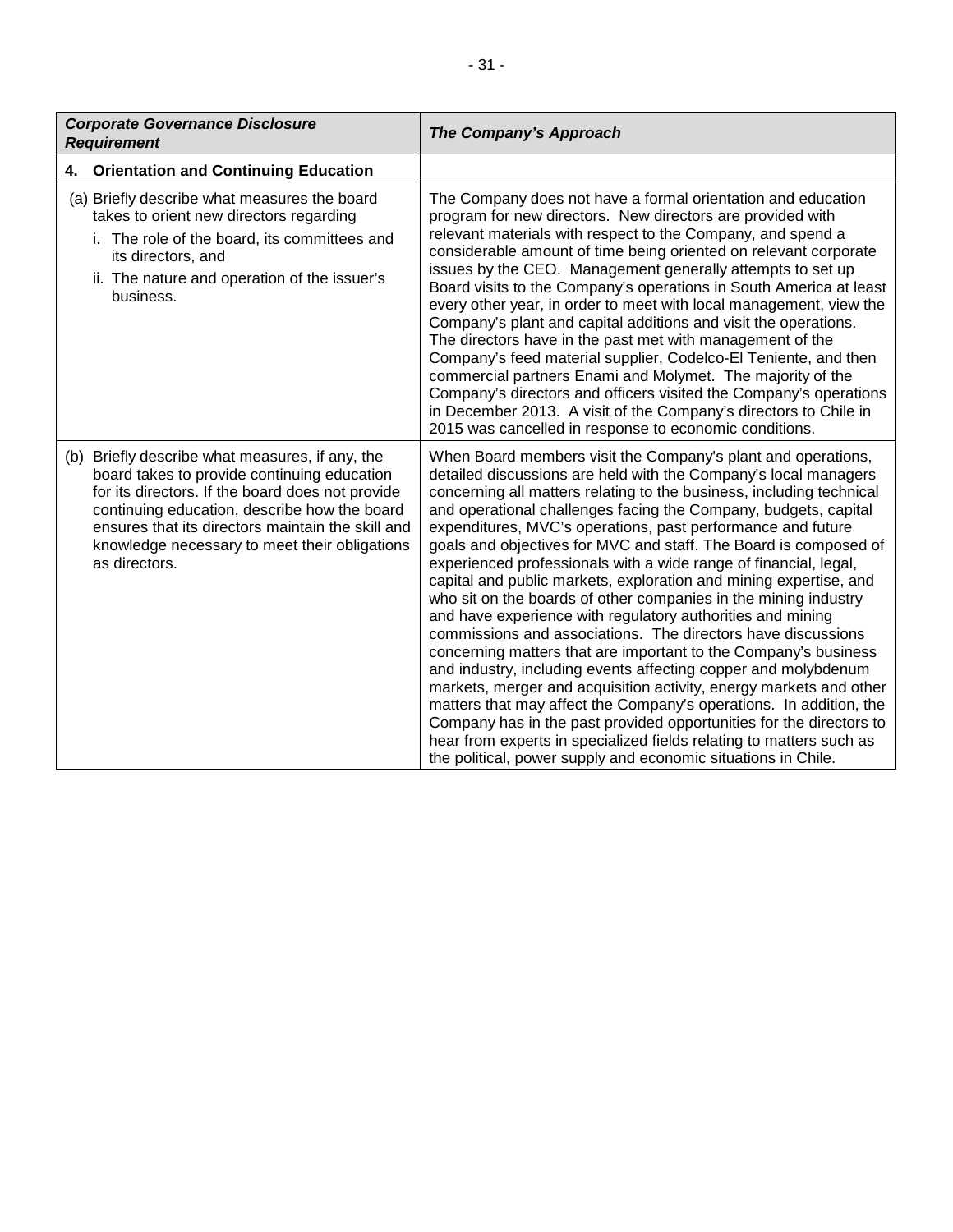| <b>Corporate Governance Disclosure</b><br><b>Requirement</b> |                                                                                                                                                                                                                                                                                                                                                                                                                                                                                                                                                                                                                                                                                                                                               | The Company's Approach                                                                                                                                                                                                                                                                                                                                                                                                                                                                                                                                                                                                                                                                                                                                                                                                                                                                                                                                                                                                                                                                                                 |
|--------------------------------------------------------------|-----------------------------------------------------------------------------------------------------------------------------------------------------------------------------------------------------------------------------------------------------------------------------------------------------------------------------------------------------------------------------------------------------------------------------------------------------------------------------------------------------------------------------------------------------------------------------------------------------------------------------------------------------------------------------------------------------------------------------------------------|------------------------------------------------------------------------------------------------------------------------------------------------------------------------------------------------------------------------------------------------------------------------------------------------------------------------------------------------------------------------------------------------------------------------------------------------------------------------------------------------------------------------------------------------------------------------------------------------------------------------------------------------------------------------------------------------------------------------------------------------------------------------------------------------------------------------------------------------------------------------------------------------------------------------------------------------------------------------------------------------------------------------------------------------------------------------------------------------------------------------|
| 5.                                                           | <b>Ethical Business Conduct</b>                                                                                                                                                                                                                                                                                                                                                                                                                                                                                                                                                                                                                                                                                                               |                                                                                                                                                                                                                                                                                                                                                                                                                                                                                                                                                                                                                                                                                                                                                                                                                                                                                                                                                                                                                                                                                                                        |
|                                                              | (a) Disclose whether or not the board has<br>adopted a written code for the directors,<br>officers and employees. If the board has<br>adopted a written code:<br>Disclose how a person or company may<br>i.<br>obtain a copy of the code;<br>Describe how the board monitors<br>ii.<br>compliance with its code, or if the board<br>does not monitor compliance, explain<br>whether and how the board satisfies itself<br>regarding compliance with its code; and<br>iii. Provide a cross-reference to any material<br>change report filed since the beginning of<br>the issuer's most recently completed<br>financial year that pertains to any conduct<br>of a director or executive officer that<br>constitutes a departure from the code. | The Company has a written Code of Ethical Conduct for Financial<br>Managers and a Whistleblower Policy. Copies may be requested<br>by contacting Amerigo Resources Ltd., at Suite 1950 -400 Burrard<br>Street, Vancouver, BC V6C 3A6, attention Corporate Secretary,<br>Ms. Kimberly Thomas (Telephone: (604) 681-2802). Copies of<br>both documents are also available for viewing on the Company's<br>website at www.amerigoresources.com and<br>under the<br>Company's profile on SEDAR at www.sedar.com<br>The Company monitors compliance with the code through the<br>services of WhistleblowerSecurity and management. Toll free<br>numbers to WhistleblowerSecurity are posted at the Company's<br>plant. There has been no material change report filed pertaining to<br>any conduct of a director or executive officer that constituted a<br>departure from the code.                                                                                                                                                                                                                                        |
|                                                              | (b) Describe any steps the board takes to ensure<br>directors exercise independent judgment in<br>considering transactions and agreements in<br>respect of which a director or executive officer<br>has a material interest.                                                                                                                                                                                                                                                                                                                                                                                                                                                                                                                  | Directors or officers with a material interest in a transaction to be<br>considered by the Board are required to declare their interest and,<br>in the case of directors, abstain from discussion pertaining to and<br>then voting on the transaction. During 2014 the independent<br>directors reviewed and approved a related party transaction that<br>involved three insider shareholders of the Company, including the<br>management company of the Chairman and previous CEO, but<br>did so only after an extensive review of a number of comparable<br>transactions and obtaining legal advice from the Company's<br>external counsel. This transaction and the process the directors<br>followed were described in detail in a material change report filed<br>by the Company on March 27, 2015.<br>All directors without a material interest then vote on the proposed<br>transaction only after a thorough discussion and review of the<br>documentation related to the transaction including, if deemed<br>necessary, a discussion in the absence of the director or officer<br>with the material interest. |
|                                                              | (c) Describe any other steps that board takes to<br>encourage and promote a culture of ethical<br>business conduct.                                                                                                                                                                                                                                                                                                                                                                                                                                                                                                                                                                                                                           | The Board seeks directors with superior reputations and extensive<br>experience in legal, financial, capital and public markets,<br>exploration and mining matters in order to ensure a diverse culture<br>of ethical business conduct. Directors are also free to obtain the<br>advice of external counsel, including a written opinion from such<br>counsel, on any matters either being considered by the Board or<br>that have been communicated to any director.                                                                                                                                                                                                                                                                                                                                                                                                                                                                                                                                                                                                                                                  |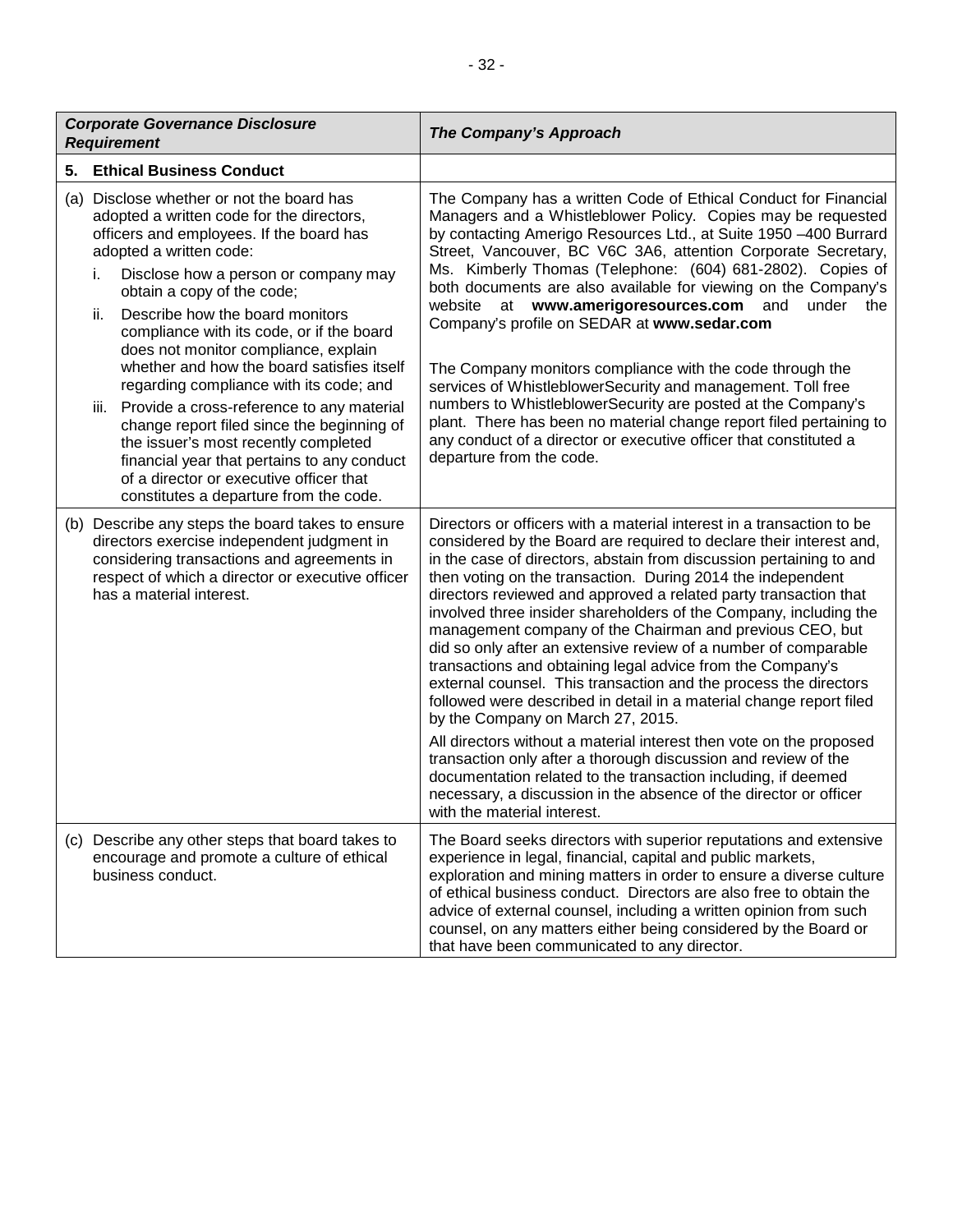| <b>Corporate Governance Disclosure</b><br><b>Requirement</b> |                                                                                                                                                                                                                                                                                                                | <b>The Company's Approach</b>                                                                                                                                                                                                                                                                                                                                                                                                                                                                                                                                                                                                                                                |
|--------------------------------------------------------------|----------------------------------------------------------------------------------------------------------------------------------------------------------------------------------------------------------------------------------------------------------------------------------------------------------------|------------------------------------------------------------------------------------------------------------------------------------------------------------------------------------------------------------------------------------------------------------------------------------------------------------------------------------------------------------------------------------------------------------------------------------------------------------------------------------------------------------------------------------------------------------------------------------------------------------------------------------------------------------------------------|
| 6. Nomination of Directors                                   |                                                                                                                                                                                                                                                                                                                |                                                                                                                                                                                                                                                                                                                                                                                                                                                                                                                                                                                                                                                                              |
|                                                              | (a) Describe the process by which the board<br>identifies new candidates for board<br>nomination                                                                                                                                                                                                               | The nominating committee draws on all relevant sources in the<br>search for new directors, and all of the Company's directors are<br>involved in the process. Preferred candidates include potential<br>directors with direct experience in the mining business and legal,<br>accounting or financial industries together with public company<br>experience, and who do not have a significant conflicting public<br>company association.                                                                                                                                                                                                                                    |
|                                                              | (b) Disclose whether or not the board has a<br>nominating committee composed entirely of<br>independent directors. If the board does not<br>have a nominating committee composed<br>entirely of independent directors, describe<br>what steps the board takes to encourage an<br>objective nomination process. | The Board has a Corporate Governance, Nominating and<br>Compensation Committee composed entirely of independent<br>directors.                                                                                                                                                                                                                                                                                                                                                                                                                                                                                                                                                |
|                                                              | (c) If the board has a nominating committee,<br>describe the responsibilities, powers and<br>operation of the nominating committee.                                                                                                                                                                            | The duties and responsibilities of the Corporate Governance,<br>Nominating and Compensation Committee are as follows:<br>Identify individuals qualified to become Board members<br>$\bullet$<br>Recommend candidates to fill Board vacancies and newly<br>$\bullet$<br>created Director positions<br>Review backgrounds and confirm qualifications of all<br>$\bullet$<br>candidates identified other than<br>by the nominating<br>committee<br>Provide an internal orientation program for new recruits to<br>$\bullet$<br>the Board, and encourage all Board members to access<br>relevant education opportunities<br>Recommend the composition of Committees of the Board |
| 7.                                                           | Compensation                                                                                                                                                                                                                                                                                                   |                                                                                                                                                                                                                                                                                                                                                                                                                                                                                                                                                                                                                                                                              |
|                                                              | (a) Describe the process by which the board<br>determines the compensation for the issuer's<br>directors and officers.                                                                                                                                                                                         | The Company has a Corporate Governance, Nominating and<br>Compensation Committee. In respect of compensation matters,<br>the committee has the primary responsibility to make<br>recommendations for approval by the Board on an ongoing basis<br>with respect to the remuneration of directors and officers.                                                                                                                                                                                                                                                                                                                                                                |
|                                                              | (b) Disclose whether or not the board has a<br>compensation committee composed entirely<br>of independent directors.                                                                                                                                                                                           | The Company's Corporate Governance, Nominating and<br>Compensation Committee is composed entirely of independent<br>directors.                                                                                                                                                                                                                                                                                                                                                                                                                                                                                                                                               |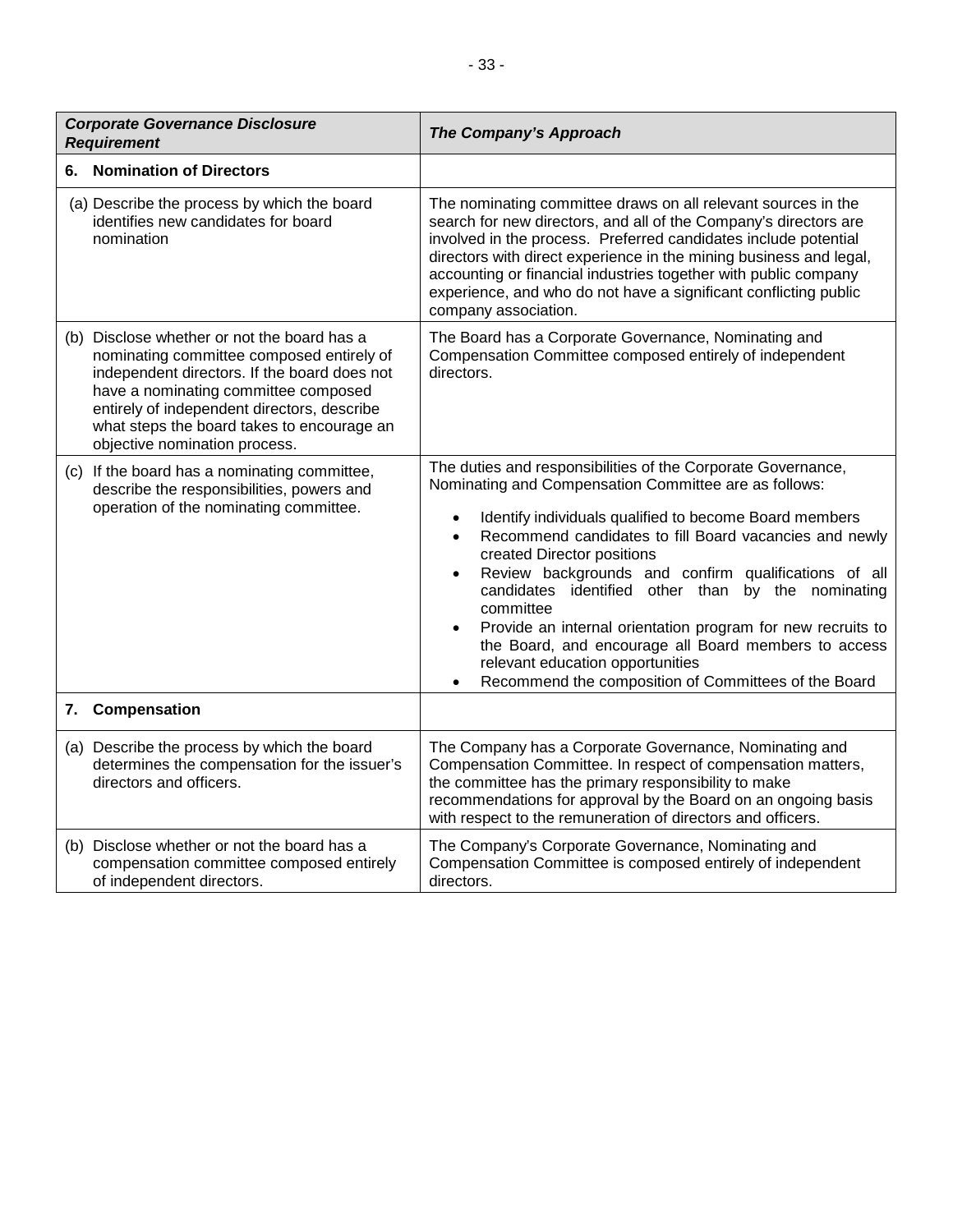| <b>Corporate Governance Disclosure</b><br><b>Requirement</b>                                                                                                                                                                                                                                                                                                                                                                                       | <b>The Company's Approach</b>                                                                                                                                                                                                                                                                                                                                                                                                                                                                                                                                                                                                                                                                                                                                                                                                                                                                                                                                                                                                                                                                                                                                                                                                                                                                                                                                                                                                                                                                                                                                                                                                                                                                                    |
|----------------------------------------------------------------------------------------------------------------------------------------------------------------------------------------------------------------------------------------------------------------------------------------------------------------------------------------------------------------------------------------------------------------------------------------------------|------------------------------------------------------------------------------------------------------------------------------------------------------------------------------------------------------------------------------------------------------------------------------------------------------------------------------------------------------------------------------------------------------------------------------------------------------------------------------------------------------------------------------------------------------------------------------------------------------------------------------------------------------------------------------------------------------------------------------------------------------------------------------------------------------------------------------------------------------------------------------------------------------------------------------------------------------------------------------------------------------------------------------------------------------------------------------------------------------------------------------------------------------------------------------------------------------------------------------------------------------------------------------------------------------------------------------------------------------------------------------------------------------------------------------------------------------------------------------------------------------------------------------------------------------------------------------------------------------------------------------------------------------------------------------------------------------------------|
| (c) If the board has a compensation committee,<br>describe the responsibilities, powers and<br>operation of the compensation committee.                                                                                                                                                                                                                                                                                                            | In each year the Corporate Governance, Nominating and<br>Compensation Committee reviews management fees and salaries,<br>bonus and stock option compensation. The committee periodically<br>commissions reports from independent compensation consultants<br>who are expert in the mining industry, and considers inflation<br>statistics from government and other official sources in its annual<br>review of fees, salaries and bonuses. The committee also agrees<br>annually to a set of goals and objectives for management which<br>form the basis for the determination as to the amount of bonuses,<br>if any, to be paid. In setting bonus amounts the committee also<br>takes into account additional factors which may or may not be<br>within the control of management, the Company's financial results<br>and position and the state of the economies of Chile and Canada.<br>Stock option allocations are made based on recommendations<br>from senior management, and each person's contribution and<br>level of responsibility. The committee also takes into account the<br>compensation components of management of other companies of<br>similar size and stage of development. There is no minimum share<br>ownership requirement for directors. Directors' compensation is a<br>combination of annual retainer, meeting fees and stock options.<br>The Corporate Governance, Nominating and Compensation<br>Committee reviews the amounts and effectiveness of<br>compensation provided to management and Board members. The<br>Corporate Governance, Nominating and Compensation<br>Committee meets in the first quarter of each year and at other<br>times during the year as required. |
| <b>Other Board Committees</b><br>8.                                                                                                                                                                                                                                                                                                                                                                                                                |                                                                                                                                                                                                                                                                                                                                                                                                                                                                                                                                                                                                                                                                                                                                                                                                                                                                                                                                                                                                                                                                                                                                                                                                                                                                                                                                                                                                                                                                                                                                                                                                                                                                                                                  |
| If the board has standing committees other than<br>the audit and compensation committees, identify<br>the committees and describe their function.                                                                                                                                                                                                                                                                                                  | In addition to the Audit Committee and the Corporate Governance,<br>Nominating and Compensation Committee, the Company also has<br>a Disclosure Committee that currently consists of the Company's<br>Board of Directors, Rob Henderson, the Company's President and<br>CEO and Aurora Davidson, the Company's Executive Vice<br>President and CFO. The function of the disclosure committee is to<br>ensure that communications to the investing public about the<br>Company and its operations are timely, factual and accurate, and<br>are broadly disseminated in accordance with all applicable legal<br>and regulatory requirements.                                                                                                                                                                                                                                                                                                                                                                                                                                                                                                                                                                                                                                                                                                                                                                                                                                                                                                                                                                                                                                                                       |
| <b>Assessments</b><br>9.                                                                                                                                                                                                                                                                                                                                                                                                                           |                                                                                                                                                                                                                                                                                                                                                                                                                                                                                                                                                                                                                                                                                                                                                                                                                                                                                                                                                                                                                                                                                                                                                                                                                                                                                                                                                                                                                                                                                                                                                                                                                                                                                                                  |
| Disclose whether or not the board, its committees<br>and individual directors are regularly assessed<br>with respect to their effectiveness and<br>contribution. If assessments are regularly<br>conducted, describe the process used for the<br>assessments. If assessments are not regularly<br>conducted, describe how the board satisfies itself<br>that the board, its committees and its individual<br>directors are performing effectively. | The Company does not carry out regular assessments of the<br>Board, its committees or individual directors. The Board monitors<br>its effectiveness and that of its committees and individual directors<br>in connection with its ongoing oversight of management and<br>management's effectiveness in attaining the Company's corporate<br>objectives, budgets and milestones, and works with management<br>to ensure regular and timely communication and material<br>information flow to the directors.                                                                                                                                                                                                                                                                                                                                                                                                                                                                                                                                                                                                                                                                                                                                                                                                                                                                                                                                                                                                                                                                                                                                                                                                       |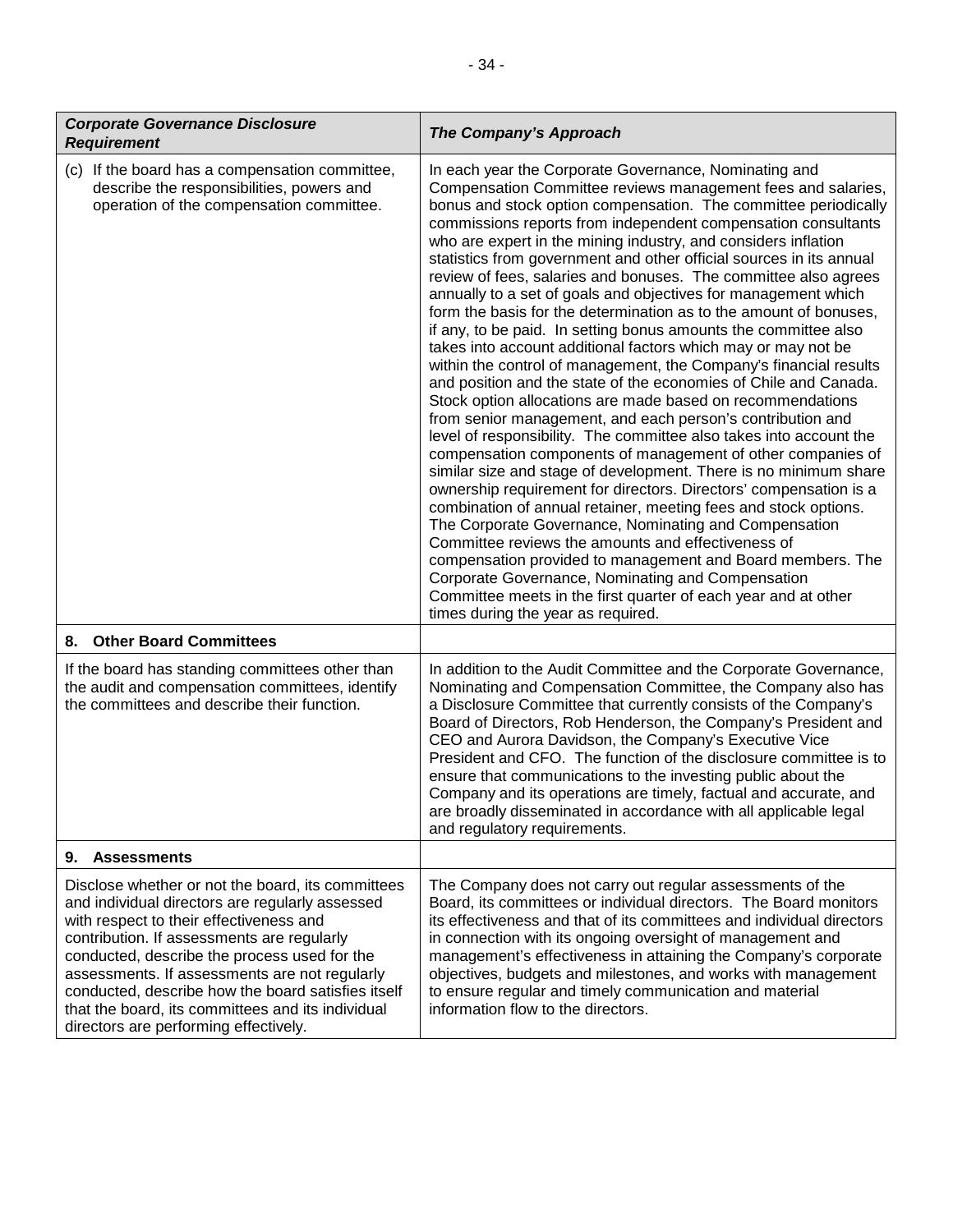| <b>Corporate Governance Disclosure</b><br><b>Requirement</b>                                                                                                                                                                                                                                                                                                                        | <b>The Company's Approach</b>                                                                                                                                                                                                                                                                                                                                                                                                                                                                                                                                                                                                                                                                                                                                                                                                                                                                                                                                                                                                                                                                                                                                                                                                                         |
|-------------------------------------------------------------------------------------------------------------------------------------------------------------------------------------------------------------------------------------------------------------------------------------------------------------------------------------------------------------------------------------|-------------------------------------------------------------------------------------------------------------------------------------------------------------------------------------------------------------------------------------------------------------------------------------------------------------------------------------------------------------------------------------------------------------------------------------------------------------------------------------------------------------------------------------------------------------------------------------------------------------------------------------------------------------------------------------------------------------------------------------------------------------------------------------------------------------------------------------------------------------------------------------------------------------------------------------------------------------------------------------------------------------------------------------------------------------------------------------------------------------------------------------------------------------------------------------------------------------------------------------------------------|
| 10. Director Term Limits and Other<br><b>Mechanisms of Board Renewal</b>                                                                                                                                                                                                                                                                                                            |                                                                                                                                                                                                                                                                                                                                                                                                                                                                                                                                                                                                                                                                                                                                                                                                                                                                                                                                                                                                                                                                                                                                                                                                                                                       |
| Disclose whether or not the issuer has adopted<br>term limits for the directors on its board or other<br>mechanisms of board renewal and, if so, include a<br>description of those director term limits or other<br>mechanisms of board renewal. If the issuer has<br>not adopted director term limits or other<br>mechanisms of board renewal, disclose why it has<br>not done so. | The Company has not adopted term limits for the directors or other<br>mechanisms of board renewal. The Company's subsidiary has<br>been in operation since 1992, and the Board believes that the<br>perspective of longer service directors with industry experience<br>gleaned through multiple commodity price cycles is of benefit to<br>the Board. The continuity of board experience provided by<br>representatives of major shareholders has also assisted the Board<br>in making investment decisions with a long-term focus. In<br>addition, management believes that the experience and diversity of<br>the current board would be very difficult to replicate and there is no<br>reason to make any changes at this time. Please see the<br>response in 11(a) below for additional detail.                                                                                                                                                                                                                                                                                                                                                                                                                                                  |
| 11. Policies Regarding the Representation of<br><b>Women on the Board</b>                                                                                                                                                                                                                                                                                                           |                                                                                                                                                                                                                                                                                                                                                                                                                                                                                                                                                                                                                                                                                                                                                                                                                                                                                                                                                                                                                                                                                                                                                                                                                                                       |
| (a) Disclose whether the issuer has adopted a<br>written policy relating to the identification and<br>nomination of women directors. If the issuer has<br>not adopted such a policy, disclose why it has not<br>done so                                                                                                                                                             | The Company has not adopted a written policy relating to the<br>identification and nomination of women directors. Dr. Gayton and<br>Mr. Robinson have been independent members of the board since<br>2004, have extensive experience in the mining industry and bring a<br>particular expertise important to the Company and its corporate<br>governance, Dr. Gayton in respect of accounting and financial<br>reporting and Mr. Robinson in legal matters. In 2011, the<br>Company appointed Mr. Salas, a Chilean national with extensive<br>mining industry experience, for board representation as the<br>Company's operations are located in Chile. In June 2012 the<br>Company added representatives from two of its largest<br>shareholders to the board and Mr. Ireland remains on the board of<br>the Company. In management's view the expertise of the current<br>board, which is important in a number of critical areas, serves the<br>Company well and there is no need to make any changes at this<br>time. In addition, it has always been a priority of management to<br>obtain the services of directors and officers who have the<br>experience and skills to provide the most value to the Company,<br>regardless of their gender. |
| (b) If an issuer has adopted a policy referred to in<br>(a), disclose the following in respect of the policy:                                                                                                                                                                                                                                                                       | Not applicable                                                                                                                                                                                                                                                                                                                                                                                                                                                                                                                                                                                                                                                                                                                                                                                                                                                                                                                                                                                                                                                                                                                                                                                                                                        |
| (i) a short summary of its objectives and key<br>provisions,                                                                                                                                                                                                                                                                                                                        |                                                                                                                                                                                                                                                                                                                                                                                                                                                                                                                                                                                                                                                                                                                                                                                                                                                                                                                                                                                                                                                                                                                                                                                                                                                       |
| (ii) the measures taken to ensure that the policy<br>has been effectively implemented,                                                                                                                                                                                                                                                                                              |                                                                                                                                                                                                                                                                                                                                                                                                                                                                                                                                                                                                                                                                                                                                                                                                                                                                                                                                                                                                                                                                                                                                                                                                                                                       |
| (iii) annual and cumulative progress by the issuer<br>in achieving the objectives of the policy, and                                                                                                                                                                                                                                                                                |                                                                                                                                                                                                                                                                                                                                                                                                                                                                                                                                                                                                                                                                                                                                                                                                                                                                                                                                                                                                                                                                                                                                                                                                                                                       |
| (iv) whether and, if so, how the board or its<br>nominating committee measures the effectiveness<br>of the policy.                                                                                                                                                                                                                                                                  |                                                                                                                                                                                                                                                                                                                                                                                                                                                                                                                                                                                                                                                                                                                                                                                                                                                                                                                                                                                                                                                                                                                                                                                                                                                       |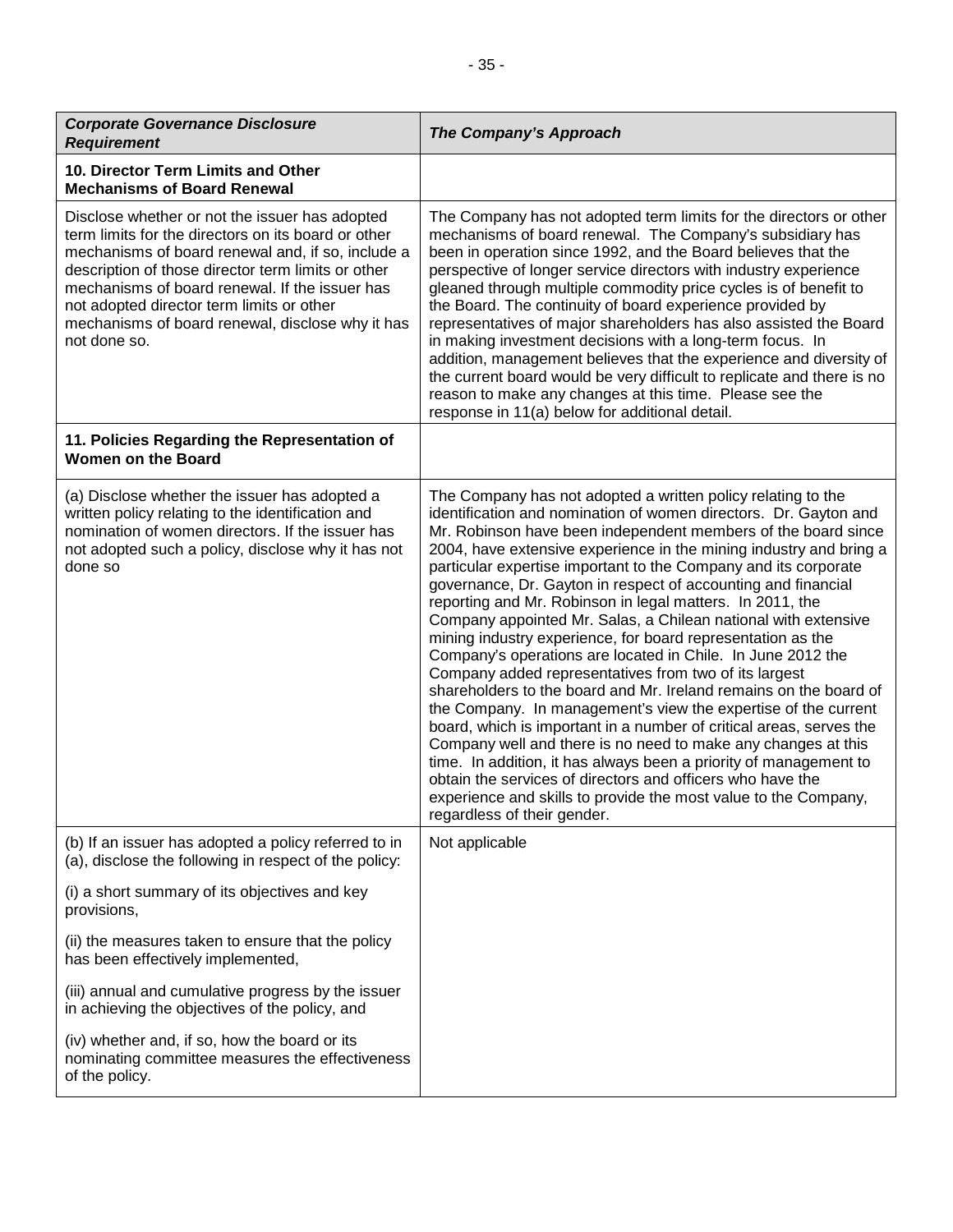| <b>Corporate Governance Disclosure</b><br><b>Requirement</b> | The Company's Approach |
|--------------------------------------------------------------|------------------------|
| 12. Consideration of the Representation of                   |                        |

| Women in the Director Identification and<br><b>Selection Process</b>                                                                                                                                                                                                                                                                                                                                                                                           |                                                                                                                                                                                                                                                                                                                                                                                                                                                                                                                                                                                                                                                                                                                                                                       |
|----------------------------------------------------------------------------------------------------------------------------------------------------------------------------------------------------------------------------------------------------------------------------------------------------------------------------------------------------------------------------------------------------------------------------------------------------------------|-----------------------------------------------------------------------------------------------------------------------------------------------------------------------------------------------------------------------------------------------------------------------------------------------------------------------------------------------------------------------------------------------------------------------------------------------------------------------------------------------------------------------------------------------------------------------------------------------------------------------------------------------------------------------------------------------------------------------------------------------------------------------|
| Disclose whether and, if so, how the board or<br>nominating committee considers the level of<br>representation of women on the board in<br>identifying and nominating candidates for election<br>or re-election to the board. If the issuer does not<br>consider the level of representation of women on<br>the board in identifying and nominating candidates<br>for election or re-election to the board, disclose<br>the issuer's reasons for not doing so. | The Corporate Governance, Nominating and Compensation<br>Committee has not had the opportunity for close to four years to<br>search for board candidates or to consider the level of<br>representation of women on the board in that context. If in future a<br>change involving the appointment of an additional director is being<br>contemplated, the committee and board will consider candidates<br>of both genders and choose the best qualified and suited for the<br>position.                                                                                                                                                                                                                                                                                |
| 13. Consideration Given to the Representation<br>of Women in Executive Officer Appointments                                                                                                                                                                                                                                                                                                                                                                    |                                                                                                                                                                                                                                                                                                                                                                                                                                                                                                                                                                                                                                                                                                                                                                       |
| Disclose whether and, if so, how the issuer<br>considers the level of representation of women in<br>executive officer positions when making executive<br>officer appointments. If the issuer does not<br>consider the level of representation of women in<br>executive officer positions when making executive<br>officer appointments, disclose the issuer's<br>reasons for not doing so.                                                                     | The Company has not considered this specifically as Ms.<br>Davidson, the Company's Executive Vice President and CFO, is<br>one of the Company's three executive officers. Ms. Davidson has<br>been in these roles since 2015 and 2004, respectively. During the<br>executive search for a COO in 2012 which resulted in Mr.<br>Henderson's hiring, the Company retained the services of an<br>executive search firm. At that time, the Company and search firm<br>found it extremely difficult to find candidates with the required<br>qualifications, including experience dealing with the processing of<br>tailings, and did not identify any women candidates. At that time,<br>the search firm did not recommend any women to be considered<br>for the position. |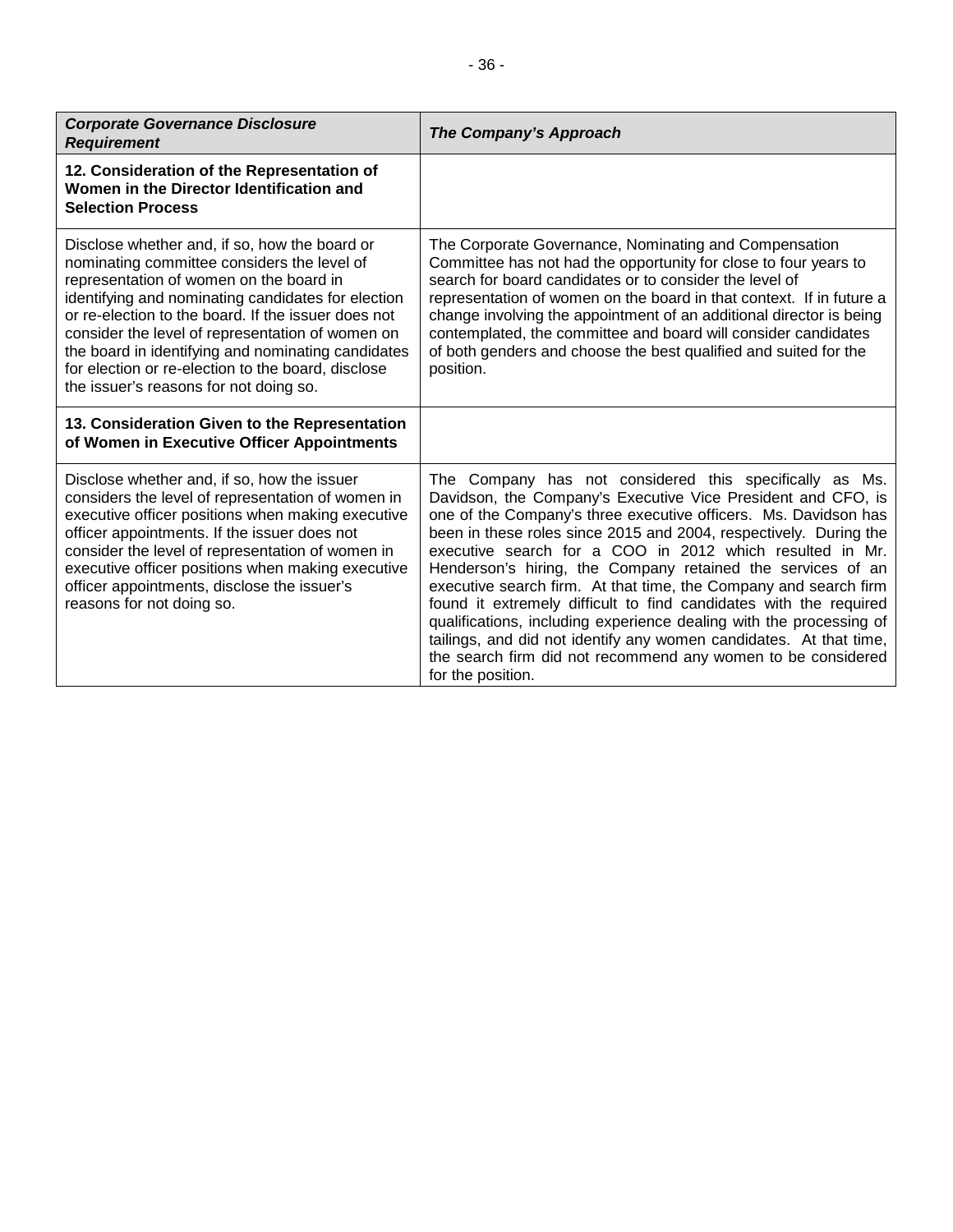| <b>Corporate Governance Disclosure</b><br><b>Requirement</b>                                                                                                                                                                                                                                                                                                                                                                        | <b>The Company's Approach</b>                                                                                                                                                                                                                                                                                                                                                                                                                                                                                                                                                                                         |
|-------------------------------------------------------------------------------------------------------------------------------------------------------------------------------------------------------------------------------------------------------------------------------------------------------------------------------------------------------------------------------------------------------------------------------------|-----------------------------------------------------------------------------------------------------------------------------------------------------------------------------------------------------------------------------------------------------------------------------------------------------------------------------------------------------------------------------------------------------------------------------------------------------------------------------------------------------------------------------------------------------------------------------------------------------------------------|
| 14. Issuer's Targets Regarding the<br>Representation of Women on the Board and in<br><b>Executive Officer Positions</b>                                                                                                                                                                                                                                                                                                             |                                                                                                                                                                                                                                                                                                                                                                                                                                                                                                                                                                                                                       |
| (a) For purposes of this Item, a "target" means a<br>number or percentage, or a range of numbers or<br>percentages, adopted by the issuer of women on<br>the issuer's board or in executive officer positions<br>of the issuer by a specific date.<br>(b) Disclose whether the issuer has adopted a<br>target regarding women on the issuer's board. If<br>the issuer has not adopted a target, disclose why<br>it has not done so. | Having carefully considered the question, the Board has elected<br>not to adopt a target number or percentage of women directors or<br>executive officers. Management and the Board agree that<br>appropriate skills and experience must remain the overriding<br>criteria for nomination to the Board in order to guard against any<br>perception that directors may have been nominated solely or<br>primarily on the basis of gender. In addition, in management's<br>view there is no need to consider changes to the board at this<br>point. Of the Company's three executive officers, one (33%) is a<br>woman. |
| (c) Disclose whether the issuer has adopted a<br>target regarding women in executive officer<br>positions of the issuer. If the issuer has not<br>adopted a target, disclose why it has not done so.                                                                                                                                                                                                                                |                                                                                                                                                                                                                                                                                                                                                                                                                                                                                                                                                                                                                       |
| (d) If the issuer has adopted a target referred to in<br>either (b) or (c), disclose:                                                                                                                                                                                                                                                                                                                                               | Not applicable                                                                                                                                                                                                                                                                                                                                                                                                                                                                                                                                                                                                        |
| (i) the target, and                                                                                                                                                                                                                                                                                                                                                                                                                 |                                                                                                                                                                                                                                                                                                                                                                                                                                                                                                                                                                                                                       |
| (ii) the annual and cumulative progress of the<br>issuer in achieving the target.                                                                                                                                                                                                                                                                                                                                                   |                                                                                                                                                                                                                                                                                                                                                                                                                                                                                                                                                                                                                       |
| 15. Number of Women on the Board and in<br><b>Executive Officer Positions</b>                                                                                                                                                                                                                                                                                                                                                       |                                                                                                                                                                                                                                                                                                                                                                                                                                                                                                                                                                                                                       |
| (a) Disclose the number and proportion (in<br>percentage terms) of directors on the issuer's<br>board who are women.                                                                                                                                                                                                                                                                                                                | There presently are no directors on the Company's board who are<br>women. Ms. Davidson is a director of two of the Company's<br>subsidiaries, however, including the Company's operating<br>subsidiary in Chile.                                                                                                                                                                                                                                                                                                                                                                                                      |
| (b) Disclose the number and proportion (in<br>percentage terms) of executive officers of the<br>issuer, including all major subsidiaries of the<br>issuer, who are women.                                                                                                                                                                                                                                                           | The Company currently has one executive officer who is a woman,<br>representing 33% of the Company's executive officers.                                                                                                                                                                                                                                                                                                                                                                                                                                                                                              |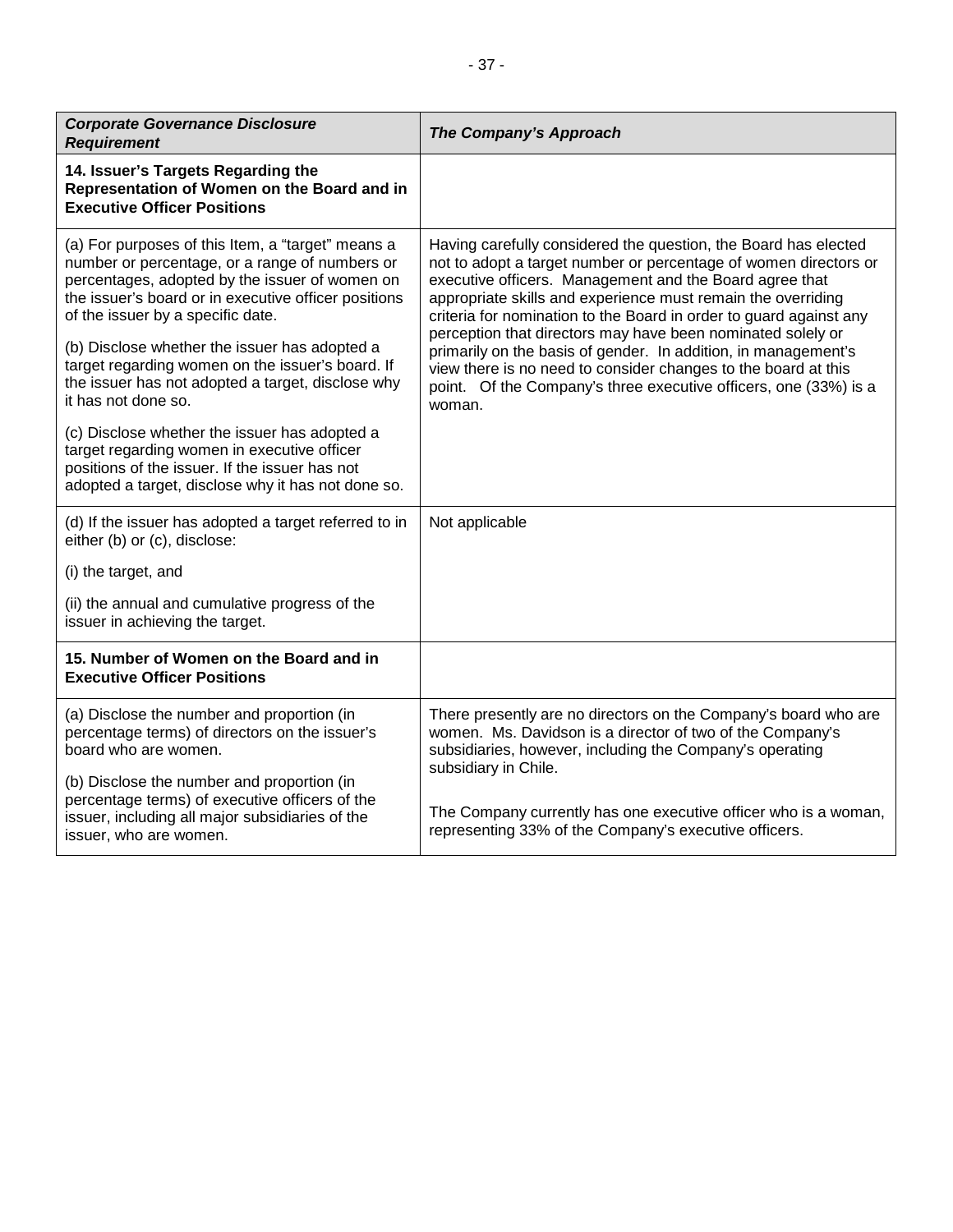## **SCHEDULE "B"**

## **ADVANCE NOTICE PROVISIONS TO BE ADDED TO THE ARTICLES**

#### **14.12 Nomination of Directors**

- (1) Only persons who are nominated in accordance with the following procedures shall be eligible for election as directors of the Company. Nominations of persons for election to the board may be made at any annual meeting of shareholders, or at any special meeting of shareholders if one of the purposes for which the special meeting was called was the election of directors:
	- (a) by or at the direction of the board, including pursuant to a notice of meeting;
	- (b) by or at the direction or request of one or more shareholders pursuant to a "proposal" made in accordance with Division 7 of Part 5 of the *Business Corporations Act*, or a requisition of the shareholders made in accordance with section 167 of the *Business Corporations Act*; or
	- (c) by any person (a "**Nominating Shareholder**"): (A) who, at the close of business on the date of the giving by the Nominating Shareholder of the notice provided for below in this Article 14.12 and at the close of business on the record date for notice of such meeting, is entered in the securities register of the Company as a holder of one or more common shares carrying the right to vote at such meeting or who beneficially owns common shares that are entitled to be voted at such meeting; and (B) who complies with the notice procedures set forth below in this Article 14.12.
- (2) In addition to any other requirements under applicable laws, for a nomination to be made by Nominating Shareholder, the Nominating Shareholder must have given notice thereof that is both timely (in accordance with paragraph 3 below) and in proper written form (in accordance with paragraph 4 below) to the Corporate Secretary of the Company at the principal executive offices of the Company.
- (3) To be timely, a Nominating Shareholder's notice to the Corporate Secretary of the Company must be made:
	- (a) in the case of an annual meeting of shareholders, not less than 30 nor more than 65 days prior to the date of the annual meeting of shareholders; provided, however, that in the event that the annual meeting of shareholders is to be held on a date that is less than 50 days after the date (the "**Notice Date**") on which the first public announcement of the date of the annual meeting was made, notice by the Nominating Shareholder may be made not later than the close of business on the tenth (10th) day following the Notice Date; and
	- (b) in the case of a special meeting (which is not also an annual meeting) of shareholders called for the purpose of electing directors (whether or not called for other purposes), not later than the close of business on the fifteenth (15th) day following the day on which the first public announcement of the date of the special meeting of shareholders was made.

The time periods for the giving of a Nominating Shareholder's notice set forth above shall in all cases be determined based on the original date of the applicable annual meeting or special meeting of shareholders, and in no event shall any adjournment or postponement of a meeting of shareholders or the announcement thereof commence a new time period for the giving of such notice.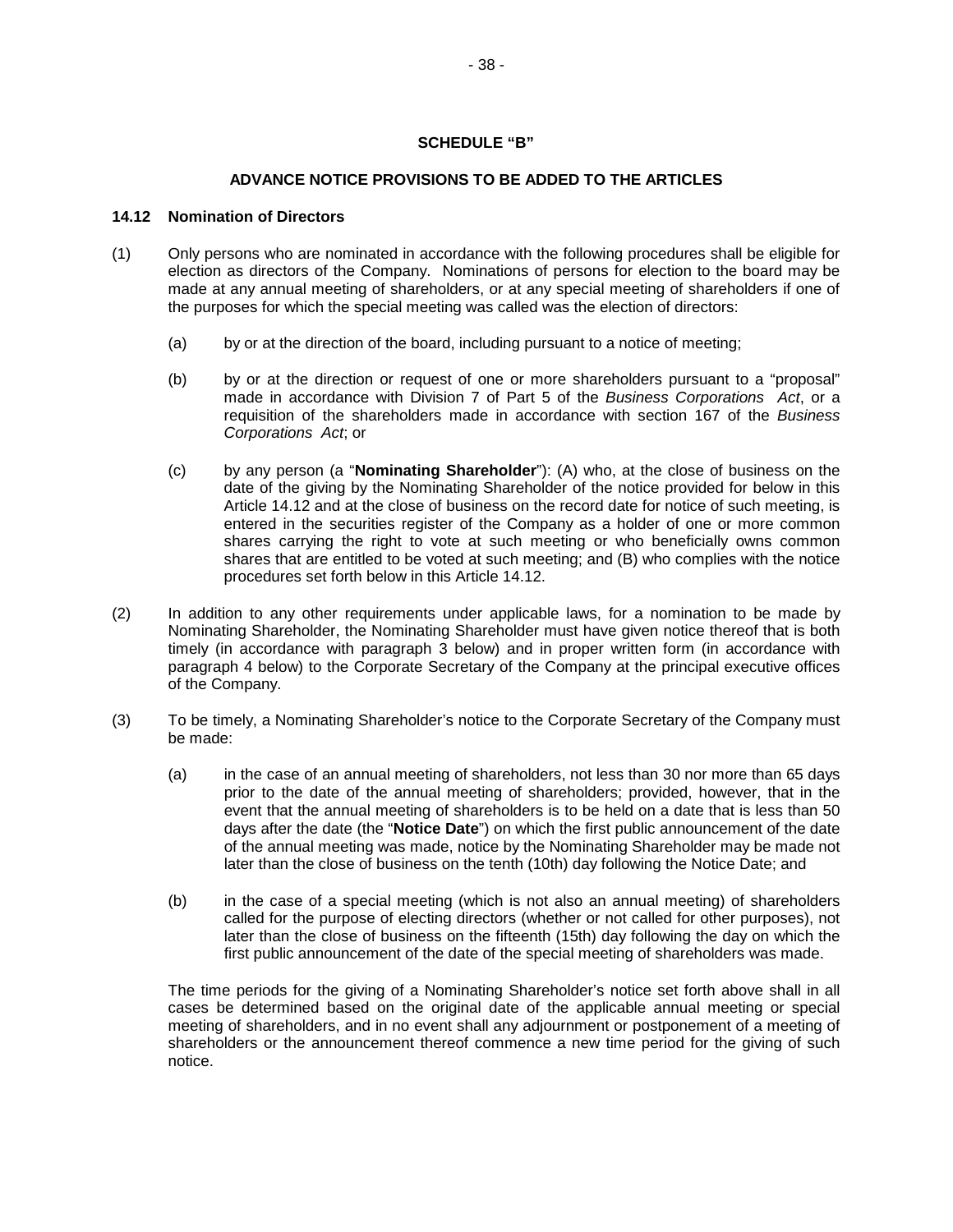- (4) To be in proper written form, a Nominating Shareholder's notice to the Corporate Secretary of the Company must set forth:
	- (a) as to each person whom the Nominating Shareholder proposes to nominate for election as a director: (A) the name, age, business address and residential address of the person; (B) the present principal occupation, business or employment of the person within the preceding five years, as well as the name and principal business of any company in which such employment is carried on; (C) the citizenship of such person; (D) the class or series and number of common shares in the capital of the Company which are controlled or which are owned beneficially or of record by the person as of the record date for the meeting of shareholders (if such date shall then have been made publicly available and shall have occurred) and as of the date of such notice; and (E) any other information relating to the person that would be required to be disclosed in a dissident's proxy circular in connection with solicitations of proxies for election of directors pursuant to the *Business Corporations Act* and Applicable Securities Laws (as defined below); and
	- (b) as to the Nominating Shareholder giving the notice, full particulars regarding any proxy, contract, agreement, arrangement or understanding pursuant to which such Nominating Shareholder has a right to vote or direct the voting of any common shares of the Company and any other information relating to such Nominating Shareholder that would be required to be made in a dissident's proxy circular in connection with solicitations of proxies for election of directors pursuant to the *Business Corporations Act* and Applicable Securities Laws (as defined below).

The Company may require any proposed nominee to furnish such other information as may reasonably be required by the Company to determine the eligibility of such proposed nominee to serve as an independent director of the Company or that could be material to a reasonable shareholder's understanding of the independence, or lack thereof, of such proposed nominee.

- (5) No person shall be eligible for election as a director of the Company unless nominated in accordance with the provisions of this Article 14.12; provided, however, that nothing in this Article 14.12 shall be deemed to preclude discussion by a shareholder (as distinct from the nomination of directors) at a meeting of shareholders of any matter that is properly before such meeting pursuant to the provisions of the *Business Corporations Act* or the discretion of the chair. The chair of the meeting shall have the power and duty to determine whether a nomination was made in accordance with the procedures set forth in the foregoing provisions and, if any proposed nomination is not in compliance with such foregoing provisions, to declare that such defective nomination shall be disregarded.
- (6) For purposes of this Article 14.12:
	- (a) "**Applicable Securities Laws**" means the applicable securities legislation of each province and territory of Canada in which the Company is a reporting issuer, as amended from time to time, the rules, regulations and forms made or promulgated under any such statute and the published national instruments, multilateral instruments, policies, bulletins and notices of the securities commission and similar regulatory authority of each province and territory of Canada; and
	- (b) "**public announcement**" shall mean disclosure in a press release reported by a national news service in Canada, or in a document publicly filed by the Company under its profile on the System of Electronic Document Analysis and Retrieval at www.sedar.com.
- (7) Notwithstanding any other provision of this Article 14.12, notice given to the Corporate Secretary of the Company pursuant to this Article 14.12 may only be given by personal delivery, facsimile transmission or by email (at such email address as may be stipulated from time to time by the Corporate Secretary of the Company for purposes of this notice), and shall be deemed to have